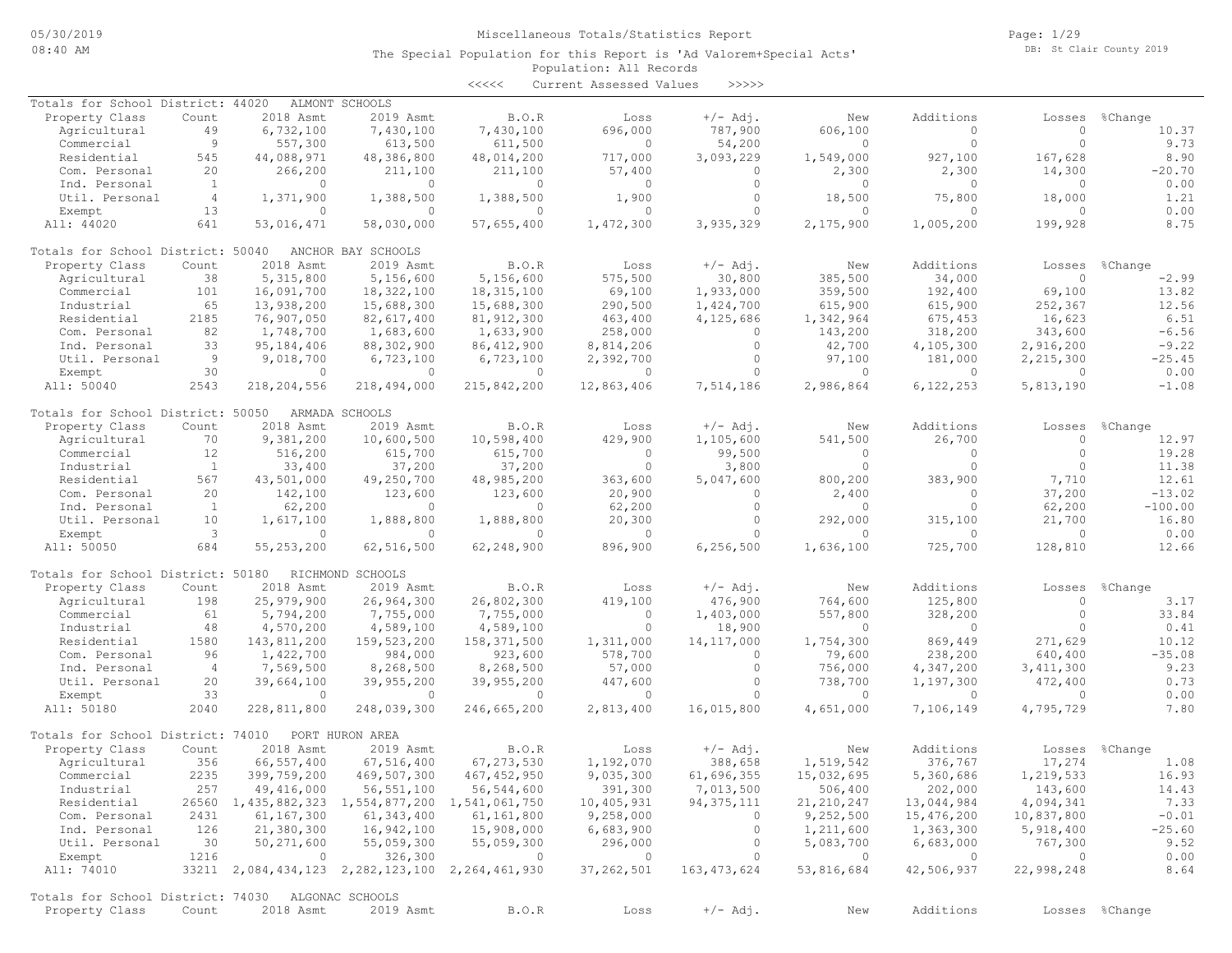Page: 2/29 DB: St Clair County 2019

|                                                |                 |                                                 |                             | $\prec\prec\prec\prec\prec$       | Current Assessed Values | $>>>>>$        |                          |                        |                |                |
|------------------------------------------------|-----------------|-------------------------------------------------|-----------------------------|-----------------------------------|-------------------------|----------------|--------------------------|------------------------|----------------|----------------|
| Agricultural                                   | 100             | 20,930,100                                      | 21,380,000                  | 21,380,000                        | 3,700                   | 212,900        | 240,700                  | 195,300                | $\mathbf{0}$   | 2.15           |
| Commercial                                     | 630             | 50,909,700                                      | 58,967,700                  | 58,429,300                        | 671,300                 | 7,947,300      | 243,600                  | 82,800                 | 533,672        | 14.77          |
| Industrial                                     | 32              | 3,011,200                                       | 3,499,700                   | 3,499,700                         | $\Omega$                | 488,500        | $\Omega$                 | $\Omega$               | $\Omega$       | 16.22          |
| Residential                                    | 9810            | 731,601,222                                     | 797,813,900                 | 790,468,057                       | 5,054,237               | 54,601,955     | 9,319,117                | 6,140,259              | 1,632,526      | 8.05           |
| Aq. Personal                                   | $\overline{1}$  | 13,800                                          | 12,300                      | 12,300                            | 1,500                   | $\circ$        | $\circ$                  | $\Omega$               | $\mathbf{0}$   | $-10.87$       |
| Com. Personal                                  | 431             | 3,992,800                                       | 4,173,600                   | 4,156,200                         | 466,100                 | $\circ$        | 629,500                  | 1,152,500              | 530,500        | 4.09           |
| Ind. Personal                                  | 13              | 216,600                                         | 116,100                     | 116,100                           | 107,600                 | $\circ$        | 7,100                    | $\Omega$               | 103,000        | $-46.40$       |
| Util. Personal                                 | 8               | 11,028,500                                      | 11,620,700                  | 11,620,700                        | 18,000                  | $\circ$        | 610,200                  | 1,095,100              | 196,100        | 5.37           |
| Exempt                                         | 681             | $\circ$                                         | 100                         | $\circ$                           | $\mathbf{0}$            | $\circ$        | $\circ$                  | $\Omega$               | $\circ$        | 0.00           |
| All: 74030                                     | 11706           | 821,703,922                                     | 897,584,100                 | 889,682,357                       | 6,322,437               | 63,250,655     | 11,050,217               | 8,665,959              | 2,995,798      | 8.27           |
| Totals for School District: 74040              |                 |                                                 | CAPAC SCHOOLS               |                                   |                         |                |                          |                        |                |                |
| Property Class                                 | Count           | 2018 Asmt                                       | 2019 Asmt                   | B.O.R                             | Loss                    | $+/-$ Adj.     | New                      | Additions              | Losses         | %Change        |
| Agricultural                                   | 691             | 83,828,200                                      | 88, 814, 100                | 88,509,100                        | 1,639,400               | 4,183,200      | 2,137,100                | 374,933                | 129,126        | 5.58           |
| Commercial                                     | 125             | 12,697,398                                      | 13,983,500                  | 13,912,300                        | 987,600                 | 868,402        | 1,334,100                | 394,900                | 7,100          | 9.57           |
| Industrial                                     | 32              | 6,607,300                                       | 6,777,600                   | 6,777,600                         | 12,700                  | 66,200         | 116,800                  | 68,700                 | 12,700         | 2.58           |
| Residential                                    | 3685            | 236,818,100                                     | 263, 771, 400               | 261,667,300                       | 1,452,300               | 23,802,500     | 2,499,000                | 1,478,891              | 407,741        | 10.49          |
| Com. Personal                                  | 217             | 2,100,000                                       | 3,836,300                   | 3,836,300                         | 180,900                 | $\circ$        | 1,917,200                | 2,087,200              | 244,600        | 82.68          |
| Ind. Personal                                  | 9               | 2,648,800                                       | 2,087,300                   | 2,087,300                         | 566,500                 | $\circ$        | 5,000                    | 5,000                  | 505,500        | $-21.20$       |
| Util. Personal                                 | 19              | 12, 183, 300                                    | 12,758,400                  | 12,758,400                        | 73,900                  | $\circ$        | 649,000                  | 714,200                | 140,900        | 4.72           |
| Exempt                                         | 121             | $\circ$                                         | $\circ$                     | $\Omega$                          | $\mathbf{0}$            | $\Omega$       | $\Omega$                 | $\Omega$               | $\mathbf{0}$   | 0.00           |
| All: 74040                                     | 4899            | 356,883,098                                     | 392,028,600                 | 389,548,300                       | 4,913,300               | 28,920,302     | 8,658,200                | 5, 123, 824            | 1,447,667      | 9.15           |
| Totals for School District: 74050              |                 |                                                 | EAST CHINA SCHOOLS          |                                   |                         |                |                          |                        |                |                |
| Property Class                                 | Count           | 2018 Asmt                                       | 2019 Asmt                   | B.O.R                             | Loss                    | $+/-$ Adj.     | New                      | Additions              | Losses         | %Change        |
| Agricultural                                   | 880             | 93,583,400                                      | 102,814,500                 | 102, 311, 700                     | 2,387,900               | 8,779,300      | 2,336,900                | 641,300                | 387,902        | 9.33           |
| Commercial                                     | 601             | 77,615,300                                      | 85,560,100                  | 85,486,900                        | 1,924,200               | 6,750,800      | 3,045,000                | 1,923,300              | 968,230        | 10.14          |
| Industrial                                     | 269             | 613,027,600                                     | 679,646,300                 | 679, 575, 100                     | 2,330,200               | 65,846,000     | 3,031,700                | 2,230,687              | 1,808,631      | 10.86          |
| Residential                                    |                 | 12743 1,001,500,400 1,087,555,400 1,080,330,800 |                             |                                   | 4,983,100               | 69,776,104     | 14,037,396               | 9,972,756              | 1,898,758      | 7.87           |
| Com. Personal                                  | 1023            | 11,965,800                                      | 13, 125, 800                | 12,940,100                        | 2,094,600               | $\circ$        | 3,019,100                | 4,343,300              | 2,232,100      | 8.14           |
| Ind. Personal                                  | 109             | 102,094,100                                     | 95,290,800                  | 95, 345, 400                      | 8,248,400               | $\circ$        | 1,499,700                | 5,974,700              | 4,875,900      | $-6.61$        |
| Util. Personal                                 | 56              | 127,781,800                                     | 131, 355, 600               | 131, 355, 600                     | 2,000,700               | $\circ$        | 5,574,500                | 10,597,500             | 1,064,500      | 2.80           |
| Exempt                                         | 357             | $\circ$                                         | $\circ$                     | $\circ$                           | $\circ$                 | $\Omega$       | $\circ$                  | $\Omega$               | $\circ$        | 0.00           |
| All: 74050                                     | 16038           |                                                 | 2,027,568,400 2,195,348,500 | 2,187,345,600                     | 23,969,100              | 151, 152, 204  | 32,544,296               | 35,683,543             | 13,236,021     | 7.88           |
| Totals for School District: 74100              |                 |                                                 | MARYSVILLE PUBLIC SCHOOLS   |                                   |                         |                |                          |                        |                |                |
|                                                | Count           | 2018 Asmt                                       | 2019 Asmt                   | B.O.R                             |                         | $+/-$ Adj.     | New                      | Additions              |                |                |
| Property Class                                 | 104             |                                                 |                             |                                   | Loss                    |                |                          |                        | Losses         | %Change        |
| Agricultural                                   | 378             | 10,336,800                                      | 11,071,600                  | 10,929,300                        | 365,700                 | 833,600        | 124,600                  | 124,600                | 112,738        | 5.73           |
| Commercial                                     |                 | 52, 554, 700                                    | 58,454,300                  | 58,363,600                        | 384,500                 | 5,052,700      | 1,140,700                | 366,100                | 181,316        | 11.05          |
| Industrial                                     | 206             | 52,782,000                                      | 61,756,000                  | 61,740,600                        | 494,300                 | 8,977,000      | 475,900                  | 475,900                | 256,771        | 16.97          |
| Residential                                    | 5987            | 383,982,900                                     | 412,107,800                 | 409,209,800                       | 1,433,300               | 22,867,078     | 3,793,122                | 2,930,503              | 650,212        | 6.57           |
| Com. Personal                                  | 505             | 29,448,600                                      | 30,237,900                  | 30,541,400                        | 1,515,200               | $\circ$        | 2,657,800                | 4,773,500              | 1,509,400      | 3.71           |
| Ind. Personal                                  | 38              | 10,731,800                                      | 8,482,100                   | 8,482,100                         | 2,407,800               | $\circ$        | 158,100                  | 396,600                | 2,127,700      | $-20.96$       |
| Util. Personal                                 | 31              | 78,417,700                                      | 80,863,000                  | 80,863,000                        | 1,865,300               | $\circ$        | 4,310,600                | 12,912,000             | 7,933,700      | 3.12           |
| Exempt                                         | 308             | $\circ$                                         | 103,400                     | $\Omega$                          | $\mathbf{0}$            | $\circ$        | $\Omega$                 | $\Omega$<br>21,979,203 | $\mathbf{0}$   | 0.00<br>6.77   |
| All: 74100                                     | 7557            | 618,254,500                                     | 663,076,100                 | 660,129,800                       | 8,466,100               | 37,730,378     | 12,660,822               |                        | 12,771,837     |                |
| Totals for School District: 74120              |                 |                                                 | MEMPHIS SCHOOLS             |                                   |                         |                |                          |                        |                |                |
| Property Class                                 | Count           | 2018 Asmt                                       | 2019 Asmt                   | B.O.R                             | Loss                    | $+/-$ Adj.     | New                      | Additions              | Losses         | %Change        |
| Agricultural                                   | 405             | 39,993,700                                      | 42,594,200                  | 42, 465, 100                      | 892,200                 | 2,232,400      | 1,131,200                | 103,300                | 6,452          | 6.18           |
| Commercial                                     | 48              | 4,862,200                                       | 4,962,500                   | 4,962,500                         | 162,400                 | 146,300        | 116,400                  | 116,400                | 79,044         | 2.06           |
| Industrial                                     | 20              | 2,222,600                                       | 2,613,600                   | 2,613,600                         | $\sim$ 0                | 261,900        | 129,100                  | 63,600                 | $\overline{0}$ | 17.59          |
| Residential                                    | 1944            | 132,711,800                                     | 153,401,000                 | 151,794,400                       | 1,270,000               | 17,693,700     | 2,658,900                | 1,941,676              | 432,258        | 14.38          |
| Com. Personal                                  | 79              | 758,700                                         | 1,018,900                   | 1,017,900                         | 66,600                  | $\circ$        | 325,800                  | 348,200                | 117,600        | 34.16          |
| Ind. Personal                                  | $6\overline{6}$ | 186,600                                         | 78,600                      | 78,600                            | 111,500                 | $\circ$        | 3,500                    | 6,800                  | 77,300         | $-57.88$       |
| Util. Personal                                 | 25              | 41,202,700                                      | 74,529,700                  | 74,529,700                        | 453,900                 | $\overline{0}$ | 33,780,900               | 51,902,700             | 17,835,700     | 80.89          |
| Exempt                                         | 49              | $\sim$ 000 $\sim$ 000 $\sim$ 000 $\sim$         | $\overline{0}$              | $\sim$ 0 $\sim$ 0 $\sim$ 0 $\sim$ | $\sim$ 0                | $\overline{0}$ | $\overline{\phantom{0}}$ | $\sim$ 0               | $\overline{0}$ | 0.00           |
| All: 74120                                     | 2576            | 221,938,300                                     | 279,198,500                 | 277,461,800                       | 2,956,600               | 20, 334, 300   | 38,145,800               | 54,482,676             | 18,548,354     | 25.02          |
| Totals for School District: 74130 YALE SCHOOLS |                 |                                                 |                             |                                   |                         |                |                          |                        |                |                |
| Property Class                                 | Count           | 2018 Asmt                                       | 2019 Asmt                   | B.O.R                             | Loss                    | $+/-$ Adj.     | New                      | Additions              |                | Losses %Change |
|                                                |                 |                                                 |                             |                                   |                         |                |                          |                        |                |                |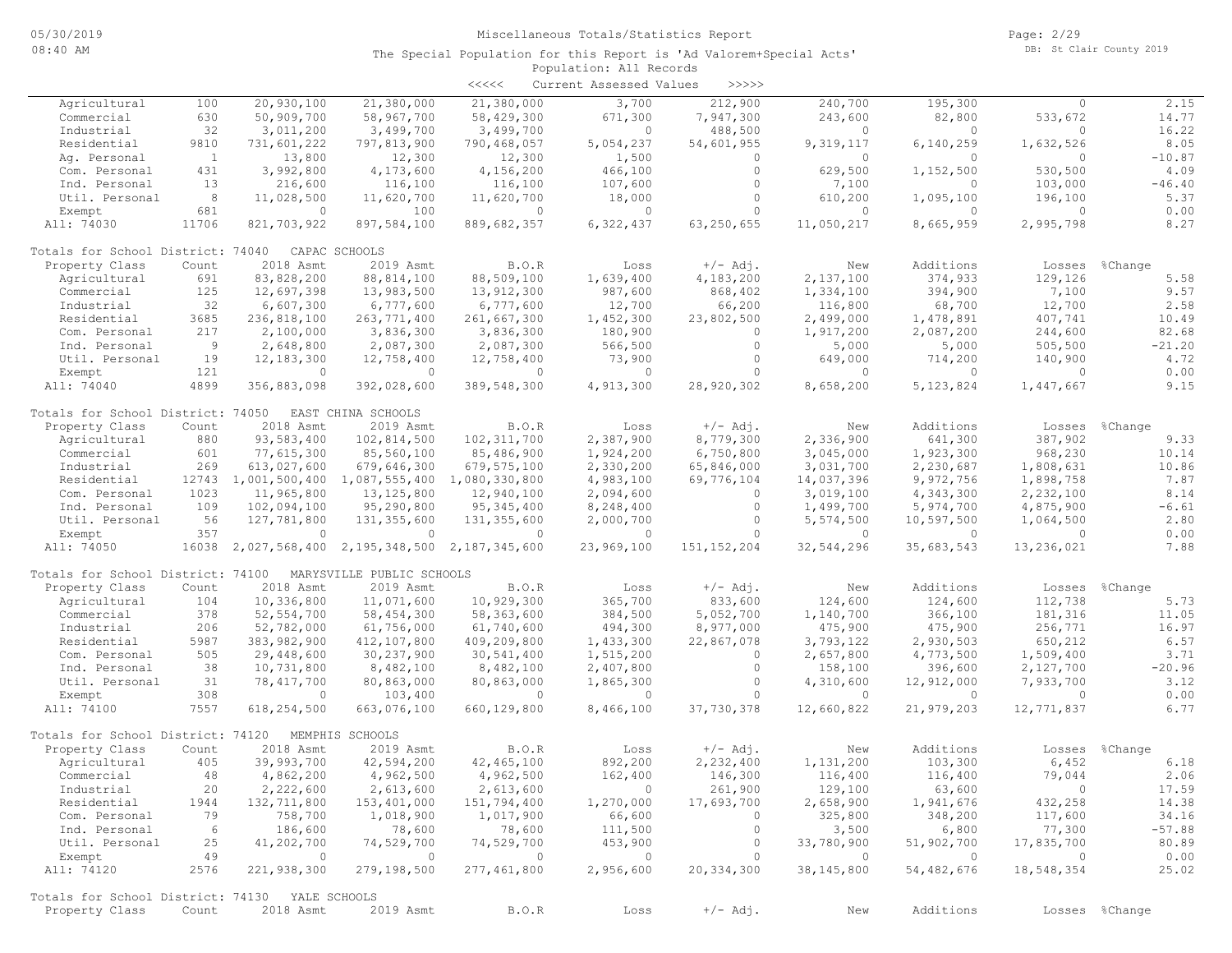|                                                                               |                      |                          |                           | $\prec\prec\prec\prec\prec$ | Current Assessed Values | >>>>>                |                      |           |                   |           |
|-------------------------------------------------------------------------------|----------------------|--------------------------|---------------------------|-----------------------------|-------------------------|----------------------|----------------------|-----------|-------------------|-----------|
| Agricultural                                                                  | 1089                 | 123,038,260              | 128,005,700               | 127,627,030                 | 2,091,426               | 4,701,696            | 1,978,500            | 498,312   | 231,126           | 3.73      |
| Commercial                                                                    | 198                  | 16,551,900               | 18,743,900                | 18,653,600                  | 161,600                 | 1,398,500            | 864,800              | 321,400   | 16,300            | 12.70     |
| Industrial                                                                    | 53                   | 74,662,200               | 82, 373, 500              | 82, 373, 500                | $\circ$                 | 7,711,300            | $\Omega$             | $\Omega$  | $\circ$           | 10.33     |
| Residential                                                                   | 4989                 | 264, 944, 628            | 287,063,300               | 283, 421, 100               | 1,943,913               | 17,289,413           | 3,130,972            | 1,778,584 | 818,935           | 6.97      |
| Com. Personal                                                                 | 283                  | 2,402,985                | 1,630,410                 | 1,572,685                   | 922,073                 | $\circ$              | 91,773               | 164,808   | 867,376           | $-34.55$  |
| Ind. Personal                                                                 | 19                   | 11,423,990               | 11,910,677                | 12,041,777                  | 217,430                 | $\circ$              | 835,217              | 1,180,735 | 323,078           | 5.41      |
| Util. Personal                                                                | 32                   | 47,704,325               | 48,838,977                | 48,847,477                  | 1,108,748               | $\circ$              | 2,251,900            | 2,334,442 | 206,392           | 2.40      |
| Exempt                                                                        | 124                  | $\circ$                  | $\overline{0}$            | $\overline{0}$              | $\overline{0}$          | $\circ$              | $\circ$              | $\circ$   | $\circ$           | 0.00      |
| All: 74130                                                                    | 6787                 | 540,728,288              | 578,566,464               | 574, 537, 169               | 6,445,190               | 31,100,909           | 9,153,162            | 6,278,281 | 2,463,207         | 6.25      |
| Totals for School District: 76060                                             |                      |                          | BROWN CITY SCHOOLS        |                             |                         |                      |                      |           |                   |           |
| Property Class                                                                | Count                | 2018 Asmt                | 2019 Asmt                 | B.O.R                       | Loss                    | $+/-$ Adj.           | New                  | Additions | Losses            | %Change   |
| Agricultural                                                                  | 42                   | 5,037,900                | 5,289,400                 | 5,289,400                   | 214,500                 | 193,700              | 272,300              | 129,600   | $\circ$           | 4.99      |
| Industrial                                                                    | <sup>1</sup>         | 64,600                   | 70,700                    | 70,700                      | $\circ$                 | 6,100                | $\circ$              | $\circ$   | $\circ$           | 9.44      |
| Residential                                                                   | 75                   | 4,794,700                | 5,908,300                 | 5,908,300                   | 18,972                  | 1,025,172            | 107,400              | $\circ$   | 10,906            | 23.23     |
| Com. Personal                                                                 | 3                    | 5,000                    | $\Omega$                  | $\overline{0}$              | 5,000                   | $\circ$              | $\circ$              | $\circ$   | 5,000             | $-100.00$ |
| Util. Personal                                                                | $\mathbf{2}$         | 443,200                  | 432,300                   | 432,300                     | 10,900                  | $\circ$              | $\circ$              | 6,700     | 8,200             | $-2.46$   |
| Exempt                                                                        | $\mathbf{2}^{\circ}$ | $\circ$                  | $\circ$                   | $\Omega$                    | $\circ$                 | $\circ$              | $\circ$              | $\circ$   | $\circ$           | 0.00      |
| All: 76060                                                                    | 125                  | 10,345,400               | 11,700,700                | 11,700,700                  | 249,372                 | 1,224,972            | 379,700              | 136,300   | 24,106            | 13.10     |
| Totals for School District: 76080                                             |                      |                          | CROS-LEX SCHOOLS          |                             |                         |                      |                      |           |                   |           |
| Property Class                                                                | Count                | 2018 Asmt                | 2019 Asmt                 | B.O.R                       | Loss                    | $+/-$ Adj.           | New                  | Additions | Losses            | %Change   |
| Agricultural                                                                  | 111                  | 14,966,100               | 15,479,700                | 15,468,712                  | 185,509                 | 447,821              | 240,300              | 92,400    | 10,700            | 3.36      |
| Commercial                                                                    | 25                   | 2,208,100                | 2,471,300                 | 2,471,300                   | $\overline{0}$          | 121,200              | 142,000              | 87,000    | $\circ$           | 11.92     |
| Industrial                                                                    | 7                    | 913,800                  | 925,900                   | 925,900                     | $\circ$                 | 12,100               | $\circ$              | $\circ$   | $\circ$           | 1.32      |
| Residential                                                                   | 749                  | 64,082,000               | 66,971,600                | 66,249,443                  | 392,271                 | 1,878,186            | 681,528              | 422,128   | 98,528            | 3.38      |
| Com. Personal                                                                 | 35                   | 163,900                  | 121,100                   | 121,100                     | 48,200                  | $\circ$              | 5,400                | 10,100    | 51,000            | $-26.11$  |
| Ind. Personal                                                                 | $\mathbf{1}$         | 621,600                  | 733,600                   | 733,600                     | $\circ$                 | $\circ$              | 112,000              | 187,800   | 5,300             | 18.02     |
| Util. Personal                                                                | 5                    | 3,891,500                | 4,120,900                 | 4,120,900                   | 93,600                  | $\circ$              | 323,000              | 422,800   | 53,000            | 5.89      |
| Exempt                                                                        | 21                   | $\circ$                  | $\overline{0}$            | $\overline{0}$              | $\circ$                 | $\circ$              | $\circ$              | $\circ$   | $\circ$           | 0.00      |
| All: 76080                                                                    | 954                  | 86,847,000               | 90,824,100                | 90,090,955                  | 719,580                 | 2,459,307            | 1,504,228            | 1,222,228 | 218,528           | 3.74      |
|                                                                               |                      |                          |                           |                             |                         |                      |                      |           |                   |           |
| Totals for Property Class: Agricultural By School District<br>School District | Count                | 2018 Asmt                | 2019 Asmt                 | B.O.R                       | Loss                    | $+/-$ Adj.           |                      | Additions |                   | %Change   |
| 44020                                                                         | 49                   | 6,732,100                | 7,430,100                 | 7,430,100                   | 696,000                 | 787,900              | New<br>606,100       | $\circ$   | Losses<br>$\circ$ | 10.37     |
| 50040                                                                         | 38                   | 5, 315, 800              | 5,156,600                 | 5,156,600                   | 575,500                 | 30,800               | 385,500              | 34,000    | $\circ$           | $-2.99$   |
| 50050                                                                         | 70                   | 9,381,200                | 10,600,500                | 10,598,400                  | 429,900                 | 1,105,600            | 541,500              | 26,700    | $\circ$           | 12.97     |
| 50180                                                                         | 198                  | 25,979,900               | 26,964,300                |                             | 419,100                 | 476,900              | 764,600              | 125,800   | $\circ$           | 3.17      |
| 74010                                                                         | 356                  | 66,557,400               | 67,516,400                | 26,802,300<br>67, 273, 530  | 1,192,070               | 388,658              | 1,519,542            | 376,767   | 17,274            | 1.08      |
| 74030                                                                         | 100                  |                          |                           |                             | 3,700                   | 212,900              | 240,700              | 195,300   | $\circ$           | 2.15      |
| 74040                                                                         | 691                  | 20,930,100<br>83,828,200 | 21,380,000                | 21,380,000<br>88,509,100    |                         |                      | 2,137,100            | 374,933   | 129,126           | 5.58      |
| 74050                                                                         | 880                  | 93,583,400               | 88,814,100                | 102, 311, 700               | 1,639,400               | 4,183,200            |                      | 641,300   | 387,902           | 9.33      |
| 74100                                                                         | 104                  | 10,336,800               | 102,814,500<br>11,071,600 | 10,929,300                  | 2,387,900<br>365,700    | 8,779,300<br>833,600 | 2,336,900<br>124,600 | 124,600   | 112,738           | 5.73      |
| 74120                                                                         | 405                  | 39,993,700               | 42,594,200                | 42,465,100                  | 892,200                 | 2,232,400            | 1,131,200            | 103,300   | 6,452             | 6.18      |
| 74130                                                                         | 1089                 | 123,038,260              | 128,005,700               | 127,627,030                 | 2,091,426               | 4,701,696            | 1,978,500            | 498,312   | 231,126           | 3.73      |
| 76060                                                                         | 42                   | 5,037,900                | 5,289,400                 |                             | 214,500                 | 193,700              |                      | 129,600   | $\circ$           | 4.99      |
| 76080                                                                         | 111                  | 14,966,100               |                           | 5,289,400                   |                         |                      | 272,300              |           |                   | 3.36      |
|                                                                               |                      |                          | 15,479,700                | 15,468,712                  | 185,509                 | 447,821              | 240,300              | 92,400    | 10,700            |           |
| All: Agricultural                                                             | 4133                 | 505,680,860              | 533, 117, 100             | 531, 241, 272               | 11,092,905              | 24, 374, 475         | 12,278,842           | 2,723,012 | 895,318           | 5.05      |
| Totals for Property Class: Commercial By School District                      |                      |                          |                           |                             |                         |                      |                      |           |                   |           |
| School District                                                               | Count                | 2018 Asmt                | 2019 Asmt                 | B.O.R                       | Loss                    | $+/-$ Adj.           | New                  | Additions | Losses            | %Change   |
| 44020                                                                         | 9                    | 557,300                  | 613,500                   | 611,500                     | $\circ$                 | 54,200               | $\circ$              | $\circ$   | $\circ$           | 9.73      |
| 50040                                                                         | 101                  | 16,091,700               | 18,322,100                | 18, 315, 100                | 69,100                  | 1,933,000            | 359,500              | 192,400   | 69,100            | 13.82     |
| 50050                                                                         | 12                   | 516,200                  | 615,700                   | 615,700                     | $\circ$                 | 99,500               | $\circ$              | 0         | 0                 | 19.28     |
| 50180                                                                         | 61                   | 5,794,200                | 7,755,000                 | 7,755,000                   | $\overline{0}$          | 1,403,000            | 557,800              | 328,200   | $\circ$           | 33.84     |
| 74010                                                                         | 2235                 | 399,759,200              | 469,507,300               | 467, 452, 950               | 9,035,300               | 61,696,355           | 15,032,695           | 5,360,686 | 1,219,533         | 16.93     |
| 74030                                                                         | 630                  | 50,909,700               | 58,967,700                | 58,429,300                  | 671,300                 | 7,947,300            | 243,600              | 82,800    | 533,672           | 14.77     |
| 74040                                                                         | 125                  | 12,697,398               | 13,983,500                | 13,912,300                  | 987,600                 | 868,402              | 1,334,100            | 394,900   | 7,100             | 9.57      |
| 74050                                                                         | 601                  | 77,615,300               | 85,560,100                | 85,486,900                  | 1,924,200               | 6,750,800            | 3,045,000            | 1,923,300 | 968,230           | 10.14     |
| 74100                                                                         | 378                  | 52, 554, 700             | 58,454,300                | 58,363,600                  | 384,500                 | 5,052,700            | 1,140,700            | 366,100   | 181,316           | 11.05     |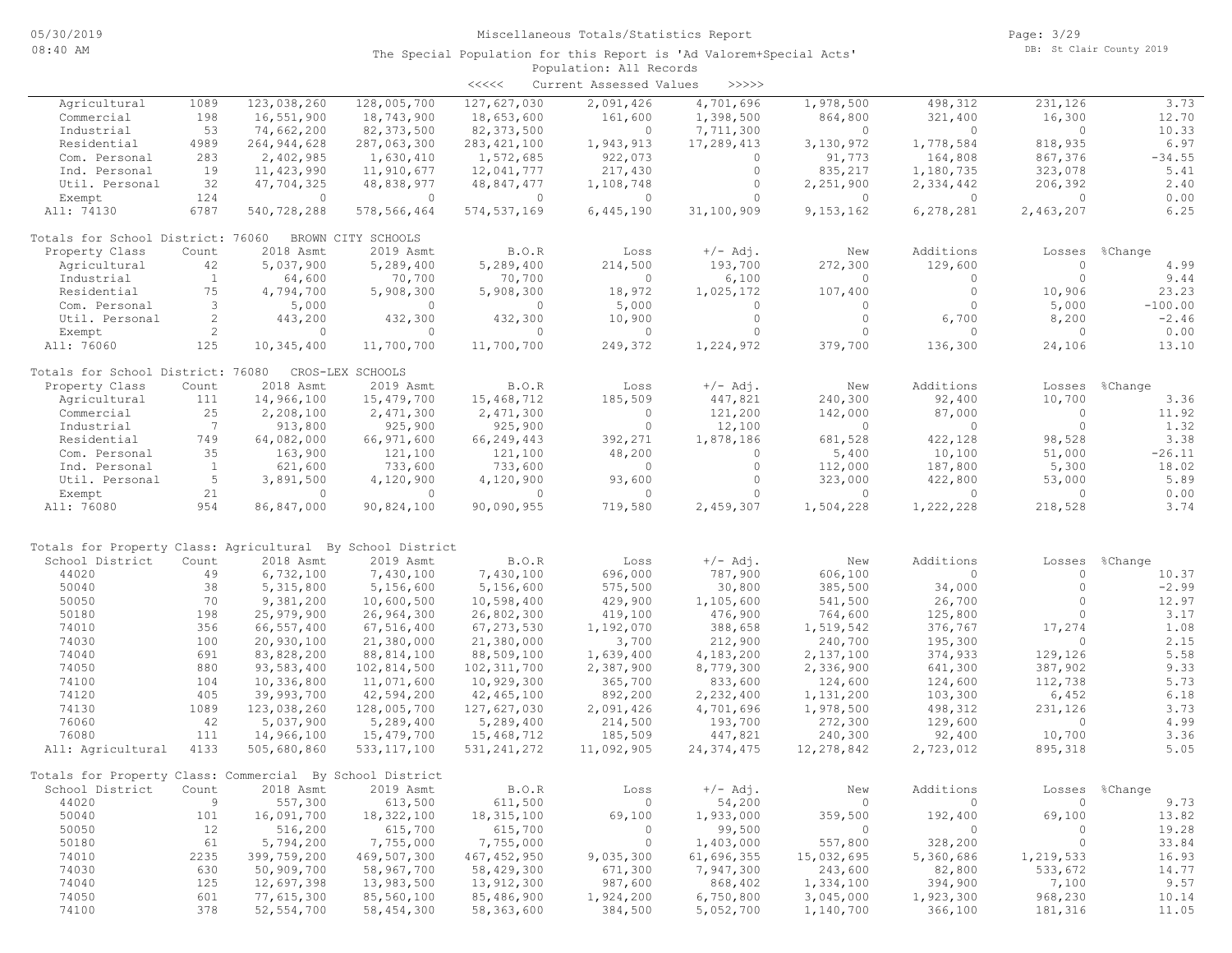|                                                             |                                |                                                 |               | <<<<          | Current Assessed Values | >>>>>              |                |                |            |                  |
|-------------------------------------------------------------|--------------------------------|-------------------------------------------------|---------------|---------------|-------------------------|--------------------|----------------|----------------|------------|------------------|
| 74120                                                       | 48                             | 4,862,200                                       | 4,962,500     | 4,962,500     | 162,400                 | 146,300            | 116,400        | 116,400        | 79,044     | 2.06             |
| 74130                                                       | 198                            | 16,551,900                                      | 18,743,900    | 18,653,600    | 161,600                 | 1,398,500          | 864,800        | 321,400        | 16,300     | 12.70            |
| 76080                                                       | 25                             | 2,208,100                                       | 2,471,300     | 2,471,300     | $\bigcirc$              | 121,200            | 142,000        | 87,000         | $\Omega$   | 11.92            |
| All: Commercial                                             | 4423                           | 640, 117, 898                                   | 739,956,900   | 737,029,750   | 13,396,000              | 87, 471, 257       | 22,836,595     | 9,173,186      | 3,074,295  | 15.14            |
| Totals for Property Class: Industrial By School District    |                                |                                                 |               |               |                         |                    |                |                |            |                  |
| School District                                             | Count                          | 2018 Asmt                                       | 2019 Asmt     | B.O.R         | Loss                    | $+/-$ Adj.         | New            | Additions      |            | Losses %Change   |
| 50040                                                       | 65                             | 13,938,200                                      | 15,688,300    | 15,688,300    | 290,500                 | 1,424,700          | 615,900        | 615,900        | 252,367    | 12.56            |
| 50050                                                       | $\mathbf{1}$                   | 33,400                                          | 37,200        | 37,200        | $\bigcap$               | 3,800              | $\Omega$       | $\cap$         | $\Omega$   | 11.38            |
| 50180                                                       | 48                             | 4,570,200                                       | 4,589,100     | 4,589,100     | $\circ$                 | 18,900             | $\circ$        | $\circ$        | $\circ$    | 0.41             |
| 74010                                                       | 257                            | 49,416,000                                      | 56, 551, 100  | 56, 544, 600  | 391,300                 | 7,013,500          | 506,400        | 202,000        | 143,600    | 14.43            |
| 74030                                                       | 32                             | 3,011,200                                       | 3,499,700     | 3,499,700     | $\circ$                 | 488,500            | $\circ$        | $\circ$        | $\circ$    | 16.22            |
| 74040                                                       | 32                             | 6,607,300                                       | 6,777,600     | 6,777,600     | 12,700                  | 66,200             | 116,800        | 68,700         | 12,700     | 2.58             |
| 74050                                                       | 269                            | 613,027,600                                     | 679,646,300   | 679, 575, 100 | 2,330,200               | 65,846,000         | 3,031,700      | 2,230,687      | 1,808,631  | 10.86            |
| 74100                                                       | 206                            | 52,782,000                                      | 61,756,000    | 61,740,600    | 494,300                 | 8,977,000          | 475,900        | 475,900        | 256,771    | 16.97            |
| 74120                                                       | 20                             | 2,222,600                                       | 2,613,600     | 2,613,600     | $\circ$                 | 261,900            | 129,100        | 63,600         | $\circ$    | 17.59            |
| 74130                                                       | 53                             | 74,662,200                                      | 82, 373, 500  | 82, 373, 500  | $\circ$                 | 7,711,300          | $\circ$        | $\Omega$       | $\circ$    | 10.33            |
| 76060                                                       | $\mathbf{1}$                   | 64,600                                          | 70,700        | 70,700        | $\circ$                 | 6,100              | $\circ$        | $\circ$        | $\circ$    | 9.44             |
| 76080                                                       | 7                              | 913,800                                         | 925,900       | 925,900       | $\Omega$                | 12,100             | $\Omega$       | $\Omega$       | $\Omega$   | 1.32             |
| All: Industrial                                             | 991                            | 821, 249, 100                                   | 914,529,000   | 914, 435, 900 | 3,519,000               | 91,830,000         | 4,875,800      | 3,656,787      | 2,474,069  | 11.35            |
| Totals for Property Class: Residential By School District   |                                |                                                 |               |               |                         |                    |                |                |            |                  |
| School District                                             | Count                          | 2018 Asmt                                       | 2019 Asmt     | B.O.R         | Loss                    | $+/-$ Adj.         | New            | Additions      |            | Losses %Change   |
| 44020                                                       | 545                            | 44,088,971                                      | 48,386,800    | 48,014,200    | 717,000                 | 3,093,229          | 1,549,000      | 927,100        | 167,628    | 8.90             |
| 50040                                                       | 2185                           | 76,907,050                                      | 82,617,400    | 81, 912, 300  | 463,400                 | 4,125,686          | 1,342,964      | 675,453        | 16,623     | 6.51             |
| 50050                                                       | 567                            | 43,501,000                                      | 49,250,700    | 48,985,200    | 363,600                 | 5,047,600          | 800,200        | 383,900        | 7,710      | 12.61            |
| 50180                                                       | 1580                           | 143,811,200                                     | 159,523,200   | 158,371,500   | 1,311,000               | 14, 117, 000       | 1,754,300      | 869,449        | 271,629    | 10.12            |
| 74010                                                       |                                | 26560 1,435,882,323 1,554,877,200 1,541,061,750 |               |               | 10,405,931              | 94, 375, 111       | 21, 210, 247   | 13,044,984     | 4,094,341  | 7.33             |
| 74030                                                       | 9810                           | 731,601,222                                     | 797,813,900   | 790,468,057   | 5,054,237               | 54,601,955         | 9, 319, 117    | 6, 140, 259    | 1,632,526  | 8.05             |
| 74040                                                       | 3685                           | 236,818,100                                     | 263, 771, 400 | 261,667,300   | 1,452,300               | 23,802,500         | 2,499,000      | 1,478,891      | 407,741    | 10.49            |
| 74050                                                       |                                | 12743 1,001,500,400 1,087,555,400 1,080,330,800 |               |               | 4,983,100               | 69,776,104         | 14,037,396     | 9,972,756      | 1,898,758  | 7.87             |
| 74100                                                       | 5987                           | 383,982,900                                     | 412,107,800   | 409,209,800   | 1,433,300               | 22,867,078         | 3,793,122      | 2,930,503      | 650,212    | 6.57             |
| 74120                                                       | 1944                           | 132,711,800                                     | 153,401,000   | 151,794,400   | 1,270,000               | 17,693,700         | 2,658,900      | 1,941,676      | 432,258    | 14.38            |
| 74130                                                       | 4989                           | 264, 944, 628                                   | 287,063,300   | 283, 421, 100 | 1,943,913               | 17,289,413         | 3,130,972      | 1,778,584      | 818,935    | 6.97             |
| 76060                                                       | 75                             | 4,794,700                                       | 5,908,300     | 5,908,300     | 18,972                  | 1,025,172          | 107,400        | $\overline{0}$ | 10,906     | 23.23            |
| 76080                                                       | 749                            | 64,082,000                                      | 66,971,600    | 66,249,443    | 392,271                 | 1,878,186          | 681,528        | 422,128        | 98,528     | 3.38             |
| All: Residential                                            |                                | 71419 4,564,626,294 4,969,248,000 4,927,394,150 |               |               | 29,809,024              | 329,692,734        | 62,884,146     | 40,565,683     | 10,507,795 | 7.95             |
| Totals for Property Class: Aq. Personal By School District  |                                |                                                 |               |               |                         |                    |                |                |            |                  |
| School District                                             | Count                          | 2018 Asmt                                       | 2019 Asmt     | B.O.R         | Loss                    | $+/-$ Adj.         | New            | Additions      |            | Losses %Change   |
| 74030                                                       | $\mathbf{1}$                   | 13,800                                          | 12,300        | 12,300        | 1,500                   | $\circ$            | $\overline{0}$ | $\circ$        | $\circ$    | $-10.87$         |
| All: Aq. Personal                                           | $\mathbf{1}$                   | 13,800                                          | 12,300        | 12,300        | 1,500                   | $\Omega$           | $\Omega$       | $\Omega$       | $\Omega$   | $-10.87$         |
| Totals for Property Class: Com. Personal By School District |                                |                                                 |               |               |                         |                    |                |                |            |                  |
| School District                                             | Count                          | 2018 Asmt                                       | 2019 Asmt     | B.O.R         | Loss                    | $+/-$ Adj.         | New            | Additions      | Losses     | %Change          |
| 44020                                                       | 20                             | 266,200                                         | 211,100       | 211,100       | 57,400                  | $\Omega$           | 2,300          | 2,300          | 14,300     | $-20.70$         |
| 50040                                                       | 82                             | 1,748,700                                       | 1,683,600     | 1,633,900     | 258,000                 | $\circ$            | 143,200        | 318,200        | 343,600    | $-6.56$          |
| 50050                                                       | 20                             | 142,100                                         | 123,600       | 123,600       | 20,900                  | $\circ$            | 2,400          | $\circ$        | 37,200     | $-13.02$         |
| 50180                                                       | 96                             | 1,422,700                                       | 984,000       | 923,600       | 578,700                 | $\circ$            | 79,600         | 238,200        | 640,400    | $-35.08$         |
| 74010                                                       | 2431                           | 61, 167, 300                                    | 61, 343, 400  | 61,161,800    | 9,258,000               | $\circ$            | 9,252,500      | 15,476,200     | 10,837,800 | $-0.01$          |
| 74030                                                       | 431                            | 3,992,800                                       | 4,173,600     | 4,156,200     | 466,100                 | $\circ$            | 629,500        | 1,152,500      | 530,500    | 4.09             |
| 74040                                                       | 217                            | 2,100,000                                       | 3,836,300     | 3,836,300     | 180,900                 | $\Omega$           | 1,917,200      | 2,087,200      | 244,600    | 82.68            |
| 74050                                                       | 1023                           | 11,965,800                                      | 13, 125, 800  | 12,940,100    | 2,094,600               | $\circ$            | 3,019,100      | 4,343,300      | 2,232,100  | 8.14             |
| 74100                                                       | 505                            | 29,448,600                                      | 30,237,900    | 30,541,400    | 1,515,200               | $\circ$            | 2,657,800      | 4,773,500      | 1,509,400  | 3.71             |
| 74120                                                       | 79                             | 758,700                                         | 1,018,900     | 1,017,900     | 66,600                  | $\circ$            | 325,800        | 348,200        | 117,600    | 34.16            |
| 74130                                                       | 283                            | 2,402,985                                       | 1,630,410     | 1,572,685     | 922,073                 | $\circ$            | 91,773         | 164,808        | 867,376    | $-34.55$         |
| 76060<br>76080                                              | $\overline{\phantom{a}}$<br>35 | 5,000                                           | $\circ$       | $\circ$       | 5,000                   | $\circ$<br>$\circ$ | $\overline{0}$ | $\circ$        | 5,000      | $-100.00$        |
|                                                             |                                | 163,900                                         | 121,100       | 121,100       | 48,200                  | $\circ$            | 5,400          | 10,100         | 51,000     | $-26.11$<br>2.30 |
| All: Com. Personal 5225                                     |                                | 115,584,785                                     | 118,489,710   | 118,239,685   | 15, 471, 673            |                    | 18, 126, 573   | 28, 914, 508   | 17,430,876 |                  |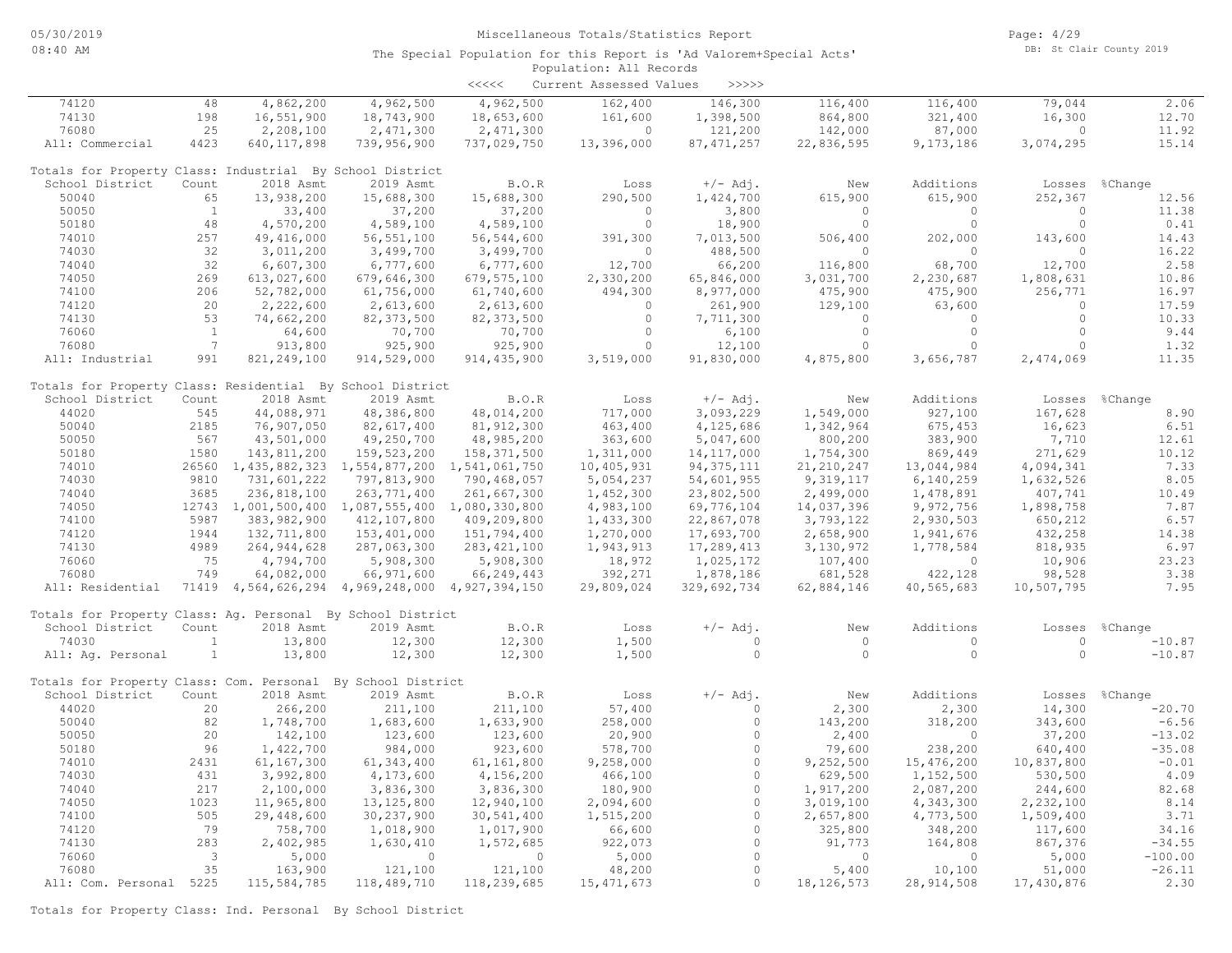|                                                      |                |               |                    | $\begin{array}{c} \begin{array}{c} < \  \  < \  \  < \end{array} \end{array}$ | Current Assessed Values | >>>>>                     |                          |               |                        |              |
|------------------------------------------------------|----------------|---------------|--------------------|-------------------------------------------------------------------------------|-------------------------|---------------------------|--------------------------|---------------|------------------------|--------------|
| School District                                      | Count          | 2018 Asmt     | 2019 Asmt          | B.O.R                                                                         | Loss                    | $+/-$ Adj.                | New                      | Additions     | Losses                 | %Change      |
| 44020                                                | $\mathbf{1}$   | $\circ$       | $\Omega$           | $\Omega$                                                                      | $\Omega$                | $\Omega$                  | $\Omega$                 | $\Omega$      | $\Omega$               | 0.00         |
| 50040                                                | 33             | 95, 184, 406  | 88,302,900         | 86, 412, 900                                                                  | 8,814,206               | $\circ$                   | 42,700                   | 4,105,300     | 2,916,200              | $-9.22$      |
| 50050                                                | $\mathbf{1}$   | 62,200        | $\circ$            | $\circ$                                                                       | 62,200                  | $\Omega$                  | $\Omega$                 | $\circ$       | 62,200                 | $-100.00$    |
| 50180                                                | $\overline{4}$ | 7,569,500     | 8,268,500          | 8,268,500                                                                     | 57,000                  | $\Omega$                  | 756,000                  | 4,347,200     | 3, 411, 300            | 9.23         |
| 74010                                                | 126            | 21,380,300    | 16,942,100         | 15,908,000                                                                    | 6,683,900               | $\Omega$                  | 1,211,600                | 1,363,300     | 5,918,400              | $-25.60$     |
| 74030                                                | 13             | 216,600       | 116,100            | 116,100                                                                       | 107,600                 | $\circ$                   | 7,100                    | 0             | 103,000                | $-46.40$     |
| 74040                                                | 9              | 2,648,800     | 2,087,300          | 2,087,300                                                                     | 566,500                 | $\Omega$                  | 5,000                    | 5,000         | 505,500                | $-21.20$     |
| 74050                                                | 109            | 102,094,100   | 95,290,800         | 95, 345, 400                                                                  | 8,248,400               | $\Omega$                  | 1,499,700                | 5,974,700     | 4,875,900              | $-6.61$      |
| 74100                                                | 38             | 10,731,800    | 8,482,100          | 8,482,100                                                                     | 2,407,800               | $\Omega$                  | 158,100                  | 396,600       | 2,127,700              | $-20.96$     |
| 74120                                                | 6              | 186,600       | 78,600             | 78,600                                                                        | 111,500                 | $\Omega$                  | 3,500                    | 6,800         | 77,300                 | $-57.88$     |
| 74130                                                | 19             | 11, 423, 990  | 11,910,677         | 12,041,777                                                                    | 217,430                 | $\circ$                   | 835,217                  | 1,180,735     | 323,078                | 5.41         |
| 76080                                                | <sup>1</sup>   | 621,600       | 733,600            | 733,600                                                                       | $\circ$                 | $\Omega$                  | 112,000                  | 187,800       | 5,300                  | 18.02        |
| All: Ind. Personal                                   | 360            | 252, 119, 896 | 232, 212, 677      | 229, 474, 277                                                                 | 27, 276, 536            | $\Omega$                  | 4,630,917                | 17,567,435    | 20,325,878             | $-8.98$      |
| Totals for Property Class: Util. Personal            |                |               | By School District |                                                                               |                         |                           |                          |               |                        |              |
| School District                                      | Count          | 2018 Asmt     | 2019 Asmt          | B.O.R                                                                         | Loss                    | $+/-$ Adj.                | New                      | Additions     | Losses                 | %Change      |
| 44020                                                | $\overline{4}$ | 1,371,900     | 1,388,500          | 1,388,500                                                                     | 1,900                   | $\Omega$                  | 18,500                   | 75,800        | 18,000                 | 1.21         |
| 50040                                                | $\overline{9}$ | 9,018,700     | 6,723,100          | 6,723,100                                                                     | 2,392,700               | $\Omega$                  | 97,100                   | 181,000       | 2,215,300              | $-25.45$     |
| 50050                                                | 10             | 1,617,100     | 1,888,800          | 1,888,800                                                                     | 20,300                  | $\Omega$                  | 292,000                  | 315,100       | 21,700                 | 16.80        |
| 50180                                                | 20             | 39,664,100    | 39,955,200         | 39,955,200                                                                    | 447,600                 | $\circ$                   | 738,700                  | 1,197,300     | 472,400                | 0.73         |
| 74010                                                | 30             | 50, 271, 600  | 55,059,300         | 55,059,300                                                                    | 296,000                 | $\Omega$                  | 5,083,700                | 6,683,000     | 767,300                | 9.52         |
| 74030                                                | 8              | 11,028,500    | 11,620,700         | 11,620,700                                                                    | 18,000                  | $\Omega$                  | 610,200                  | 1,095,100     | 196,100                | 5.37         |
| 74040                                                | 19             | 12, 183, 300  | 12,758,400         | 12,758,400                                                                    | 73,900                  | $\Omega$                  | 649,000                  | 714,200       | 140,900                | 4.72         |
| 74050                                                | 56             | 127,781,800   | 131, 355, 600      | 131, 355, 600                                                                 | 2,000,700               | $\Omega$                  | 5,574,500                | 10,597,500    | 1,064,500              | 2.80         |
| 74100                                                | 31             | 78, 417, 700  | 80,863,000         | 80,863,000                                                                    | 1,865,300               | $\Omega$                  | 4,310,600                | 12,912,000    | 7,933,700              | 3.12         |
| 74120                                                | 25             | 41,202,700    | 74,529,700         | 74,529,700                                                                    | 453,900                 | $\Omega$                  | 33,780,900               | 51,902,700    | 17,835,700             | 80.89        |
| 74130                                                | 32             | 47,704,325    | 48,838,977         | 48,847,477                                                                    | 1,108,748               | $\Omega$                  | 2,251,900                | 2,334,442     | 206,392                | 2.40         |
| 76060                                                | $\overline{2}$ | 443,200       | 432,300            | 432,300                                                                       | 10,900                  | $\Omega$                  | $\circ$                  | 6,700         | 8,200                  | $-2.46$      |
| 76080                                                | 5              | 3,891,500     | 4,120,900          | 4,120,900                                                                     | 93,600                  | $\Omega$                  | 323,000                  | 422,800       | 53,000                 | 5.89         |
| All: Util. Personal 251                              |                | 424,596,425   | 469,534,477        | 469, 542, 977                                                                 | 8,783,548               | $\Omega$                  | 53,730,100               | 88, 437, 642  | 30, 933, 192           | 10.59        |
| Totals for Property Class: Exempt By School District |                |               |                    |                                                                               |                         |                           |                          |               |                        |              |
| School District                                      | Count          | 2018 Asmt     | 2019 Asmt          | B.O.R                                                                         | Loss                    | $+/-$ Adj.                | New                      | Additions     | Losses                 | %Change      |
| 44020                                                | 13             | 0             | $\circ$            | 0                                                                             | $\Omega$                | $\Omega$                  | 0                        | $\circ$       | $\circ$                | 0.00         |
| 50040                                                | 30             | $\circ$       | $\circ$            | $\circ$                                                                       | $\circ$                 | $\Omega$                  | $\circ$                  | $\circ$       | $\circ$                | 0.00         |
| 50050                                                | $\mathbf{3}$   | $\circ$       | $\circ$            | 0                                                                             | $\circ$                 | $\Omega$                  | $\circ$                  | $\circ$       | $\circ$                | 0.00         |
| 50180                                                | 33             | $\circ$       | $\circ$            | $\circ$                                                                       | $\Omega$                | $\Omega$                  | $\Omega$                 | $\circ$       | $\Omega$               | 0.00         |
| 74010                                                | 1216           | $\Omega$      | 326,300            | $\Omega$                                                                      | $\Omega$                | $\Omega$                  | $\Omega$                 | $\Omega$      | $\cap$                 | 0.00         |
| 74030                                                | 681            | $\Omega$      | 100                | $\Omega$                                                                      | $\Omega$                | $\Omega$                  | $\Omega$                 | $\Omega$      | $\Omega$               | 0.00         |
| 74040                                                | 121            | $\Omega$      | $\circ$            | $\Omega$                                                                      | $\Omega$                | $\Omega$                  | $\Omega$                 | $\Omega$      | $\Omega$               | 0.00         |
| 74050                                                | 357            | $\circ$       | $\Omega$           | $\Omega$                                                                      | $\Omega$                | $\Omega$                  | $\Omega$                 | $\Omega$      | $\cap$                 | 0.00         |
| 74100                                                | 308            | $\Omega$      | 103,400            | $\circ$                                                                       | $\Omega$                | $\Omega$                  | $\Omega$                 | $\Omega$      | $\circ$                | 0.00         |
| 74120                                                | 49             | $\circ$       | $\circ$            | $\Omega$                                                                      | $\Omega$                | $\Omega$                  | $\Omega$                 | $\Omega$      | $\Omega$               | 0.00         |
| 74130                                                | 124            | $\Omega$      | $\Omega$           | $\Omega$                                                                      | $\Omega$                | $\Omega$                  | $\Omega$                 | $\Omega$      | $\cap$                 | 0.00         |
| 76060                                                | 2              | $\circ$       | $\circ$            | $\circ$                                                                       | $\circ$                 | $\Omega$                  | $\circ$                  | $\circ$       | $\circ$                | 0.00         |
| 76080                                                | 21             | $\Omega$      | $\Omega$           | $\Omega$                                                                      | $\Omega$                | $\Omega$                  | $\Omega$                 | $\Omega$      | $\circ$                | 0.00         |
| All: Exempt                                          | 2958           | $\Omega$      | 429,800            | $\cap$                                                                        | $\cap$                  | $\cap$                    | $\Omega$                 | $\cap$        | $\cap$                 | 0.00         |
|                                                      |                |               |                    |                                                                               |                         |                           |                          |               |                        |              |
| Totals                                               | Count          | 2018 Asmt     | 2019 Asmt          | B.O.R                                                                         | Loss                    | $+/-$ Adj.                | New                      | Additions     | Losses                 | %Change      |
| Real                                                 | 80,966         | 6,531,674,152 | 7,156,851,000      | 7,110,101,072                                                                 | 57,816,929              | 533, 368, 466<br>$\circ$  | 102,875,383              | 56,118,668    | 16,951,477             | 8.86         |
| Personal                                             | 5,837          | 792, 314, 906 | 820, 249, 164      | 817,269,239                                                                   | 51, 533, 257            |                           | 76,487,590               | 134, 919, 585 | 68,689,946             | 3.15<br>8.24 |
| Real & Personal                                      | 86,803         | 7,323,989,058 | 7,977,100,164      | 7,927,370,311                                                                 | 109,350,186<br>$\circ$  | 533, 368, 466<br>$\Omega$ | 179, 362, 973<br>$\circ$ | 191,038,253   | 85,641,423<br>$\Omega$ |              |
| Exempt                                               | 2,958          | $\circ$       | 429,800            | $\circ$                                                                       |                         |                           |                          | $\circ$       |                        | 0.00         |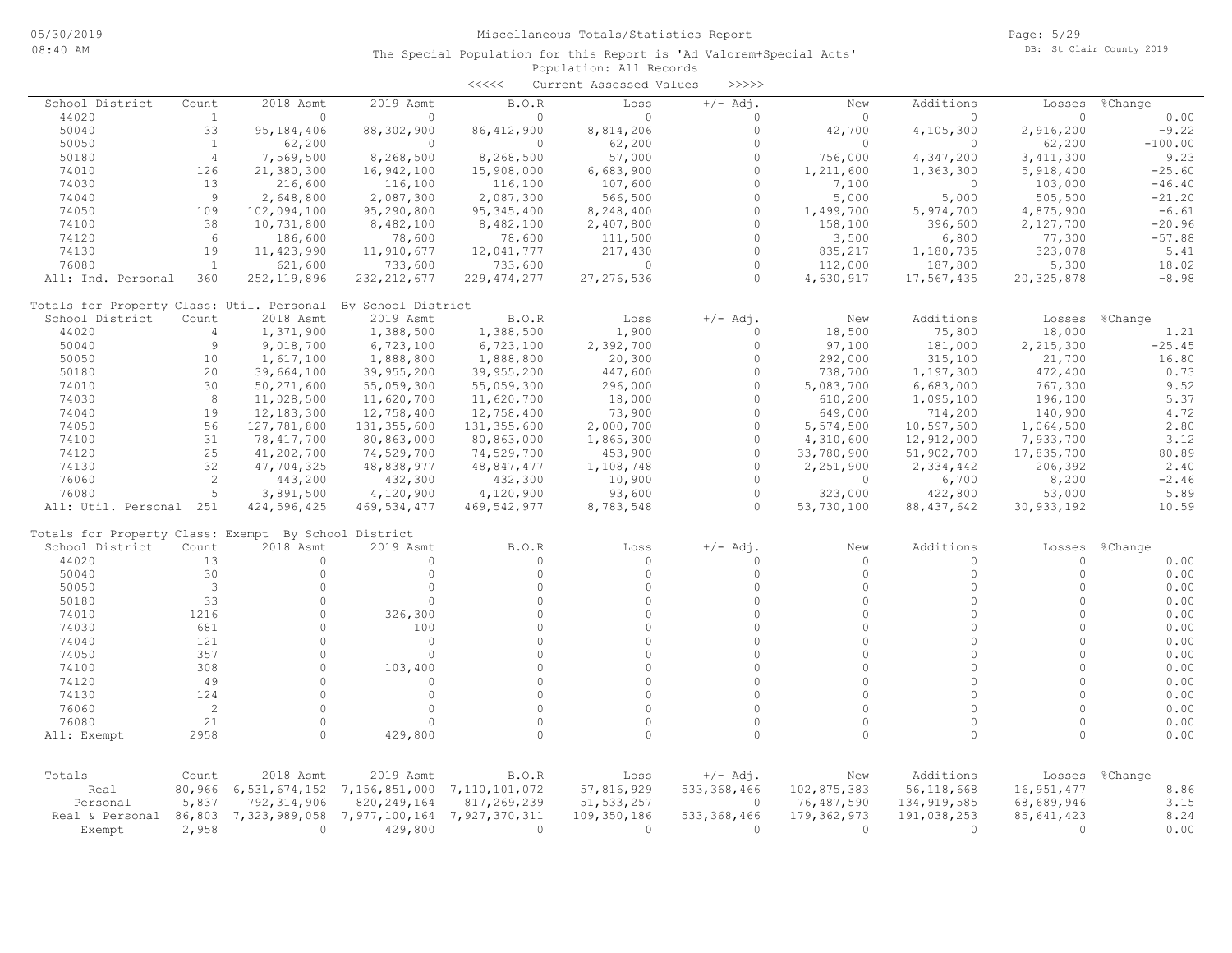<<<<< S.E.V., Taxable and Capped Values >>>>>

| Totals for School District: 44020                 |                |                | ALMONT SCHOOLS     |                |                |               |                                                                                                                                     |                |              |                |
|---------------------------------------------------|----------------|----------------|--------------------|----------------|----------------|---------------|-------------------------------------------------------------------------------------------------------------------------------------|----------------|--------------|----------------|
| Property Class                                    | Count          | 2018 SEV       | Fin SEV            | 2019 SEV       | 2018 Tax       | Fin Tax       | 2019 Tax                                                                                                                            | BOR Tax        | 2019 Cap     | 2019 MCAP      |
| Agricultural                                      | 49             | 6,732,100      | 6,732,100          | 7,430,100      | 4,223,783      | 4,139,756     | 4, 153, 244                                                                                                                         | 4,153,244      | 4, 153, 244  | 4, 153, 244    |
| Commercial                                        | 9              | 557,300        | 557,300            | 611,500        | 512,007        | 512,007       | 519,082                                                                                                                             | 519,082        | 524,291      | 524,291        |
| Residential                                       | 545            | 44,088,971     | 44,004,171         | 48,014,200     | 32,806,688     | 32,752,469    | 35, 156, 488                                                                                                                        | 34,929,402     | 34,550,425   | 34, 345, 681   |
| Com. Personal                                     | 20             | 266,200        | 262,900            | 211,100        | 266,200        | 262,900       | 211,100                                                                                                                             | 211,100        | 211,100      | 211,100        |
| Ind. Personal                                     | $\mathbf{1}$   | $\Omega$       | $\Omega$           | $\Omega$       | $\mathbf{0}$   | $\circ$       | $\Omega$                                                                                                                            | 0              | $\Omega$     | $\Omega$       |
| Util. Personal                                    | $\overline{4}$ | 1,371,900      | 1,371,900          | 1,388,500      | 1,371,900      | 1,371,900     | 1,388,500                                                                                                                           | 1,388,500      | 1,388,500    | 1,388,500      |
| Exempt                                            | 13             | $\circ$        | $\circ$            | $\mathbf{0}$   | $\circ$        | $\circ$       | $\circ$                                                                                                                             | $\circ$        | $\circ$      | $\Omega$       |
| All: 44020                                        | 641            | 53,016,471     | 52, 928, 371       | 57,655,400     | 39,180,578     | 39,039,032    | 41, 428, 414                                                                                                                        | 41,201,328     | 40,827,560   | 40,622,816     |
|                                                   |                |                |                    |                |                |               |                                                                                                                                     |                |              |                |
|                                                   |                |                |                    |                |                |               |                                                                                                                                     |                |              |                |
| Totals for School District: 50040                 |                |                | ANCHOR BAY SCHOOLS |                |                |               |                                                                                                                                     |                |              |                |
| Property Class                                    | Count          | 2018 SEV       | Fin SEV            | 2019 SEV       | 2018 Tax       | Fin Tax       | 2019 Tax                                                                                                                            | BOR Tax        | 2019 Cap     | 2019 MCAP      |
| Agricultural                                      | 38             | 5,315,800      | 5,315,800          | 5,156,600      | 3,530,013      | 3,530,013     | 3,458,426                                                                                                                           | 3,458,426      | 3,470,357    | 3,470,357      |
| Commercial                                        | 101            | 16,091,700     | 16,091,700         | 18, 315, 100   | 12,912,237     | 12,912,237    | 14,046,370                                                                                                                          | 14,039,370     | 13,379,065   | 13,379,065     |
| Industrial                                        | 65             | 13,938,200     | 13,954,500         | 15,688,300     | 11,921,679     | 11,909,940    | 13,082,165                                                                                                                          | 13,082,165     | 12,517,899   | 12,517,899     |
| Residential                                       | 2185           | 76,907,050     | 76,907,450         | 81, 912, 300   | 59,867,825     | 59,871,749    | 63, 402, 637                                                                                                                        | 62,841,263     | 62,693,470   | 62,197,081     |
| Com. Personal                                     | 82             | 1,748,700      | 1,748,700          | 1,633,900      | 1,748,700      | 1,748,700     | 1,683,600                                                                                                                           | 1,633,900      | 1,683,600    | 1,633,900      |
| Ind. Personal                                     | 33             | 95, 184, 406   | 94, 923, 500       | 86, 412, 900   | 95, 184, 406   | 94, 923, 500  | 88,302,900                                                                                                                          | 86, 412, 900   | 88,302,900   | 86, 412, 900   |
| Util. Personal                                    | - 9            | 9,018,700      | 9,018,700          | 6,723,100      | 9,018,700      | 9,018,700     | 6,723,100                                                                                                                           | 6,723,100      | 6,723,100    | 6,723,100      |
| Exempt                                            | 30             | $\Omega$       | $\Omega$           | $\Omega$       | $\Omega$       | $\circ$       | $\circ$                                                                                                                             | $\circ$        | $\circ$      | $\Omega$       |
|                                                   |                |                |                    |                |                |               |                                                                                                                                     |                |              |                |
| All: 50040                                        | 2543           | 218,204,556    | 217,960,350        | 215,842,200    | 194, 183, 560  | 193, 914, 839 | 190,699,198                                                                                                                         | 188, 191, 124  | 188,770,391  | 186, 334, 302  |
|                                                   |                |                |                    |                |                |               |                                                                                                                                     |                |              |                |
| Totals for School District: 50050                 |                |                | ARMADA SCHOOLS     |                |                |               |                                                                                                                                     |                |              |                |
| Property Class                                    | Count          | 2018 SEV       | Fin SEV            | 2019 SEV       | 2018 Tax       | Fin Tax       | 2019 Tax                                                                                                                            | BOR Tax        | 2019 Cap     | 2019 MCAP      |
| Agricultural                                      | 70             | 9,381,200      | 9,381,200          | 10,598,400     | 5,843,588      | 5,843,588     | 6,020,808                                                                                                                           | 6,020,808      | 6,020,808    | 6,020,808      |
| Commercial                                        | 12             | 516,200        | 516,200            | 615,700        | 388,330        | 388,330       | 394,404                                                                                                                             | 394,404        | 397,644      | 397,644        |
| Industrial                                        | $\mathbf{1}$   | 33,400         | 33,400             | 37,200         | 33,167         | 33,167        | 33,963                                                                                                                              | 33,963         | 33,963       | 33,963         |
| Residential                                       | 567            | 43,501,000     | 43,501,000         | 48,985,200     | 35,027,674     | 35,006,119    | 36,906,205                                                                                                                          | 36,669,325     | 36, 315, 260 | 36, 211, 680   |
| Com. Personal                                     | 20             | 142,100        | 123,100            | 123,600        | 142,100        | 123,100       | 123,600                                                                                                                             | 123,600        | 123,600      | 123,600        |
| Ind. Personal                                     | $\mathbf{1}$   | 62,200         | $\circ$            | $\Omega$       | 62,200         | $\Omega$      | $\Omega$                                                                                                                            | $\circ$        | $\Omega$     | $\circ$        |
| Util. Personal                                    | 10             | 1,617,100      | 1,619,471          | 1,888,800      | 1,617,100      | 1,619,471     | 1,888,800                                                                                                                           | 1,888,800      | 1,888,800    | 1,888,800      |
| Exempt                                            | 3              | $\Omega$       | $\Omega$           | $\Omega$       | $\Omega$       | $\circ$       | $\Omega$                                                                                                                            | $\Omega$       | $\Omega$     |                |
|                                                   |                |                |                    |                |                |               |                                                                                                                                     |                |              |                |
| All: 50050                                        | 684            | 55,253,200     | 55, 174, 371       | 62,248,900     | 43, 114, 159   | 43,013,775    | 45, 367, 780                                                                                                                        | 45,130,900     | 44,780,075   | 44,676,495     |
|                                                   |                |                |                    |                |                |               |                                                                                                                                     |                |              |                |
| Totals for School District: 50180                 |                |                | RICHMOND SCHOOLS   |                |                |               |                                                                                                                                     |                |              |                |
| Property Class                                    | Count          | 2018 SEV       | Fin SEV            | 2019 SEV       | 2018 Tax       | Fin Tax       | 2019 Tax                                                                                                                            | BOR Tax        | 2019 Cap     | 2019 MCAP      |
| Agricultural                                      | 198            | 25,979,900     | 25,979,900         | 26,802,300     | 17,389,815     | 17,389,815    | 18,170,939                                                                                                                          | 18,008,939     | 18, 213, 658 | 18,051,658     |
| Commercial                                        | 61             | 5,794,200      | 5,794,200          | 7,755,000      | 4,814,603      | 4,814,603     | 5,294,991                                                                                                                           | 5,294,991      | 5,302,665    | 5,302,665      |
| Industrial                                        | 48             | 4,570,200      | 4,570,200          | 4,589,100      | 2,766,901      | 2,766,901     | 2,830,757                                                                                                                           | 2,830,757      | 2,833,283    | 2,833,283      |
| Residential                                       | 1580           | 143,811,200    | 143,429,900        | 158,371,500    | 112,864,219    | 112,576,176   | 117,792,154                                                                                                                         | 116,908,776    | 116,897,084  | 116,013,706    |
| Com. Personal                                     | 96             | 1,422,700      | 1,424,400          | 923,600        | 1,422,700      | 1,424,400     | 984,000                                                                                                                             | 923,600        | 984,000      | 923,600        |
| Ind. Personal                                     | $\overline{4}$ | 7,569,500      | 7,569,500          | 8,268,500      | 7,569,500      | 7,569,500     | 8,268,500                                                                                                                           | 8,268,500      | 8,268,500    | 8,268,500      |
| Util. Personal                                    | 20             | 39,664,100     | 39,665,900         | 39,955,200     | 38,628,122     | 38,629,922    | 39, 130, 632                                                                                                                        | 39, 130, 632   | 39, 130, 632 | 39,130,632     |
| Exempt                                            | 33             | $\Omega$       | $\bigcirc$         | $\Omega$       | $\Omega$       | $\Omega$      | $\Omega$                                                                                                                            | $\overline{0}$ | $\Omega$     | $\bigcirc$     |
|                                                   |                |                |                    |                |                |               |                                                                                                                                     |                |              |                |
| All: 50180                                        | 2040           | 228,811,800    | 228, 434, 000      | 246,665,200    | 185, 455, 860  | 185, 171, 317 | 192, 471, 973                                                                                                                       | 191,366,195    | 191,629,822  | 190,524,044    |
|                                                   |                |                |                    |                |                |               |                                                                                                                                     |                |              |                |
| Totals for School District: 74010                 |                |                | PORT HURON AREA    |                |                |               |                                                                                                                                     |                |              |                |
| Property Class                                    | Count          | 2018 SEV       | Fin SEV            | 2019 SEV       | 2018 Tax       | Fin Tax       | 2019 Tax                                                                                                                            | BOR Tax        | 2019 Cap     | 2019 MCAP      |
| Agricultural                                      | 356            | 66,557,400     | 66,557,400         | 67, 273, 530   | 30,095,620     | 30,080,070    | 31, 352, 953                                                                                                                        | 31, 233, 809   | 31, 343, 551 | 31, 327, 300   |
| Commercial                                        | 2235           | 399,759,200    | 393, 359, 756      | 467, 452, 950  | 327, 158, 594  | 324, 495, 949 | 342, 516, 362                                                                                                                       | 341,819,866    | 336,804,282  | 336, 671, 872  |
| Industrial                                        | 257            | 49,416,000     | 49,416,000         | 56,544,600     | 45,950,688     | 45,950,688    | 47,309,581                                                                                                                          | 47,303,081     | 47,091,021   | 47,091,021     |
| Residential                                       |                |                |                    |                |                |               | 26560 1,435,882,323 1,432,754,596 1,541,061,750 1,207,667,419 1,204,915,209 1,265,772,517 1,254,821,300 1,255,748,398 1,245,997,104 |                |              |                |
| Com. Personal                                     | 2431           | 61,167,300     | 60,900,653         | 61,161,800     | 61,167,300     | 60,900,653    | 61,343,400                                                                                                                          | 61,161,800     | 61, 343, 400 | 61,161,800     |
| Ind. Personal                                     | 126            | 21,380,300     | 19,663,700         | 15,908,000     | 21,380,300     | 19,663,700    |                                                                                                                                     | 15,908,000     | 16,942,100   | 15,908,000     |
|                                                   |                |                |                    |                |                | 50, 141, 427  | 16,942,100                                                                                                                          |                |              |                |
| Util. Personal                                    | 30             | 50,271,600     | 50,261,800         | 55,059,300     | 50, 151, 227   |               | 54,939,306                                                                                                                          | 54,939,306     | 54,952,370   | 54, 952, 370   |
| Exempt                                            | 1216           | $\overline{0}$ | $\sim$ 0           | $\overline{0}$ | $\overline{0}$ | $\circ$       | 214,716                                                                                                                             | $\overline{0}$ | 202,746      | $\overline{0}$ |
| All: 74010                                        |                |                |                    |                |                |               | 33211 2,084,434,123 2,072,913,905 2,264,461,930 1,743,571,148 1,736,147,696 1,820,390,935 1,807,187,162 1,804,427,868 1,793,109,467 |                |              |                |
|                                                   |                |                |                    |                |                |               |                                                                                                                                     |                |              |                |
| Totals for School District: 74030 ALGONAC SCHOOLS |                |                |                    |                |                |               |                                                                                                                                     |                |              |                |
| Property Class                                    | Count          | 2018 SEV       | Fin SEV            | 2019 SEV       | 2018 Tax       | Fin Tax       | 2019 Tax                                                                                                                            | BOR Tax        | 2019 Cap     | 2019 MCAP      |
|                                                   |                |                |                    |                |                |               |                                                                                                                                     |                |              |                |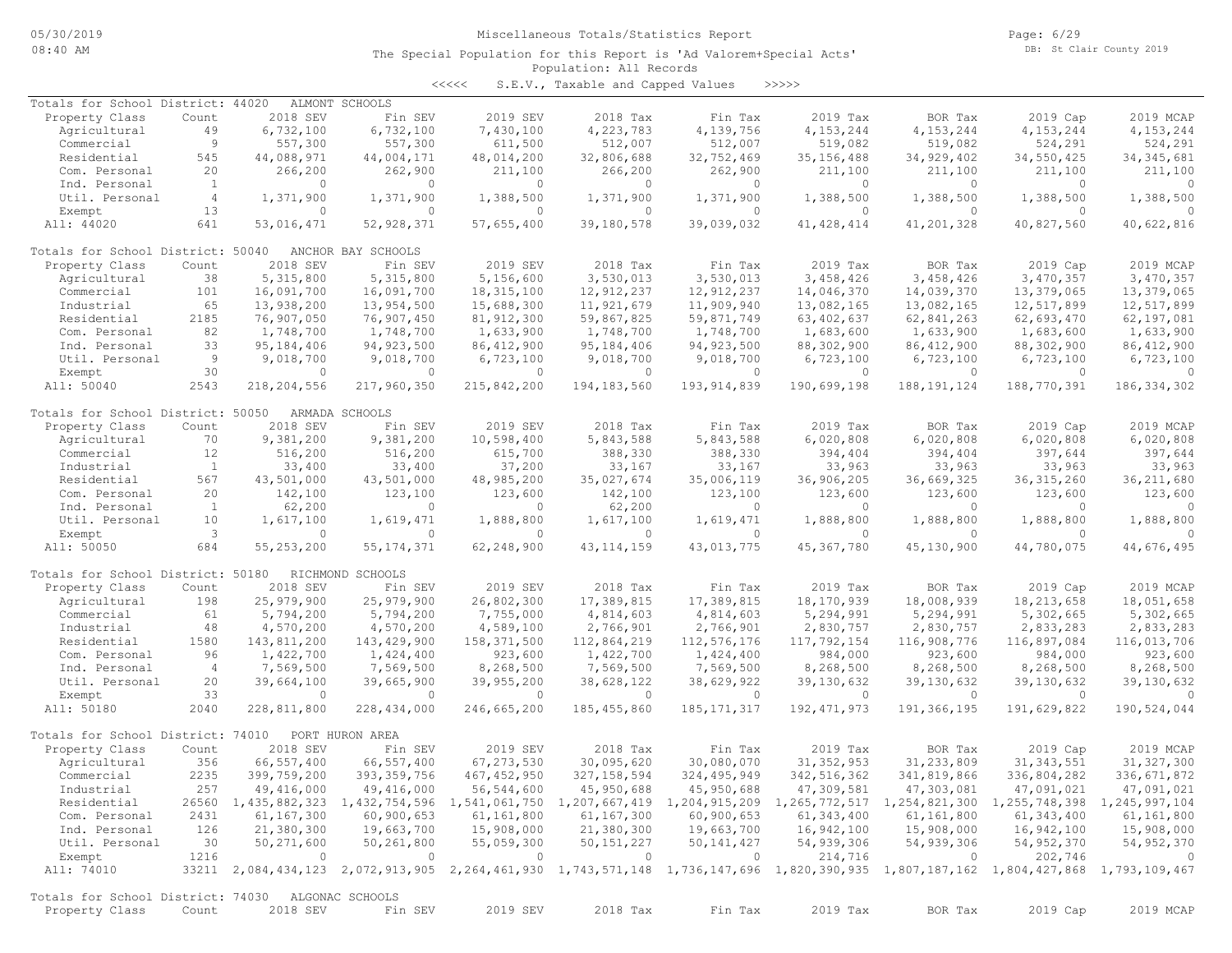| くくくくく | S.E.V., Taxable and Capped Values |  |  |  | >>>>> |
|-------|-----------------------------------|--|--|--|-------|
|-------|-----------------------------------|--|--|--|-------|

|                                                                  |              |                |                           |                | $28.182222$ $31.822222$                   |                             |               |               |               |               |
|------------------------------------------------------------------|--------------|----------------|---------------------------|----------------|-------------------------------------------|-----------------------------|---------------|---------------|---------------|---------------|
| Agricultural                                                     | 100          | 20,930,100     | 20,930,100                | 21,380,000     | 12,184,539                                | 12,186,580                  | 12,698,067    | 12,698,067    | 12,719,058    | 12,719,058    |
| Commercial                                                       | 630          | 50,909,700     | 50,488,800                | 58,429,300     | 41, 179, 294                              | 40,814,858                  | 42,974,846    | 42,591,064    | 42, 183, 460  | 41,801,672    |
| Industrial                                                       | 32           | 3,011,200      | 3,011,200                 | 3,499,700      | 2,618,082                                 | 2,618,082                   | 2,716,207     | 2,716,207     | 2,680,901     | 2,680,901     |
| Residential                                                      | 9810         | 731,601,222    | 730,510,422               | 790,468,057    | 575, 412, 593                             | 574, 543, 572               | 607,508,668   | 602, 318, 536 | 598,490,748   | 593,762,489   |
| Aq. Personal                                                     | $\mathbf{1}$ | 13,800         | 13,800                    | 12,300         | 13,800                                    | 13,800                      | 12,300        | 12,300        | 12,300        | 12,300        |
| Com. Personal                                                    | 431          | 3,992,800      | 3,956,900                 | 4,156,200      | 3,992,800                                 | 3,956,900                   | 4,173,600     | 4,156,200     | 4,173,600     | 4,156,200     |
| Ind. Personal                                                    | 13           | 216,600        | 216,600                   | 116,100        | 216,600                                   | 216,600                     | 116,100       | 116,100       | 116,100       | 116,100       |
| Util. Personal                                                   | 8            | 11,028,500     | 11,028,500                | 11,620,700     | 11,028,500                                | 11,028,500                  | 11,620,700    | 11,620,700    | 11,620,700    | 11,620,700    |
| Exempt                                                           | 681          | 0              | $\circ$                   | $\Omega$       | $\overline{0}$                            | $\Omega$                    | 100           | $\circ$       | 100           | $\Omega$      |
| All: 74030                                                       | 11706        | 821,703,922    | 820, 156, 322             | 889,682,357    | 646,646,208                               | 645, 378, 892               | 681,820,588   | 676, 229, 174 | 671,996,967   | 666,869,420   |
|                                                                  |              |                |                           |                |                                           |                             |               |               |               |               |
| Totals for School District: 74040                                |              |                | CAPAC SCHOOLS             |                |                                           |                             |               |               |               |               |
| Property Class                                                   | Count        | 2018 SEV       | Fin SEV                   | 2019 SEV       | 2018 Tax                                  | Fin Tax                     | 2019 Tax      | BOR Tax       | 2019 Cap      | 2019 MCAP     |
| Agricultural                                                     | 691          | 83,828,200     | 83,659,500                | 88,509,100     | 49,818,548                                | 49,662,361                  | 51,600,189    | 51,405,495    | 51,326,163    | 51, 131, 469  |
| Commercial                                                       | 125          | 12,697,398     | 12,697,398                | 13,912,300     | 10,689,897                                | 10,603,265                  | 11,340,285    | 11,277,685    | 11,299,113    | 11, 245, 313  |
| Industrial                                                       | 32           | 6,607,300      | 6,607,300                 | 6,777,600      | 5,733,729                                 | 5,733,729                   | 5,836,808     | 5,836,808     | 5,948,470     | 5,948,470     |
| Residential                                                      | 3685         | 236,818,100    | 235,898,071               | 261,667,300    | 182,871,953                               | 182, 133, 823               | 192, 170, 852 | 190,754,942   | 189,660,291   | 188, 347, 279 |
| Com. Personal                                                    | 217          | 2,100,000      | 2,122,229                 | 3,836,300      | 2,100,000                                 | 2,122,229                   | 3,836,300     | 3,836,300     | 3,836,300     | 3,836,300     |
| Ind. Personal                                                    | - 9          | 2,648,800      | 2,648,800                 | 2,087,300      | 2,648,800                                 | 2,648,800                   | 2,087,300     | 2,087,300     | 2,087,300     | 2,087,300     |
| Util. Personal                                                   | 19           | 12,183,300     | 12, 183, 300              | 12,758,400     | 12,183,300                                | 12,183,300                  | 12,758,400    | 12,758,400    | 12,758,400    | 12,758,400    |
| Exempt                                                           | 121          | $\Omega$       | $\overline{0}$            | $\circ$        | $\circ$                                   | $\Omega$                    | $\Omega$      | $\Omega$      | $\Omega$      | $\Omega$      |
| All: 74040                                                       | 4899         | 356,883,098    | 355,816,598               | 389,548,300    | 266,046,227                               | 265,087,507                 | 279,630,134   | 277,956,930   | 276, 916, 037 | 275, 354, 531 |
|                                                                  |              |                |                           |                |                                           |                             |               |               |               |               |
| Totals for School District: 74050                                |              |                | EAST CHINA SCHOOLS        |                |                                           |                             |               |               |               |               |
| Property Class                                                   | Count        | 2018 SEV       | Fin SEV                   | 2019 SEV       | 2018 Tax                                  | Fin Tax                     | 2019 Tax      | BOR Tax       | 2019 Cap      | 2019 MCAP     |
| Agricultural                                                     | 880          | 93,583,400     | 93, 139, 944              | 102, 311, 700  | 69,056,716                                | 68,647,868                  | 71,651,400    | 71,168,454    | 70,948,567    | 70,569,587    |
| Commercial                                                       | 601          | 77,615,300     | 76,731,500                | 85,486,900     | 66,015,363                                | 64,939,607                  | 68, 357, 599  | 68,289,999    | 68,604,301    | 68,536,701    |
| Industrial                                                       | 269          | 613,027,600    | 613,006,500               | 679,575,100    | 570, 951, 365                             | 570,930,265                 | 584, 922, 712 | 584, 922, 712 | 585,049,809   | 585,049,809   |
| Residential                                                      | 12743        | 1,001,500,400  | 999,906,310               | 1,080,330,800  | 837,877,649                               | 836, 421, 967               | 880, 304, 105 | 874, 459, 543 | 871, 916, 538 | 866, 904, 128 |
| Com. Personal                                                    | 1023         | 11,965,800     | 11,964,500                | 12,940,100     | 11,965,800                                | 11,964,500                  | 13, 125, 800  | 12,940,100    | 13, 125, 800  | 12,940,100    |
| Ind. Personal                                                    | 109          | 102,094,100    | 102,094,800               | 95, 345, 400   | 102,094,100                               | 102,094,800                 | 95,290,800    | 95, 345, 400  | 95,290,800    | 95, 345, 400  |
| Util. Personal                                                   | 56           | 127,781,800    | 127,798,500               | 131, 355, 600  | 127,674,345                               | 127,691,045                 | 131,355,600   | 131, 355, 600 | 131, 359, 632 | 131, 359, 632 |
| Exempt                                                           | 357          | $\circ$        | $\circ$                   | $\circ$        | $\circ$                                   | $\circ$                     | $\circ$       | $\circ$       | $\circ$       | $\circ$       |
| All: 74050                                                       | 16038        | 2,027,568,400  |                           |                | 2,024,642,054 2,187,345,600 1,785,635,338 | 1,782,690,052 1,845,008,016 |               | 1,838,481,808 | 1,836,295,447 | 1,830,705,357 |
|                                                                  |              |                |                           |                |                                           |                             |               |               |               |               |
| Totals for School District: 74100                                |              |                | MARYSVILLE PUBLIC SCHOOLS |                |                                           |                             |               |               |               |               |
| Property Class                                                   | Count        | 2018 SEV       | Fin SEV                   | 2019 SEV       | 2018 Tax                                  | Fin Tax                     | 2019 Tax      | BOR Tax       | 2019 Cap      | 2019 MCAP     |
| Agricultural                                                     | 104          | 10,336,800     | 10,336,800                | 10,929,300     | 7,935,267                                 | 7,935,267                   | 8,136,114     | 8,020,671     | 8,024,595     | 7,909,152     |
| Commercial                                                       | 378          | 52, 554, 700   | 52,546,300                | 58,363,600     | 43, 126, 087                              | 43,081,900                  | 44,738,479    | 44,644,364    | 44, 425, 622  | 44, 379, 172  |
| Industrial                                                       | 206          | 52,782,000     | 51,881,430                | 61,740,600     | 48,928,037                                | 48,040,956                  | 49, 945, 389  | 49,945,389    | 49,262,088    | 49,262,088    |
| Residential                                                      | 5987         | 383,982,900    | 383, 472, 000             | 409,209,800    | 314, 144, 529                             | 313,678,548                 | 329,664,555   | 327, 401, 130 | 326, 123, 899 | 324, 213, 190 |
| Com. Personal                                                    | 505          | 29,448,600     | 28, 477, 800              | 30,541,400     | 29,448,600                                | 28,477,800                  | 30,237,900    | 30,541,400    | 30,237,900    | 30,541,400    |
| Ind. Personal                                                    | 38           | 10,731,800     | 10,749,800                | 8,482,100      | 10,731,800                                | 10,749,800                  | 8,482,100     | 8,482,100     | 8,482,100     | 8,482,100     |
| Util. Personal                                                   | 31           | 78, 417, 700   | 78, 417, 700              | 80,863,000     | 78,236,223                                | 78, 236, 223                | 80,726,141    | 80,726,141    | 80, 815, 568  | 80, 815, 568  |
| Exempt                                                           | 308          | $\circ$        | $\circ$                   | $\circ$        | $\circ$                                   | $\mathbf{0}$                | 103,400       | $\circ$       | 80,838        | $\cap$        |
| All: 74100                                                       | 7557         | 618,254,500    | 615,881,830               | 660,129,800    | 532, 550, 543                             | 530,200,494                 | 552,034,078   | 549,761,195   | 547, 452, 610 | 545,602,670   |
|                                                                  |              |                |                           |                |                                           |                             |               |               |               |               |
| Totals for School District: 74120                                |              | 2018 SEV       | MEMPHIS SCHOOLS           |                |                                           |                             |               |               |               | 2019 MCAP     |
| Property Class                                                   | Count        |                | Fin SEV                   | 2019 SEV       | 2018 Tax                                  | Fin Tax                     | 2019 Tax      | BOR Tax       | 2019 Cap      |               |
| Agricultural                                                     | 405          | 39,993,700     | 39,873,800                | 42,465,100     | 25, 229, 003                              | 25,005,462                  | 26,038,832    | 25, 952, 692  | 25,965,209    | 25,879,069    |
| Commercial                                                       | 48           | 4,862,200      | 4,450,300                 | 4,962,500      | 3,480,049                                 | 3,085,705                   | 3,222,589     | 3,222,589     | 3,224,341     | 3, 224, 341   |
| Industrial                                                       | 20           | 2,222,600      | 2,139,300                 | 2,613,600      | 1,875,473                                 | 1,843,419                   | 2,003,046     | 2,003,046     | 2,003,046     | 2,003,046     |
| Residential                                                      | 1944         | 132,711,800    | 132, 101, 300             | 151,794,400    | 107,403,082                               | 106,929,750                 | 113,565,305   | 112, 433, 464 | 112, 433, 574 | 111, 421, 950 |
| Com. Personal                                                    | 79           | 758,700        | 832,236                   | 1,017,900      | 758,700                                   | 832,236                     | 1,018,900     | 1,017,900     | 1,018,900     | 1,017,900     |
| Ind. Personal                                                    | 6            | 186,600        | 186,600                   | 78,600         | 149,100                                   | 149,100                     | 78,600        | 78,600        | 78,600        | 78,600        |
| Util. Personal                                                   | 25           | 41,202,700     | 41,192,970                | 74,529,700     | 41,202,700                                | 41,192,970                  | 74,529,700    | 74,529,700    | 74,529,700    | 74,529,700    |
| Exempt                                                           | 49           | $\overline{0}$ | $\overline{0}$            | $\overline{0}$ | $\circ$                                   | $\circ$                     | $\circ$       | $\circ$       | $\circ$       | $\circ$       |
| All: 74120                                                       | 2576         | 221,938,300    | 220,776,506               | 277,461,800    | 180,098,107                               | 179,038,642                 | 220, 456, 972 | 219, 237, 991 | 219, 253, 370 | 218, 154, 606 |
|                                                                  |              |                |                           |                |                                           |                             |               |               |               |               |
| Totals for School District: 74130 YALE SCHOOLS<br>Property Class | Count        | 2018 SEV       | Fin SEV                   | 2019 SEV       | 2018 Tax                                  | Fin Tax                     | 2019 Tax      | BOR Tax       | 2019 Cap      | 2019 MCAP     |
|                                                                  |              |                |                           |                |                                           |                             |               |               |               |               |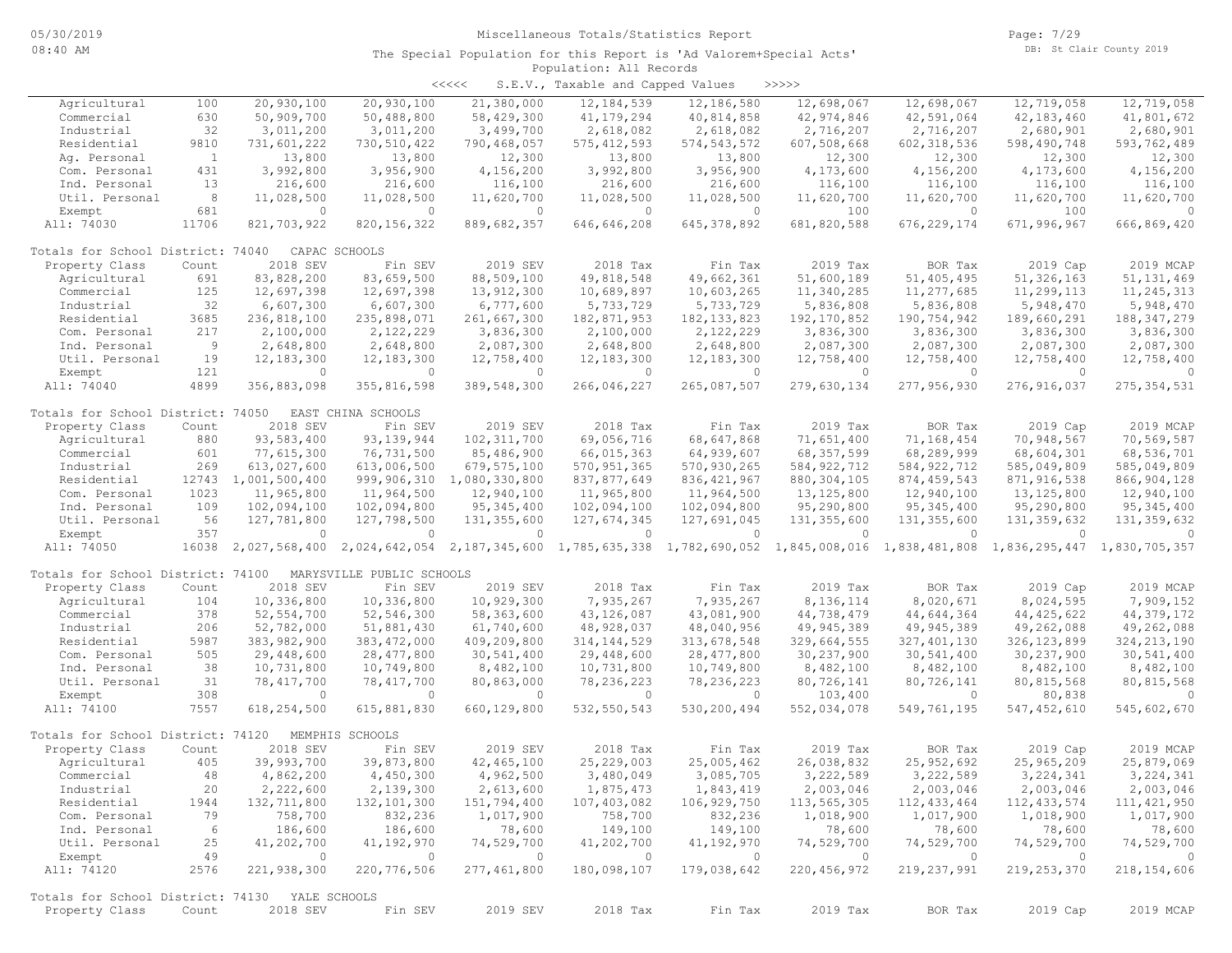| くくくくく | S.E.V., Taxable and Capped Values |  |  |  | >>>>> |
|-------|-----------------------------------|--|--|--|-------|
|-------|-----------------------------------|--|--|--|-------|

| Agricultural                                               | 1089           | 123,038,260   | 122, 533, 804      | 127,627,030   | 68, 341, 116  | 67, 613, 579  | 70,034,454    | 69,826,492   | 69,735,082    | 69,538,977    |
|------------------------------------------------------------|----------------|---------------|--------------------|---------------|---------------|---------------|---------------|--------------|---------------|---------------|
| Commercial                                                 | 198            | 16,551,900    | 16,031,350         | 18,653,600    | 13,945,769    | 13, 453, 165  | 14,643,227    | 14,565,527   | 14,313,948    | 14,286,768    |
| Industrial                                                 | 53             | 74,662,200    | 74,000,356         | 82, 373, 500  | 72,396,709    | 72,905,159    | 74,656,976    | 74,656,976   | 74,654,855    | 74,654,855    |
| Residential                                                | 4989           | 264, 944, 628 | 264, 170, 973      | 283, 421, 100 | 204, 559, 148 | 203,844,279   | 215, 553, 624 | 212,702,988  | 213, 253, 055 | 210,652,129   |
| Com. Personal                                              | 283            |               | 2,249,987          | 1,572,685     |               |               |               |              |               | 1,579,725     |
|                                                            |                | 2,402,985     |                    |               | 2,402,985     | 2,249,987     | 1,630,410     | 1,572,685    | 1,637,450     |               |
| Ind. Personal                                              | 19             | 11, 423, 990  | 11,643,070         | 12,041,777    | 11, 423, 990  | 11,643,070    | 11,910,677    | 12,041,777   | 11,910,677    | 12,041,777    |
| Util. Personal                                             | 32             | 47,704,325    | 47,750,325         | 48,847,477    | 43,548,717    | 43,548,717    | 44, 417, 697  | 44, 426, 197 | 44, 417, 697  | 44, 426, 197  |
| Exempt                                                     | 124            | $\Omega$      | $\circ$            | $\Omega$      | $\circ$       | $\Omega$      | $\Omega$      | $\circ$      | $\circ$       | $\Omega$      |
| All: 74130                                                 | 6787           | 540,728,288   | 538, 379, 865      | 574, 537, 169 | 416,618,434   | 415, 257, 956 | 432,847,065   | 429,792,642  | 429, 922, 764 | 427,180,428   |
|                                                            |                |               |                    |               |               |               |               |              |               |               |
| Totals for School District: 76060                          |                |               | BROWN CITY SCHOOLS |               |               |               |               |              |               |               |
| Property Class                                             | Count          | 2018 SEV      | Fin SEV            | 2019 SEV      | 2018 Tax      | Fin Tax       | 2019 Tax      | BOR Tax      | 2019 Cap      | 2019 MCAP     |
| Agricultural                                               | 42             | 5,037,900     | 5,037,900          | 5,289,400     | 2,661,515     | 2,661,515     | 2,764,242     | 2,764,242    | 2,764,242     | 2,764,242     |
| Industrial                                                 | $\mathbf{1}$   | 64,600        | 64,600             | 70,700        | 20,776        | 20,776        | 21,274        | 21,274       | 21,274        | 21,274        |
| Residential                                                | 75             | 4,794,700     | 4,728,828          | 5,908,300     | 3,560,988     | 3,519,571     | 3,725,711     | 3,725,711    | 3,725,972     | 3,725,972     |
| Com. Personal                                              | 3              | 5,000         | 5,000              | $\circ$       | 5,000         | 5,000         | $\circ$       | $\circ$      | $\circ$       | $\circ$       |
| Util. Personal                                             | $\overline{c}$ | 443,200       | 443,200            | 432,300       | 443,200       | 443,200       | 432,300       | 432,300      | 438,270       | 438,270       |
|                                                            |                |               |                    |               |               |               |               |              |               |               |
| Exempt                                                     | $\overline{c}$ | $\circ$       | $\circ$            | $\circ$       | $\circ$       | $\circ$       | $\mathbf{0}$  | 0            | $\circ$       | $\circ$       |
| All: 76060                                                 | 125            | 10,345,400    | 10,279,528         | 11,700,700    | 6,691,479     | 6,650,062     | 6,943,527     | 6,943,527    | 6,949,758     | 6,949,758     |
|                                                            |                |               |                    |               |               |               |               |              |               |               |
| Totals for School District: 76080                          |                |               | CROS-LEX SCHOOLS   |               |               |               |               |              |               |               |
| Property Class                                             | Count          | 2018 SEV      | Fin SEV            | 2019 SEV      | 2018 Tax      | Fin Tax       | 2019 Tax      | BOR Tax      | 2019 Cap      | 2019 MCAP     |
| Agricultural                                               | 111            | 14,966,100    | 14,966,100         | 15,468,712    | 7,696,471     | 7,607,279     | 7,875,774     | 7,869,503    | 7,877,516     | 7,871,245     |
| Commercial                                                 | 25             | 2,208,100     | 2,208,100          | 2,471,300     | 1,566,260     | 1,566,260     | 1,724,860     | 1,724,860    | 1,733,642     | 1,733,642     |
| Industrial                                                 | 7              | 913,800       | 913,800            | 925,900       | 835, 453      | 835, 453      | 823,257       | 823,257      | 855,500       | 855,500       |
| Residential                                                | 749            | 64,082,000    | 63,994,500         | 66,249,443    | 49,802,363    | 49,669,643    | 52, 561, 077  | 51,940,565   | 51,813,812    | 51, 273, 551  |
| Com. Personal                                              | 35             | 163,900       | 158,900            | 121,100       | 163,900       | 158,900       | 121,100       | 121,100      | 121,100       | 121,100       |
| Ind. Personal                                              | $\mathbf{1}$   | 621,600       | 621,600            | 733,600       | 621,600       | 621,600       | 733,600       | 733,600      | 733,600       | 733,600       |
|                                                            | 5              |               |                    |               |               |               |               |              |               |               |
| Util. Personal                                             |                | 3,891,500     | 3,891,500          | 4,120,900     | 3,891,500     | 3,891,500     | 4,120,900     | 4,120,900    | 4,120,900     | 4,120,900     |
| Exempt                                                     | 21             | $\circ$       | $\circ$            | $\circ$       | $\circ$       | $\circ$       | $\circ$       | $\circ$      | $\circ$       | $\circ$       |
| All: 76080                                                 | 954            | 86,847,000    | 86,754,500         | 90,090,955    | 64, 577, 547  | 64,350,635    | 67,960,568    | 67, 333, 785 | 67,256,070    | 66,709,538    |
|                                                            |                |               |                    |               |               |               |               |              |               |               |
| Totals for Property Class: Agricultural By School District |                |               |                    |               |               |               |               |              |               |               |
| School District                                            | Count          | 2018 SEV      | Fin SEV            | 2019 SEV      | 2018 Tax      | Fin Tax       | 2019 Tax      | BOR Tax      | 2019 Cap      | 2019 MCAP     |
| 44020                                                      | 49             | 6,732,100     | 6,732,100          | 7,430,100     | 4,223,783     | 4,139,756     | 4, 153, 244   | 4, 153, 244  | 4, 153, 244   | 4, 153, 244   |
| 50040                                                      | 38             | 5, 315, 800   | 5, 315, 800        | 5,156,600     | 3,530,013     | 3,530,013     | 3,458,426     | 3,458,426    | 3,470,357     | 3,470,357     |
| 50050                                                      | 70             | 9,381,200     | 9,381,200          | 10,598,400    | 5,843,588     | 5,843,588     | 6,020,808     | 6,020,808    | 6,020,808     | 6,020,808     |
| 50180                                                      | 198            | 25,979,900    | 25,979,900         | 26,802,300    | 17,389,815    | 17,389,815    | 18,170,939    | 18,008,939   | 18, 213, 658  | 18,051,658    |
| 74010                                                      | 356            | 66,557,400    | 66,557,400         | 67, 273, 530  | 30,095,620    | 30,080,070    | 31, 352, 953  | 31, 233, 809 | 31, 343, 551  | 31, 327, 300  |
| 74030                                                      | 100            | 20,930,100    | 20,930,100         | 21,380,000    | 12,184,539    | 12,186,580    | 12,698,067    | 12,698,067   | 12,719,058    | 12,719,058    |
| 74040                                                      | 691            | 83,828,200    | 83,659,500         | 88,509,100    | 49,818,548    | 49,662,361    | 51,600,189    | 51, 405, 495 | 51, 326, 163  | 51, 131, 469  |
| 74050                                                      | 880            | 93,583,400    | 93, 139, 944       | 102, 311, 700 | 69,056,716    | 68,647,868    | 71,651,400    | 71,168,454   | 70,948,567    | 70,569,587    |
|                                                            |                |               |                    |               | 7,935,267     |               |               |              |               |               |
| 74100                                                      | 104            | 10,336,800    | 10,336,800         | 10,929,300    |               | 7,935,267     | 8, 136, 114   | 8,020,671    | 8,024,595     | 7,909,152     |
| 74120                                                      | 405            | 39,993,700    | 39,873,800         | 42,465,100    | 25, 229, 003  | 25,005,462    | 26,038,832    | 25, 952, 692 | 25,965,209    | 25,879,069    |
| 74130                                                      | 1089           | 123,038,260   | 122,533,804        | 127,627,030   | 68, 341, 116  | 67, 613, 579  | 70,034,454    | 69,826,492   | 69,735,082    | 69,538,977    |
| 76060                                                      | 42             | 5,037,900     | 5,037,900          | 5,289,400     | 2,661,515     | 2,661,515     | 2,764,242     | 2,764,242    | 2,764,242     | 2,764,242     |
| 76080                                                      | 111            | 14,966,100    | 14,966,100         | 15,468,712    | 7,696,471     | 7,607,279     | 7,875,774     | 7,869,503    | 7,877,516     | 7,871,245     |
| All: Agricultural                                          | 4133           | 505,680,860   | 504, 444, 348      | 531, 241, 272 | 304,005,994   | 302, 303, 153 | 313, 955, 442 | 312,580,842  | 312,562,050   | 311,406,166   |
|                                                            |                |               |                    |               |               |               |               |              |               |               |
| Totals for Property Class: Commercial By School District   |                |               |                    |               |               |               |               |              |               |               |
| School District Count 2018 SEV                             |                |               | Fin SEV            | 2019 SEV      | 2018 Tax      | Fin Tax       | 2019 Tax      | BOR Tax      | 2019 Cap      | 2019 MCAP     |
| 44020                                                      | 9              | 557,300       | 557,300            | 611,500       | 512,007       | 512,007       | 519,082       | 519,082      | 524,291       | 524,291       |
| 50040                                                      | 101            | 16,091,700    | 16,091,700         | 18, 315, 100  | 12,912,237    | 12,912,237    | 14,046,370    | 14,039,370   | 13,379,065    | 13,379,065    |
| 50050                                                      | 12             | 516,200       | 516,200            | 615,700       | 388,330       | 388,330       | 394,404       | 394,404      | 397,644       | 397,644       |
| 50180                                                      | 61             | 5,794,200     | 5,794,200          | 7,755,000     | 4,814,603     | 4,814,603     | 5,294,991     | 5,294,991    | 5,302,665     | 5,302,665     |
| 74010                                                      | 2235           | 399,759,200   | 393, 359, 756      | 467,452,950   | 327, 158, 594 | 324,495,949   | 342, 516, 362 | 341,819,866  | 336,804,282   | 336, 671, 872 |
| 74030                                                      | 630            | 50,909,700    | 50,488,800         | 58,429,300    | 41, 179, 294  | 40,814,858    | 42,974,846    | 42,591,064   | 42,183,460    | 41,801,672    |
| 74040                                                      | 125            | 12,697,398    | 12,697,398         | 13,912,300    | 10,689,897    | 10,603,265    | 11,340,285    | 11,277,685   | 11,299,113    | 11,245,313    |
| 74050                                                      | 601            | 77,615,300    | 76,731,500         | 85,486,900    | 66,015,363    | 64,939,607    | 68,357,599    | 68,289,999   | 68,604,301    | 68,536,701    |
| 74100                                                      | 378            | 52, 554, 700  | 52,546,300         | 58,363,600    | 43,126,087    | 43,081,900    |               | 44,644,364   | 44, 425, 622  | 44, 379, 172  |
|                                                            |                |               |                    |               |               |               | 44,738,479    |              |               |               |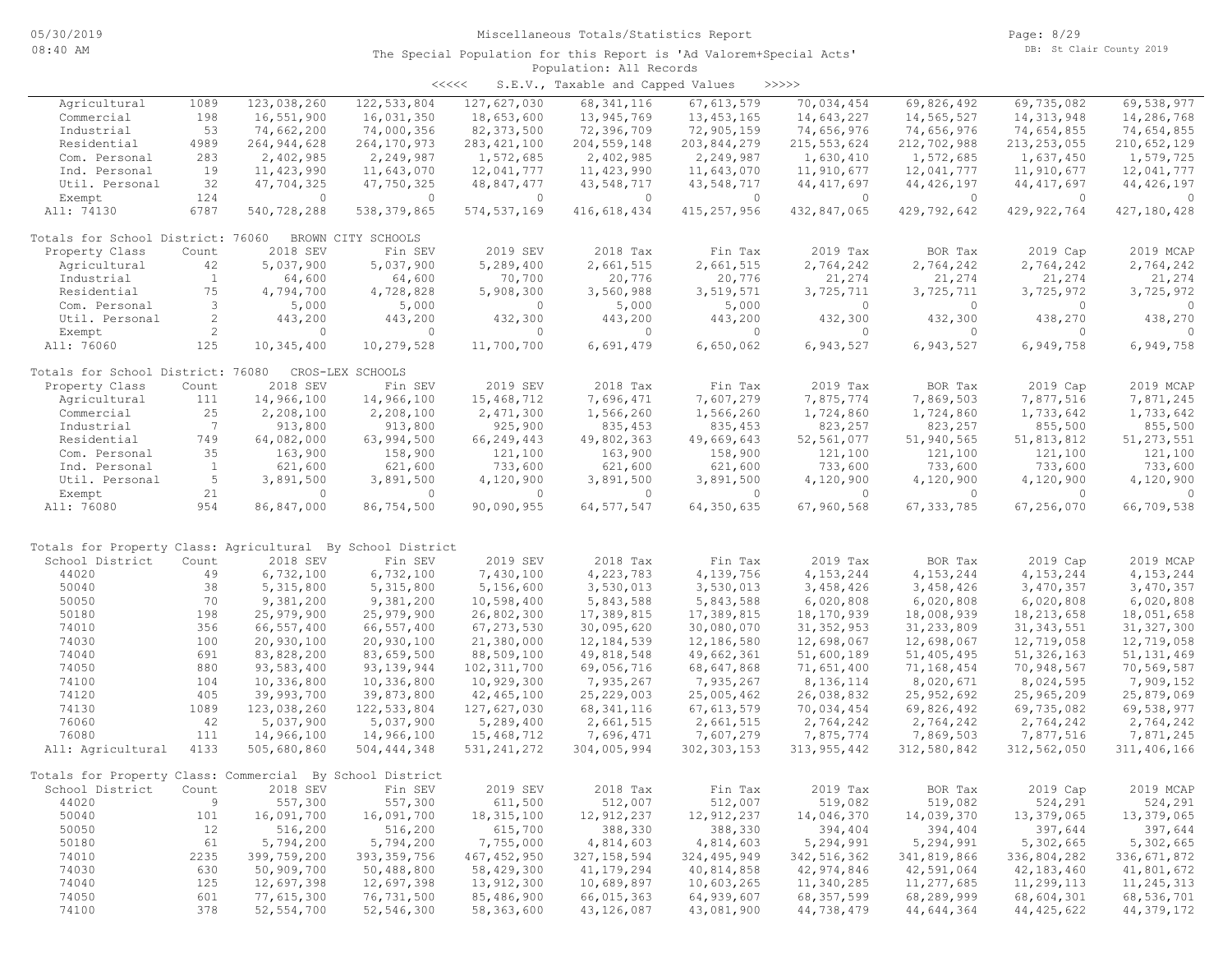| <<<< | S.E.V., Taxable and Capped Values |  |  |  | >>>>> |
|------|-----------------------------------|--|--|--|-------|
|------|-----------------------------------|--|--|--|-------|

| 74120                                                       | 48                      | 4,862,200           | 4,450,300                                                                                                                           | 4,962,500                      | 3,480,049     | 3,085,705     | 3,222,589                                                                                             | 3,222,589     | 3, 224, 341   | 3, 224, 341    |
|-------------------------------------------------------------|-------------------------|---------------------|-------------------------------------------------------------------------------------------------------------------------------------|--------------------------------|---------------|---------------|-------------------------------------------------------------------------------------------------------|---------------|---------------|----------------|
| 74130                                                       | 198                     | 16,551,900          | 16,031,350                                                                                                                          | 18,653,600                     | 13,945,769    | 13, 453, 165  | 14,643,227                                                                                            | 14,565,527    | 14, 313, 948  | 14,286,768     |
| 76080                                                       | 25                      | 2,208,100           | 2,208,100                                                                                                                           | 2,471,300                      | 1,566,260     | 1,566,260     | 1,724,860                                                                                             | 1,724,860     | 1,733,642     | 1,733,642      |
| All: Commercial                                             | 4423                    | 640, 117, 898       | 631, 472, 904                                                                                                                       | 737,029,750                    | 525,788,490   | 520,667,886   | 549,773,094                                                                                           | 548, 383, 801 | 542, 192, 374 | 541, 483, 146  |
|                                                             |                         |                     |                                                                                                                                     |                                |               |               |                                                                                                       |               |               |                |
| Totals for Property Class: Industrial By School District    |                         |                     |                                                                                                                                     |                                |               |               |                                                                                                       |               |               |                |
| School District                                             | Count                   | 2018 SEV            | Fin SEV                                                                                                                             | 2019 SEV                       | 2018 Tax      | Fin Tax       | 2019 Tax                                                                                              | BOR Tax       | 2019 Cap      | 2019 MCAP      |
| 50040                                                       | 65                      | 13,938,200          | 13,954,500                                                                                                                          | 15,688,300                     | 11,921,679    | 11,909,940    | 13,082,165                                                                                            | 13,082,165    | 12,517,899    | 12,517,899     |
| 50050                                                       | $\mathbf{1}$            |                     |                                                                                                                                     |                                |               | 33,167        | 33,963                                                                                                |               |               |                |
|                                                             |                         | 33,400              | 33,400                                                                                                                              | 37,200                         | 33,167        |               |                                                                                                       | 33,963        | 33,963        | 33,963         |
| 50180                                                       | 48                      | 4,570,200           | 4,570,200                                                                                                                           | 4,589,100                      | 2,766,901     | 2,766,901     | 2,830,757                                                                                             | 2,830,757     | 2,833,283     | 2,833,283      |
| 74010                                                       | 257                     | 49, 416, 000        | 49, 416, 000                                                                                                                        | 56, 544, 600                   | 45,950,688    | 45,950,688    | 47,309,581                                                                                            | 47,303,081    | 47,091,021    | 47,091,021     |
| 74030                                                       | 32                      | 3,011,200           | 3,011,200                                                                                                                           | 3,499,700                      | 2,618,082     | 2,618,082     | 2,716,207                                                                                             | 2,716,207     | 2,680,901     | 2,680,901      |
| 74040                                                       | 32                      | 6,607,300           | 6,607,300                                                                                                                           | 6,777,600                      | 5,733,729     | 5,733,729     | 5,836,808                                                                                             | 5,836,808     | 5,948,470     | 5,948,470      |
| 74050                                                       | 269                     | 613,027,600         | 613,006,500                                                                                                                         | 679, 575, 100                  | 570, 951, 365 | 570,930,265   | 584, 922, 712                                                                                         | 584, 922, 712 | 585,049,809   | 585,049,809    |
| 74100                                                       | 206                     | 52,782,000          | 51,881,430                                                                                                                          | 61,740,600                     | 48,928,037    | 48,040,956    | 49,945,389                                                                                            | 49, 945, 389  | 49,262,088    | 49,262,088     |
| 74120                                                       | 20                      | 2,222,600           | 2,139,300                                                                                                                           | 2,613,600                      | 1,875,473     | 1,843,419     | 2,003,046                                                                                             | 2,003,046     | 2,003,046     | 2,003,046      |
| 74130                                                       | 53                      | 74,662,200          | 74,000,356                                                                                                                          | 82, 373, 500                   | 72,396,709    | 72,905,159    | 74,656,976                                                                                            | 74,656,976    | 74,654,855    | 74,654,855     |
| 76060                                                       | $\mathbf{1}$            | 64,600              | 64,600                                                                                                                              | 70,700                         | 20,776        | 20,776        | 21,274                                                                                                | 21,274        | 21,274        | 21,274         |
| 76080                                                       | $7\overline{ }$         | 913,800             |                                                                                                                                     |                                | 835,453       |               | 823,257                                                                                               |               |               | 855,500        |
|                                                             |                         |                     | 913,800                                                                                                                             | 925,900                        |               | 835, 453      |                                                                                                       | 823,257       | 855,500       |                |
| All: Industrial                                             | 991                     | 821, 249, 100       | 819,598,586                                                                                                                         | 914, 435, 900                  | 764,032,059   | 763, 588, 535 | 784, 182, 135                                                                                         | 784, 175, 635 | 782, 952, 109 | 782, 952, 109  |
|                                                             |                         |                     |                                                                                                                                     |                                |               |               |                                                                                                       |               |               |                |
| Totals for Property Class: Residential By School District   |                         |                     |                                                                                                                                     |                                |               |               |                                                                                                       |               |               |                |
| School District                                             | Count                   | 2018 SEV            | Fin SEV                                                                                                                             | 2019 SEV                       | 2018 Tax      | Fin Tax       | 2019 Tax                                                                                              | BOR Tax       | 2019 Cap      | 2019 MCAP      |
| 44020                                                       | 545                     | 44,088,971          | 44,004,171                                                                                                                          | 48,014,200                     | 32,806,688    | 32,752,469    | 35, 156, 488                                                                                          | 34, 929, 402  | 34,550,425    | 34, 345, 681   |
| 50040                                                       | 2185                    | 76,907,050          | 76,907,450                                                                                                                          | 81, 912, 300                   | 59,867,825    | 59,871,749    | 63, 402, 637                                                                                          | 62,841,263    | 62,693,470    | 62,197,081     |
| 50050                                                       | 567                     | 43,501,000          | 43,501,000                                                                                                                          | 48,985,200                     | 35,027,674    | 35,006,119    | 36,906,205                                                                                            | 36,669,325    | 36, 315, 260  | 36, 211, 680   |
| 50180                                                       | 1580                    | 143,811,200         | 143,429,900                                                                                                                         | 158,371,500                    | 112,864,219   | 112,576,176   | 117,792,154                                                                                           | 116,908,776   | 116,897,084   | 116,013,706    |
| 74010                                                       |                         | 26560 1,435,882,323 |                                                                                                                                     | 1,432,754,596 1,541,061,750    |               |               | 1, 207, 667, 419 1, 204, 915, 209 1, 265, 772, 517 1, 254, 821, 300 1, 255, 748, 398 1, 245, 997, 104 |               |               |                |
| 74030                                                       | 9810                    | 731,601,222         | 730,510,422                                                                                                                         | 790,468,057                    | 575, 412, 593 | 574, 543, 572 | 607,508,668                                                                                           | 602, 318, 536 | 598,490,748   | 593,762,489    |
| 74040                                                       | 3685                    | 236,818,100         | 235,898,071                                                                                                                         | 261,667,300                    | 182,871,953   | 182, 133, 823 | 192, 170, 852                                                                                         | 190,754,942   | 189,660,291   | 188, 347, 279  |
|                                                             |                         |                     |                                                                                                                                     |                                |               |               |                                                                                                       |               |               |                |
| 74050                                                       |                         | 12743 1,001,500,400 |                                                                                                                                     | 999, 906, 310 1, 080, 330, 800 | 837,877,649   | 836, 421, 967 | 880, 304, 105                                                                                         | 874, 459, 543 | 871, 916, 538 | 866, 904, 128  |
| 74100                                                       | 5987                    | 383,982,900         | 383, 472, 000                                                                                                                       | 409,209,800                    | 314, 144, 529 | 313,678,548   | 329,664,555                                                                                           | 327, 401, 130 | 326, 123, 899 | 324, 213, 190  |
| 74120                                                       | 1944                    | 132,711,800         | 132, 101, 300                                                                                                                       | 151,794,400                    | 107,403,082   | 106,929,750   | 113,565,305                                                                                           | 112, 433, 464 | 112, 433, 574 | 111, 421, 950  |
| 74130                                                       | 4989                    | 264, 944, 628       | 264, 170, 973                                                                                                                       | 283, 421, 100                  | 204, 559, 148 | 203,844,279   | 215, 553, 624                                                                                         | 212,702,988   | 213, 253, 055 | 210,652,129    |
| 76060                                                       | 75                      | 4,794,700           | 4,728,828                                                                                                                           | 5,908,300                      | 3,560,988     | 3,519,571     | 3,725,711                                                                                             | 3,725,711     | 3,725,972     | 3,725,972      |
| 76080                                                       | 749                     | 64,082,000          | 63,994,500                                                                                                                          | 66,249,443                     | 49,802,363    | 49,669,643    | 52,561,077                                                                                            | 51,940,565    | 51,813,812    | 51, 273, 551   |
| All: Residential                                            |                         |                     | 71419 4,564,626,294 4,555,379,521 4,927,394,150 3,723,866,130 3,715,862,875 3,914,083,898 3,881,906,945 3,873,622,526 3,845,065,940 |                                |               |               |                                                                                                       |               |               |                |
|                                                             |                         |                     |                                                                                                                                     |                                |               |               |                                                                                                       |               |               |                |
| Totals for Property Class: Aq. Personal By School District  |                         |                     |                                                                                                                                     |                                |               |               |                                                                                                       |               |               |                |
| School District                                             | Count                   | 2018 SEV            | Fin SEV                                                                                                                             | 2019 SEV                       | 2018 Tax      | Fin Tax       | 2019 Tax                                                                                              | BOR Tax       | 2019 Cap      | 2019 MCAP      |
| 74030                                                       | 1                       | 13,800              | 13,800                                                                                                                              | 12,300                         | 13,800        | 13,800        | 12,300                                                                                                | 12,300        | 12,300        | 12,300         |
|                                                             |                         |                     |                                                                                                                                     |                                |               |               |                                                                                                       |               |               |                |
| All: Aq. Personal                                           | $\mathbf{1}$            | 13,800              | 13,800                                                                                                                              | 12,300                         | 13,800        | 13,800        | 12,300                                                                                                | 12,300        | 12,300        | 12,300         |
|                                                             |                         |                     |                                                                                                                                     |                                |               |               |                                                                                                       |               |               |                |
| Totals for Property Class: Com. Personal By School District |                         |                     |                                                                                                                                     |                                |               |               |                                                                                                       |               |               |                |
| School District                                             | Count                   | 2018 SEV            | Fin SEV                                                                                                                             | 2019 SEV                       | 2018 Tax      | Fin Tax       | 2019 Tax                                                                                              | BOR Tax       | 2019 Cap      | 2019 MCAP      |
| 44020                                                       | 20                      | 266,200             | 262,900                                                                                                                             | 211,100                        | 266,200       | 262,900       | 211,100                                                                                               | 211,100       | 211,100       | 211,100        |
| 50040                                                       | 82                      | 1,748,700           | 1,748,700                                                                                                                           | 1,633,900                      | 1,748,700     | 1,748,700     | 1,683,600                                                                                             | 1,633,900     | 1,683,600     | 1,633,900      |
| 50050                                                       | 20                      | 142,100             | 123,100                                                                                                                             | 123,600                        | 142,100       | 123,100       | 123,600                                                                                               | 123,600       | 123,600       | 123,600        |
| 50180                                                       | 96                      | 1,422,700           | 1,424,400                                                                                                                           | 923,600                        | 1,422,700     | 1,424,400     | 984,000                                                                                               | 923,600       | 984,000       | 923,600        |
| 74010                                                       | 2431                    | 61,167,300          | 60,900,653                                                                                                                          | 61,161,800                     | 61,167,300    | 60,900,653    | 61, 343, 400                                                                                          | 61,161,800    | 61, 343, 400  | 61,161,800     |
| 74030                                                       | 431                     | 3,992,800           | 3,956,900                                                                                                                           | 4,156,200                      | 3,992,800     | 3,956,900     | 4,173,600                                                                                             | 4,156,200     | 4,173,600     | 4,156,200      |
| 74040                                                       | 217                     | 2,100,000           | 2,122,229                                                                                                                           | 3,836,300                      | 2,100,000     | 2,122,229     | 3,836,300                                                                                             | 3,836,300     | 3,836,300     | 3,836,300      |
|                                                             |                         |                     |                                                                                                                                     |                                |               |               |                                                                                                       |               |               |                |
| 74050                                                       | 1023                    | 11,965,800          | 11,964,500                                                                                                                          | 12,940,100                     | 11,965,800    | 11,964,500    | 13, 125, 800                                                                                          | 12,940,100    | 13, 125, 800  | 12,940,100     |
| 74100                                                       | 505                     | 29,448,600          | 28, 477, 800                                                                                                                        | 30,541,400                     | 29,448,600    | 28, 477, 800  | 30, 237, 900                                                                                          | 30,541,400    | 30, 237, 900  | 30,541,400     |
| 74120                                                       | 79                      | 758,700             | 832,236                                                                                                                             | 1,017,900                      | 758,700       | 832,236       | 1,018,900                                                                                             | 1,017,900     | 1,018,900     | 1,017,900      |
| 74130                                                       | 283                     | 2,402,985           | 2,249,987                                                                                                                           | 1,572,685                      | 2,402,985     | 2,249,987     | 1,630,410                                                                                             | 1,572,685     | 1,637,450     | 1,579,725      |
| 76060                                                       | $\overline{\mathbf{3}}$ | 5,000               | 5,000                                                                                                                               | $\circ$                        | 5,000         | 5,000         | $\circ$                                                                                               | $\Omega$      | $\Omega$      | $\overline{0}$ |
| 76080                                                       | 35                      | 163,900             | 158,900                                                                                                                             | 121,100                        | 163,900       | 158,900       | 121,100                                                                                               | 121,100       | 121,100       | 121,100        |
| All: Com. Personal 5225                                     |                         | 115,584,785         | 114, 227, 305                                                                                                                       | 118,239,685                    | 115,584,785   | 114, 227, 305 | 118,489,710                                                                                           | 118,239,685   | 118,496,750   | 118,246,725    |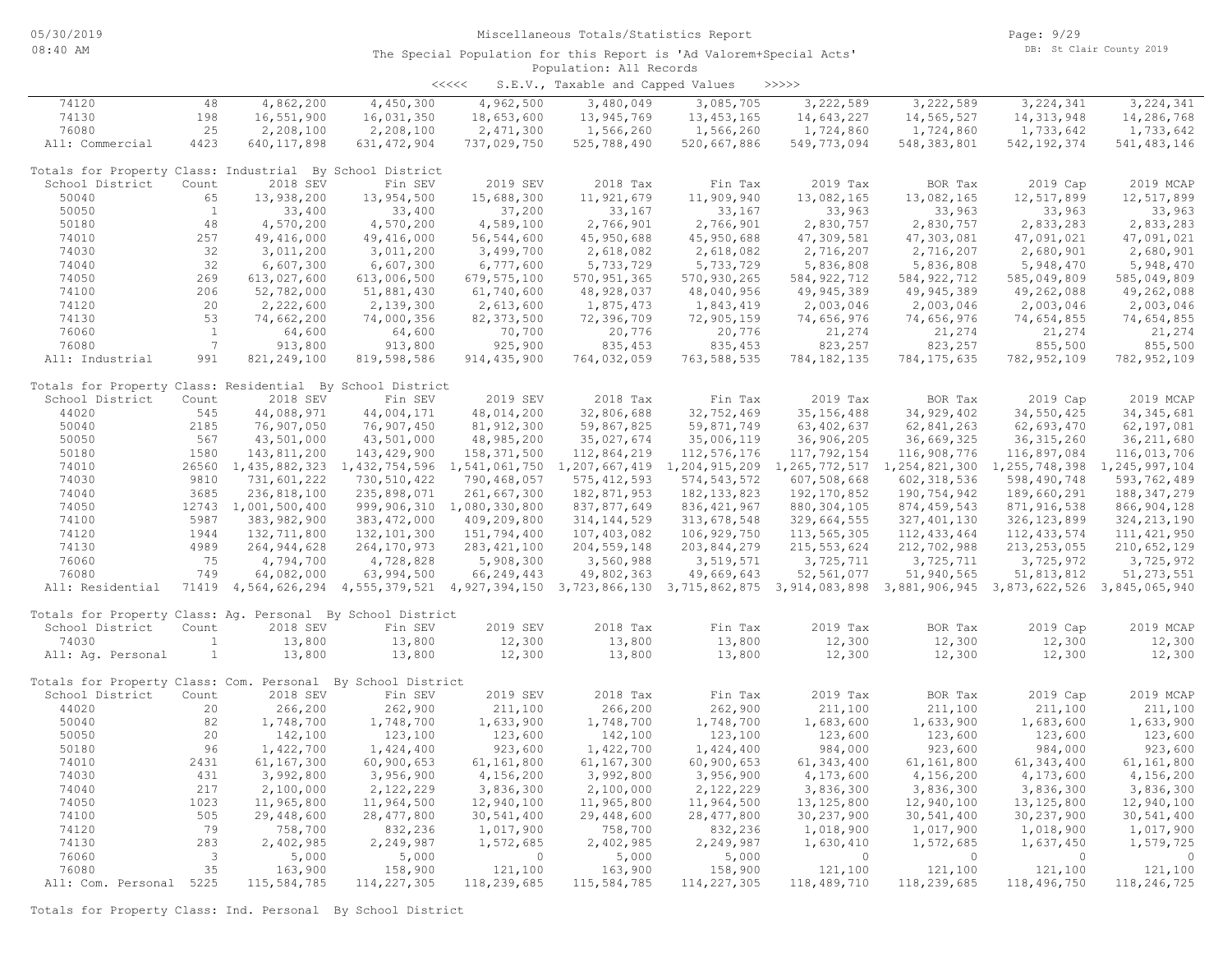| <<<<<br>S.E.V., Taxable and Capped Values            |                |               |                    |               |               |                                   |               |               |                  |               |  |  |
|------------------------------------------------------|----------------|---------------|--------------------|---------------|---------------|-----------------------------------|---------------|---------------|------------------|---------------|--|--|
| School District                                      | Count          | 2018 SEV      | Fin SEV            | 2019 SEV      | 2018 Tax      | Fin Tax                           | 2019 Tax      | BOR Tax       | 2019 Cap         | 2019 MCAP     |  |  |
| 44020                                                | $\mathbf{1}$   | $\circ$       | $\circ$            | $\circ$       | $\mathbf 0$   | $\circ$                           | $\Omega$      | $\circ$       | $\Omega$         | $\circ$       |  |  |
| 50040                                                | 33             | 95, 184, 406  | 94, 923, 500       | 86, 412, 900  | 95, 184, 406  | 94, 923, 500                      | 88,302,900    | 86, 412, 900  | 88,302,900       | 86, 412, 900  |  |  |
| 50050                                                | $\mathbf{1}$   | 62,200        | $\circ$            | $\circ$       | 62,200        | $\circ$                           | $\circ$       | $\circ$       | $\circ$          | $\circ$       |  |  |
| 50180                                                | $\overline{4}$ | 7,569,500     | 7,569,500          | 8,268,500     | 7,569,500     | 7,569,500                         | 8,268,500     | 8,268,500     | 8,268,500        | 8,268,500     |  |  |
| 74010                                                | 126            | 21,380,300    | 19,663,700         | 15,908,000    | 21,380,300    | 19,663,700                        | 16,942,100    | 15,908,000    | 16,942,100       | 15,908,000    |  |  |
| 74030                                                | 13             | 216,600       | 216,600            | 116,100       | 216,600       | 216,600                           | 116,100       | 116,100       | 116,100          | 116,100       |  |  |
| 74040                                                | 9              | 2,648,800     | 2,648,800          | 2,087,300     | 2,648,800     | 2,648,800                         | 2,087,300     | 2,087,300     | 2,087,300        | 2,087,300     |  |  |
| 74050                                                | 109            | 102,094,100   | 102,094,800        | 95, 345, 400  | 102,094,100   | 102,094,800                       | 95,290,800    | 95, 345, 400  | 95,290,800       | 95, 345, 400  |  |  |
|                                                      |                |               |                    |               |               |                                   |               |               |                  |               |  |  |
| 74100                                                | 38             | 10,731,800    | 10,749,800         | 8,482,100     | 10,731,800    | 10,749,800                        | 8,482,100     | 8,482,100     | 8,482,100        | 8,482,100     |  |  |
| 74120                                                | 6              | 186,600       | 186,600            | 78,600        | 149,100       | 149,100                           | 78,600        | 78,600        | 78,600           | 78,600        |  |  |
| 74130                                                | 19             | 11, 423, 990  | 11,643,070         | 12,041,777    | 11, 423, 990  | 11,643,070                        | 11,910,677    | 12,041,777    | 11,910,677       | 12,041,777    |  |  |
| 76080                                                | <sup>1</sup>   | 621,600       | 621,600            | 733,600       | 621,600       | 621,600                           | 733,600       | 733,600       | 733,600          | 733,600       |  |  |
| All: Ind. Personal                                   | 360            | 252, 119, 896 | 250, 317, 970      | 229, 474, 277 | 252,082,396   | 250,280,470                       | 232, 212, 677 | 229, 474, 277 | 232, 212, 677    | 229, 474, 277 |  |  |
| Totals for Property Class: Util. Personal            |                |               | By School District |               |               |                                   |               |               |                  |               |  |  |
| School District                                      | Count          | 2018 SEV      | Fin SEV            | 2019 SEV      | 2018 Tax      | Fin Tax                           | 2019 Tax      | BOR Tax       | 2019 Cap         | 2019 MCAP     |  |  |
| 44020                                                | $\overline{4}$ | 1,371,900     | 1,371,900          | 1,388,500     | 1,371,900     | 1,371,900                         | 1,388,500     | 1,388,500     | 1,388,500        | 1,388,500     |  |  |
| 50040                                                | 9              | 9,018,700     | 9,018,700          | 6,723,100     | 9,018,700     | 9,018,700                         | 6,723,100     | 6,723,100     | 6,723,100        | 6,723,100     |  |  |
| 50050                                                | 10             | 1,617,100     | 1,619,471          | 1,888,800     | 1,617,100     | 1,619,471                         | 1,888,800     | 1,888,800     | 1,888,800        | 1,888,800     |  |  |
| 50180                                                | 20             | 39,664,100    | 39,665,900         | 39, 955, 200  | 38,628,122    | 38,629,922                        | 39, 130, 632  | 39,130,632    | 39,130,632       | 39,130,632    |  |  |
| 74010                                                | 30             | 50,271,600    | 50,261,800         | 55,059,300    | 50, 151, 227  | 50, 141, 427                      | 54,939,306    | 54,939,306    | 54,952,370       | 54, 952, 370  |  |  |
| 74030                                                | 8              |               |                    |               |               |                                   |               |               |                  |               |  |  |
|                                                      |                | 11,028,500    | 11,028,500         | 11,620,700    | 11,028,500    | 11,028,500                        | 11,620,700    | 11,620,700    | 11,620,700       | 11,620,700    |  |  |
| 74040                                                | 19             | 12, 183, 300  | 12,183,300         | 12,758,400    | 12,183,300    | 12, 183, 300                      | 12,758,400    | 12,758,400    | 12,758,400       | 12,758,400    |  |  |
| 74050                                                | 56             | 127,781,800   | 127,798,500        | 131,355,600   | 127,674,345   | 127,691,045                       | 131, 355, 600 | 131, 355, 600 | 131, 359, 632    | 131, 359, 632 |  |  |
| 74100                                                | 31             | 78,417,700    | 78,417,700         | 80,863,000    | 78,236,223    | 78,236,223                        | 80,726,141    | 80,726,141    | 80,815,568       | 80, 815, 568  |  |  |
| 74120                                                | 25             | 41,202,700    | 41,192,970         | 74,529,700    | 41,202,700    | 41,192,970                        | 74,529,700    | 74,529,700    | 74,529,700       | 74,529,700    |  |  |
| 74130                                                | 32             | 47,704,325    | 47,750,325         | 48,847,477    | 43,548,717    | 43,548,717                        | 44, 417, 697  | 44, 426, 197  | 44, 417, 697     | 44, 426, 197  |  |  |
| 76060                                                | $\mathbf{2}$   | 443,200       | 443,200            | 432,300       | 443,200       | 443,200                           | 432,300       | 432,300       | 438,270          | 438,270       |  |  |
| 76080                                                | 5              | 3,891,500     | 3,891,500          | 4,120,900     | 3,891,500     | 3,891,500                         | 4,120,900     | 4,120,900     | 4,120,900        | 4,120,900     |  |  |
| All: Util. Personal 251                              |                | 424,596,425   | 424,643,766        | 469,542,977   | 418, 995, 534 | 418,996,875                       | 464,031,776   | 464,040,276   | 464, 144, 269    | 464, 152, 769 |  |  |
| Totals for Property Class: Exempt By School District |                |               |                    |               |               |                                   |               |               |                  |               |  |  |
| School District                                      | Count          | 2018 SEV      | Fin SEV            | 2019 SEV      | 2018 Tax      | Fin Tax                           | 2019 Tax      | BOR Tax       | 2019 Cap         | 2019 MCAP     |  |  |
| 44020                                                | 13             | $\circ$       | $\circ$            | $\mathbf{0}$  | $\Omega$      | $\Omega$                          | $\Omega$      | $\circ$       | $\Omega$         | $\circ$       |  |  |
| 50040                                                | 30             | $\circ$       | $\circ$            | $\circ$       | $\circ$       | $\Omega$                          | $\circ$       | $\circ$       | $\Omega$         | $\circ$       |  |  |
| 50050                                                | 3              | $\circ$       | $\circ$            | $\circ$       | $\Omega$      | $\circ$                           | $\circ$       | $\circ$       | $\Omega$         | $\circ$       |  |  |
| 50180                                                | 33             | $\circ$       | $\circ$            | $\circ$       | $\Omega$      | $\Omega$                          | $\Omega$      | $\Omega$      | $\Omega$         | $\circ$       |  |  |
|                                                      | 1216           | $\circ$       | $\Omega$           | $\circ$       | $\Omega$      | $\Omega$                          | 214,716       | $\circ$       |                  | $\circ$       |  |  |
| 74010                                                |                | $\circ$       | $\Omega$           | $\circ$       | $\Omega$      | $\Omega$                          |               | $\mathbf 0$   | 202,746          | $\mathbb O$   |  |  |
| 74030                                                | 681            |               | $\Omega$           |               | $\Omega$      | $\Omega$                          | 100           | $\Omega$      | 100              |               |  |  |
| 74040                                                | 121            | $\circ$       |                    | $\circ$       |               |                                   | 0             |               | $\Omega$         | $\circ$       |  |  |
| 74050                                                | 357            | $\circ$       | $\circ$            | $\circ$       | $\Omega$      | $\Omega$                          | $\circ$       | $\circ$       | $\circ$          | $\circ$       |  |  |
| 74100                                                | 308            | $\circ$       | $\Omega$           | $\circ$       | $\Omega$      | $\Omega$                          | 103,400       | $\mathbf 0$   | 80,838           | $\mathbb O$   |  |  |
| 74120                                                | 49             | $\Omega$      | $\Omega$           | $\circ$       | $\Omega$      | $\Omega$                          | $\Omega$      | $\Omega$      | $\Omega$         | $\circ$       |  |  |
| 74130                                                | 124            | $\circ$       | $\circ$            | $\circ$       | $\circ$       | $\mathbf 0$                       | $\circ$       | $\circ$       | $\circ$          | $\circ$       |  |  |
| 76060                                                | $\overline{c}$ | $\circ$       | $\circ$            | $\circ$       | $\circ$       | $\Omega$                          | $\Omega$      | $\circ$       | $\Omega$         | $\circ$       |  |  |
| 76080                                                | 21             | $\Omega$      | $\Omega$           | 0             | $\circ$       | $\Omega$                          | $\Omega$      | $\Omega$      | $\Omega$         | $\circ$       |  |  |
| All: Exempt                                          | 2958           | $\Omega$      | $\Omega$           | 0             | $\Omega$      | $\circ$                           | 318,216       | 0             | 283,684          | $\Omega$      |  |  |
|                                                      |                |               |                    |               |               |                                   |               |               |                  |               |  |  |
| Totals                                               | Count          | 2018 SEV      | Fin SEV            | 2019 SEV      | 2018 Tax      | Fin Tax                           | 2019 Tax      | BOR Tax       | 2019 Cap         | 2019 MCAP     |  |  |
| Real                                                 | 80,966         | 6,531,674,152 | 6,510,895,359      | 7,110,101,072 |               | 5, 317, 692, 673 5, 302, 422, 449 | 5,561,994,569 | 5,527,047,223 | 5, 511, 329, 059 | 5,480,907,361 |  |  |
| Personal                                             | 5,837          | 792, 314, 906 | 789,202,841        | 817,269,239   | 786,676,515   | 783, 518, 450                     | 814,746,463   | 811,766,538   | 814,865,996      | 811,886,071   |  |  |
| Real & Personal                                      | 86,803         | 7,323,989,058 | 7,300,098,200      | 7,927,370,311 | 6,104,369,188 | 6,085,940,899                     | 6,376,741,032 | 6,338,813,761 | 6,326,195,055    | 6,292,793,432 |  |  |
| Exempt                                               | 2,958          | $\circ$       | $\circ$            | $\circ$       | $\circ$       | $\circ$                           | 318,216       | $\circ$       | 283,684          | $\circ$       |  |  |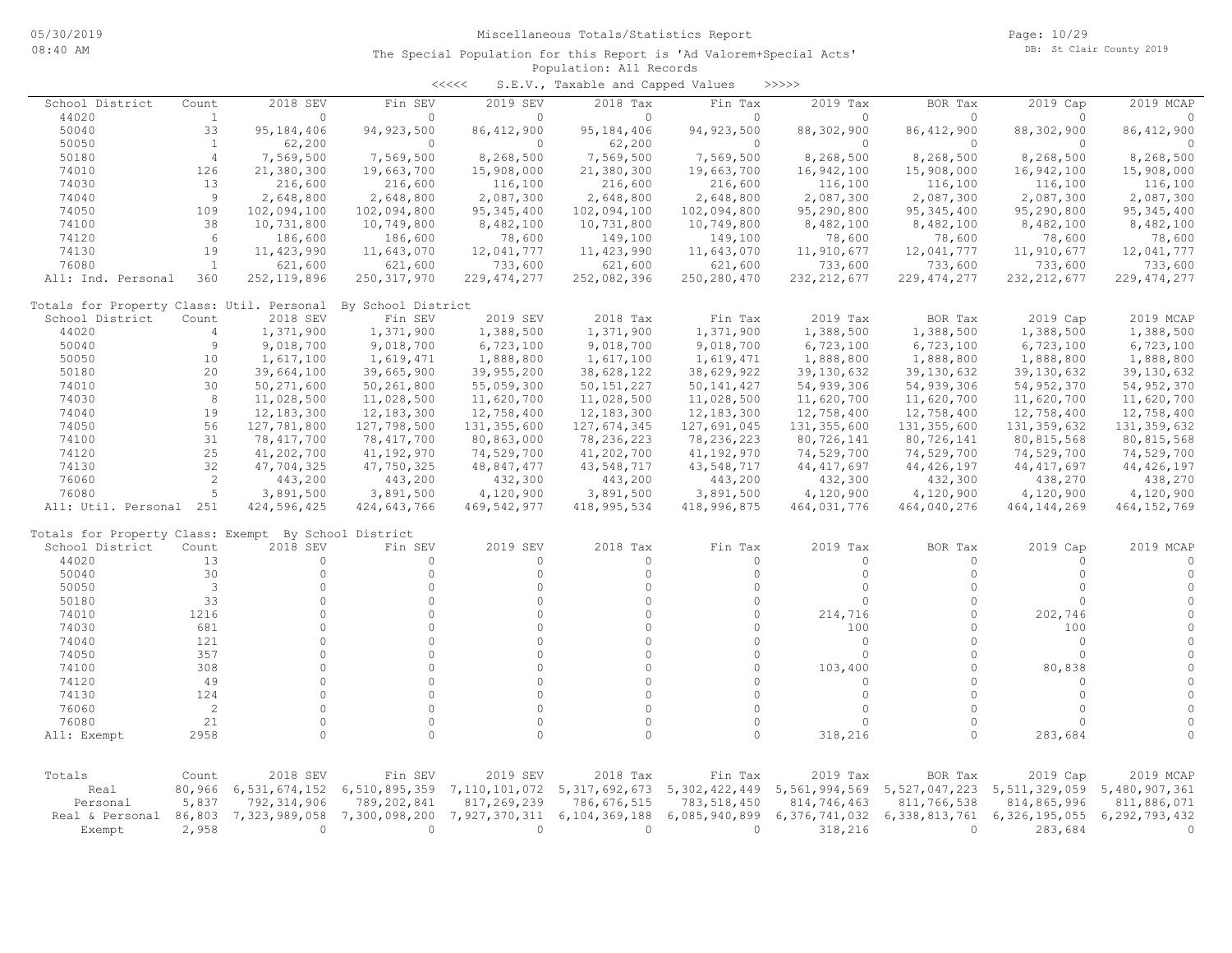Page: 11/29 DB: St Clair County 2019

#### Population: All Records The Special Population for this Report is 'Ad Valorem+Special Acts'

| Totals for School District: 44020 |                |                        | ALMONT SCHOOLS     |                                |              |                           |              |                           |               |
|-----------------------------------|----------------|------------------------|--------------------|--------------------------------|--------------|---------------------------|--------------|---------------------------|---------------|
| Property Class                    | Count          | 2018 ORIG              | 2018 ORIG          | Final PRE                      | Final        | W/O Winter                | W/O Winter   | 2019 ORIG                 | 2019 ORIG     |
|                                   |                | PRE                    | Non-PRE            |                                | Non-PRE      | PRE                       | Non-PRE      | PRE                       | Non-PRE       |
| Agricultural                      | 49             | 6,350,044              | 382,056            | 6,356,244                      | 375,856      | 6,350,044                 | 382,056      | 7,050,490                 | 379,610       |
| Commercial                        | $\circ$        | $\circ$                | 557,300            | $\mathbf{0}$                   | 557,300      | $\circ$                   | 557,300      | $\Omega$                  | 611,500       |
| Residential                       | 439            | 39,960,412             | 4,128,559          | 39,984,512                     | 4,019,659    | 39,984,512                | 4,019,659    | 43,201,760                | 4,812,440     |
| Com. Personal                     | 20             | 266,200                | $\Omega$           | 262,900                        | $\circ$      | 262,900                   | $\Omega$     | 211,100                   | $\Omega$      |
|                                   | $\overline{1}$ | $\circ$                | $\circ$            | $\mathbf{0}$                   | $\circ$      | $\Omega$                  | $\circ$      | $\Omega$                  | $\circ$       |
| Ind. Personal                     |                |                        |                    |                                |              |                           |              |                           |               |
| Util. Personal                    | $\circ$        | $\circ$                | 1,371,900          | $\circ$                        | 1,371,900    | $\circ$                   | 1,371,900    | $\circ$                   | 1,388,500     |
| All: 44020                        | 509            | 46,576,656             | 6,439,815          | 46,603,656                     | 6,324,715    | 46,597,456                | 6,330,915    | 50,463,350                | 7,192,050     |
| Totals for School District: 50040 |                |                        | ANCHOR BAY SCHOOLS |                                |              |                           |              |                           |               |
| Property Class                    | Count          | 2018 ORIG              | 2018 ORIG          | Final PRE                      | Final        | W/O Winter                | W/O Winter   | 2019 ORIG                 | 2019 ORIG     |
|                                   |                | PRE                    | Non-PRE            |                                | Non-PRE      | PRE                       | Non-PRE      | PRE                       | Non-PRE       |
| Agricultural                      | 38             | 5, 122, 788            | 193,012            | 5,122,788                      | 193,012      | 5, 122, 788               | 193,012      | 5,073,950                 | 82,650        |
| Commercial                        | 5              | 292,750                | 15,798,950         | 292,750                        | 15,798,950   | 292,750                   | 15,798,950   | 435,101                   | 17,879,999    |
| Industrial                        | 3              | 157,800                | 13,780,400         | 157,800                        | 13,796,700   | 157,800                   | 13,796,700   | 157,800                   | 15,530,500    |
|                                   |                |                        |                    |                                |              |                           |              |                           |               |
| Residential                       | 622            | 63,305,709             | 13,601,341         | 63,612,609                     | 13,294,841   | 63, 318, 109              | 13,589,341   | 68,593,895                | 13, 318, 405  |
| Com. Personal                     | 82             | 1,748,700              | $\circ$            | 1,748,700                      | 0            | 1,748,700                 | 0            | 1,633,900                 | $\circ$       |
| Ind. Personal                     | 33             | 95,184,406             | $\circ$            | 94, 923, 500                   | $\circ$      | 94, 923, 500              | $\circ$      | 86, 412, 900              | $\Omega$      |
| Util. Personal                    | $\overline{0}$ | $\circ$                | 9,018,700          | $\circ$                        | 9,018,700    | $\circ$                   | 9,018,700    | $\circ$                   | 6,723,100     |
| Exempt                            | $\mathbf{1}$   | $\circ$                | 0                  | $\circ$                        | $\circ$      | $\circ$                   | $\circ$      | $\Omega$                  | $\Omega$      |
| All: 50040                        | 784            | 165,812,153            | 52,392,403         | 165,858,147                    | 52,102,203   | 165,563,647               | 52,396,703   | 162,307,546               | 53, 534, 654  |
| Totals for School District: 50050 |                |                        | ARMADA SCHOOLS     |                                |              |                           |              |                           |               |
| Property Class                    | Count          | 2018 ORIG              | 2018 ORIG          | Final PRE                      | Final        | W/O Winter                | W/O Winter   | 2019 ORIG                 | 2019 ORIG     |
|                                   |                | PRE                    | Non-PRE            |                                | Non-PRE      | PRE                       | Non-PRE      | PRE                       | Non-PRE       |
|                                   |                |                        |                    |                                |              |                           |              |                           |               |
| Agricultural                      | 69             | 9,175,564              | 205,636            | 9,175,564                      | 205,636      | 9,175,564                 | 205,636      | 10,368,335                | 230,065       |
| Commercial                        | $\circ$        | $\circ$                | 516,200            | $\circ$                        | 516,200      | $\circ$                   | 516,200      | $\circ$                   | 615,700       |
| Industrial                        | $\circ$        | $\circ$                | 33,400             | $\circ$                        | 33,400       | $\circ$                   | 33,400       | $\circ$                   | 37,200        |
| Residential                       | 495            | 40, 337, 723           | 3, 163, 277        | 40,778,923                     | 2,722,077    | 40, 419, 223              | 3,081,777    | 45, 450, 058              | 3,535,142     |
| Com. Personal                     | 20             | 142,100                | $\Omega$           | 123,100                        | $\circ$      | 123,100                   | $\Omega$     | 123,600                   | $\Omega$      |
| Ind. Personal                     | $\mathbf{1}$   | 62,200                 | $\circ$            | $\circ$                        | $\circ$      | $\Omega$                  | $\circ$      | $\Omega$                  | $\circ$       |
| Util. Personal                    | $\circ$        | $\circ$                | 1,617,100          | $\circ$                        | 1,619,471    | $\circ$                   | 1,619,471    | $\circ$                   | 1,888,800     |
| Exempt                            | $\mathbf{1}$   | $\circ$                | $\circ$            | $\Omega$                       | $\circ$      | $\Omega$                  | $\circ$      | $\Omega$                  | $\circ$       |
| All: 50050                        | 586            |                        | 5,535,613          | 50,077,587                     | 5,096,784    | 49,717,887                | 5,456,484    | 55, 941, 993              |               |
|                                   |                | 49, 717, 587           |                    |                                |              |                           |              |                           | 6,306,907     |
| Totals for School District: 50180 |                |                        | RICHMOND SCHOOLS   |                                |              |                           |              |                           |               |
| Property Class                    | Count          | 2018 ORIG              | 2018 ORIG          | Final PRE                      | Final        | W/O Winter                | W/O Winter   | 2019 ORIG                 | 2019 ORIG     |
|                                   |                | PRE                    | Non-PRE            |                                | Non-PRE      | PRE                       | Non-PRE      | PRE                       | Non-PRE       |
| Agricultural                      | 192            | 24, 447, 724           | 1,532,176          | 24,587,134                     | 1,392,766    | 24,587,134                | 1,392,766    | 25, 201, 563              | 1,600,737     |
| Commercial                        | 5              | 286,470                | 5,507,730          | 286,470                        | 5,507,730    | 286,470                   | 5,507,730    | 317,600                   | 7,437,400     |
|                                   |                |                        |                    |                                |              |                           |              |                           |               |
| Industrial                        | 10             | 898,216                | 3,671,984          | 898,216                        | 3,671,984    | 898,216                   | 3,671,984    | 898,306                   | 3,690,794     |
| Residential                       | 1373           | 134, 332, 133          | 9,479,067          | 134, 186, 733                  | 9,243,167    | 134, 186, 733             | 9,243,167    | 148, 241, 526             | 10,129,974    |
| Com. Personal                     | 96             | 1,422,700              | $\circ$            | 1,424,400                      | $\circ$      | 1,424,400                 | $\circ$      | 923,600                   | $\circ$       |
| Ind. Personal                     | $\overline{4}$ | 7,569,500              | $\circ$            | 7,569,500                      | $\circ$      | 7,569,500                 | $\circ$      | 8,268,500                 | $\circ$       |
| Util. Personal                    | $\circ$        | $\circ$                | 39,664,100         | $\circ$                        | 39,665,900   | $\circ$                   | 39,665,900   | $\circ$                   | 39,955,200    |
| All: 50180                        | 1,680          | 168,956,743            | 59,855,057         | 168, 952, 453                  | 59, 481, 547 | 168, 952, 453             | 59, 481, 547 | 183,851,095               | 62,814,105    |
| Totals for School District: 74010 |                |                        | PORT HURON AREA    |                                |              |                           |              |                           |               |
|                                   |                | 2018 ORIG              | 2018 ORIG          |                                | Final        | W/O Winter                | W/O Winter   | 2019 ORIG                 | 2019 ORIG     |
| Property Class                    | Count          |                        |                    | Final PRE                      |              |                           |              |                           |               |
|                                   |                | PRE                    | Non-PRE            |                                | Non-PRE      | PRE                       | Non-PRE      | PRE                       | Non-PRE       |
| Agricultural                      | 352            | 66,040,225             | 517,175            | 66,040,225                     | 517,175      | 66,040,225                | 517,175      | 66, 542, 655              | 730,875       |
| Commercial                        | 48             | 2,726,685              | 397,032,515        | 2,602,560                      | 390,757,196  | 2,602,560                 | 390,757,196  | 3,110,187                 | 464, 342, 763 |
| Industrial                        | 0              | 47,100                 | 49,368,900         | $\overline{0}$                 | 49,416,000   | $\circ$                   | 49,416,000   | $\overline{\phantom{0}}$  | 56,544,600    |
| Residential                       |                | 18836 1, 178, 923, 725 |                    | 256,958,598 1,179,938,400      | 252,816,196  | 1,179,046,946             | 253,707,650  | 1,274,997,231             | 266,064,519   |
| Com. Personal                     | 2431           | 61,167,300             | $\mathbf{0}$       | 60,900,653                     | 0            | 60,900,653                | $\circ$      | 61,161,800                | 0             |
| Ind. Personal                     | 126            | 21,380,300             | 0                  | 19,663,700                     | 0            | 19,663,700                | $\circ$      | 15,908,000                | 0             |
|                                   | $\circ$        | 0                      |                    | 0                              | 50,261,800   | $\circ$                   |              | $\circ$                   |               |
| Util. Personal                    |                |                        | 50,271,600         | $\circ$                        |              |                           | 50,261,800   |                           | 55,059,300    |
| Exempt                            | 4              | $\circ$                | $\circ$            |                                | 0            | $\circ$                   | $\circ$      | $\circ$                   |               |
| All: 74010                        |                | 21,797 1,330,285,335   |                    | 754, 148, 788 1, 329, 145, 538 |              | 743,768,367 1,328,254,084 |              | 744,659,821 1,421,719,873 | 842,742,057   |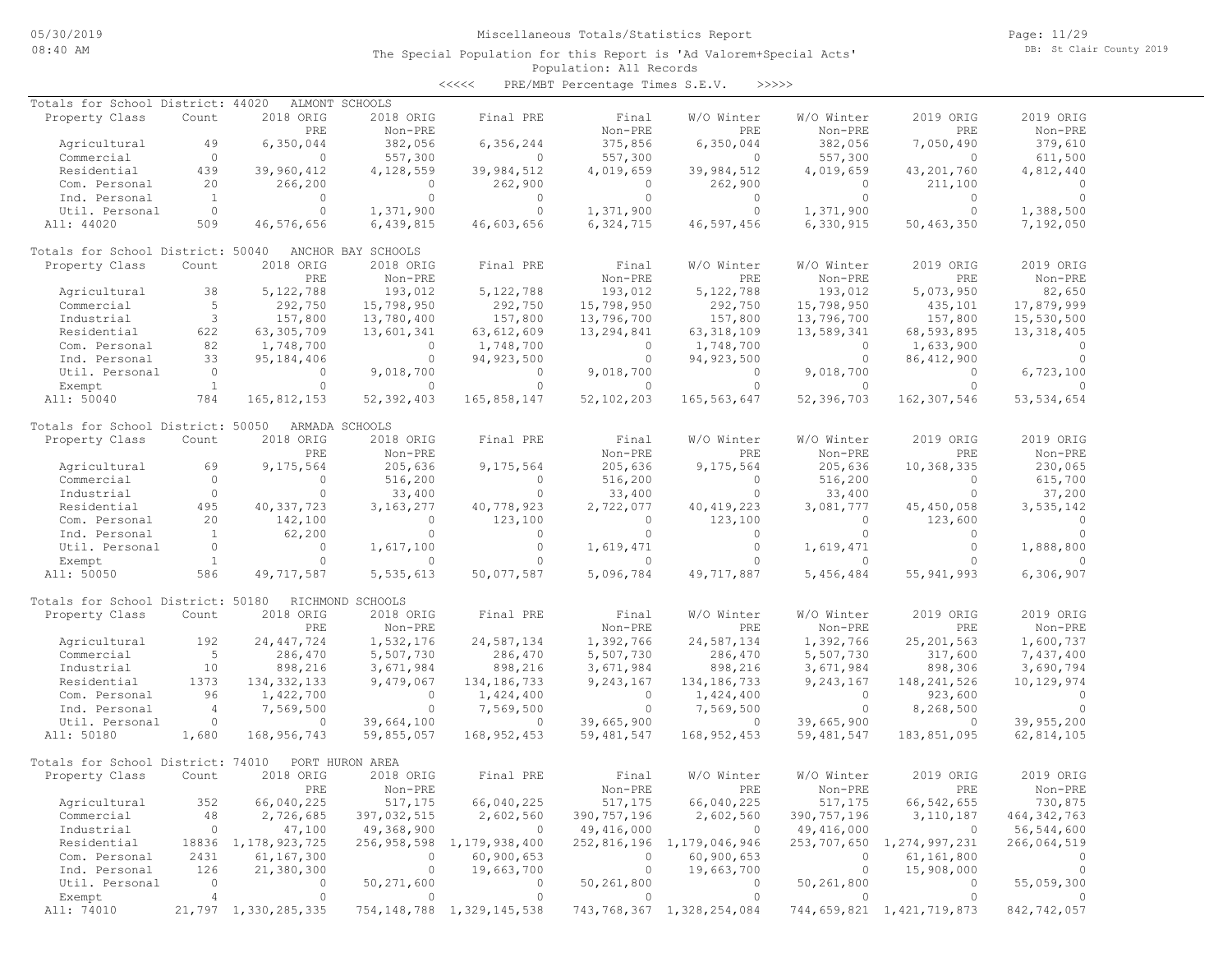Page: 12/29 DB: St Clair County 2019

#### Population: All Records The Special Population for this Report is 'Ad Valorem+Special Acts'

| Totals for School District: 74030 |                |                           | ALGONAC SCHOOLS           |                             |                        |                                |                        |                           |                        |
|-----------------------------------|----------------|---------------------------|---------------------------|-----------------------------|------------------------|--------------------------------|------------------------|---------------------------|------------------------|
| Property Class                    | Count          | 2018 ORIG                 | 2018 ORIG                 | Final PRE                   | Final                  | W/O Winter                     | W/O Winter             | 2019 ORIG                 | 2019 ORIG              |
|                                   |                | PRE                       | Non-PRE                   |                             | Non-PRE                | PRE                            | Non-PRE                | PRE                       | Non-PRE                |
| Agricultural                      | 100            | 20,822,798                | 107,302                   | 20,822,798                  | 107,302                | 20,822,798                     | 107,302                | 21,266,931                | 113,069                |
| Commercial                        | 13             | 1,048,926                 | 49,860,774                | 1,048,926                   | 49, 439, 874           | 1,048,926                      | 49, 439, 874           | 1,320,914                 | 57,108,386             |
| Industrial                        | $\circ$        | $\cap$                    | 3,011,200                 | $\Omega$                    | 3,011,200              | 0                              | 3,011,200              | $\circ$                   | 3,499,700              |
| Residential                       | 5980           | 515, 982, 979             | 215, 618, 243             | 515, 926, 979               | 214,583,443            | 515, 926, 979                  | 214,583,443            | 562, 348, 583             | 228, 119, 474          |
| Ag. Personal                      | $\Omega$       | $\Omega$                  | 13,800                    | $\Omega$                    | 13,800                 | $\Omega$                       | 13,800                 | $\Omega$                  | 12,300                 |
| Com. Personal                     | 431            | 3,992,800                 | $\circ$<br>$\circ$        | 3,956,900                   | $\circ$                | 3,956,900                      | $\Omega$<br>$\circ$    | 4,156,200                 | $\Omega$<br>$\Omega$   |
| Ind. Personal                     | 13<br>$\circ$  | 216,600                   |                           | 216,600<br>$\circ$          | $\circ$                | 216,600                        |                        | 116,100                   |                        |
| Util. Personal                    | $\overline{4}$ | 0<br>$\Omega$             | 11,028,500<br>$\Omega$    | $\Omega$                    | 11,028,500<br>$\Omega$ | 0<br>$\Omega$                  | 11,028,500<br>$\Omega$ | $\circ$<br>$\circ$        | 11,620,700<br>$\cap$   |
| Exempt                            | 6,541          | 542,064,103               |                           |                             | 278, 184, 119          |                                |                        | 589,208,728               |                        |
| All: 74030                        |                |                           | 279,639,819               | 541, 972, 203               |                        | 541, 972, 203                  | 278, 184, 119          |                           | 300, 473, 629          |
| Totals for School District: 74040 |                | CAPAC SCHOOLS             |                           |                             |                        |                                |                        |                           |                        |
| Property Class                    | Count          | 2018 ORIG                 | 2018 ORIG                 | Final PRE                   | Final                  | W/O Winter                     | W/O Winter             | 2019 ORIG                 | 2019 ORIG              |
|                                   |                | PRE                       | Non-PRE                   |                             | Non-PRE                | PRE                            | Non-PRE                | PRE                       | Non-PRE                |
| Agricultural                      | 676            | 80,089,367                | 3,738,833                 | 79,995,767                  | 3,663,733              | 79,960,867                     | 3,698,633              | 85,071,633                | 3,437,467              |
| Commercial                        | 11             | 843,138                   | 11,854,260                | 843,138                     | 11,854,260             | 843,138                        | 11,854,260             | 887,740                   | 13,024,560             |
| Industrial                        | 9              | 536,150                   | 6,071,150                 | 536,150                     | 6,071,150              | 536,150                        | 6,071,150              | 596,050                   | 6,181,550              |
| Residential                       | 2910           | 209, 917, 697             | 26,900,403                | 210,634,990                 | 25, 263, 081           | 209,226,890                    | 26,671,181             | 234,020,017               | 27,647,283             |
| Com. Personal                     | 217            | 2,100,000                 | $\circ$                   | 2,122,229                   | $\mathbf{0}$           | 2,122,229                      | $\circ$                | 3,836,300                 | $\circ$                |
| Ind. Personal                     | 9              | 2,648,800                 | $\circ$                   | 2,648,800                   | $\circ$                | 2,648,800                      | $\circ$                | 2,087,300                 | $\Omega$               |
| Util. Personal                    | $\circ$        | $\circ$                   | 12, 183, 300              | $\Omega$                    | 12, 183, 300           | $\circ$                        | 12, 183, 300           | $\circ$                   | 12,758,400             |
| Exempt                            | 3              | $\Omega$                  | $\Omega$                  | $\Omega$                    | $\Omega$               | $\Omega$                       | $\Omega$               | $\Omega$                  |                        |
| All: 74040                        | 3,835          | 296, 135, 152             | 60,747,946                | 296,781,074                 | 59,035,524             | 295, 338, 074                  | 60, 478, 524           | 326,499,040               | 63,049,260             |
| Totals for School District: 74050 |                |                           | EAST CHINA SCHOOLS        |                             |                        |                                |                        |                           |                        |
| Property Class                    | Count          | 2018 ORIG                 | 2018 ORIG                 | Final PRE                   | Final                  | W/O Winter                     | W/O Winter             | 2019 ORIG                 | 2019 ORIG              |
|                                   |                | PRE                       | Non-PRE                   |                             | Non-PRE                | PRE                            | Non-PRE                | PRE                       | Non-PRE                |
| Agricultural                      | 854            | 89,583,398                | 4,000,002                 | 89, 117, 942                | 4,022,002              | 89, 117, 942                   | 4,022,002              | 98,090,289                | 4, 221, 411            |
| Commercial                        | 37             | 1,638,899                 | 75,976,401                | 1,638,899                   | 75,092,601             | 1,638,899                      | 75,092,601             | 1,854,398                 | 83,632,502             |
| Industrial                        | 20             | 39,550,795                | 573, 476, 805             | 39,550,795                  | 573, 455, 705          | 39,550,795                     | 573, 455, 705          | 39,616,495                | 639,958,605            |
| Residential                       | 9993           | 884,969,002               | 116,531,398               | 886,094,837                 | 113,811,473            | 885, 910, 737                  | 113,995,573            | 961, 264, 120             | 119,066,680            |
| Com. Personal                     | 1023           | 11,965,800                | $\Omega$                  | 11,964,500                  | $\Omega$               | 11,964,500                     | $\Omega$               | 12,940,100                | $\cap$                 |
| Ind. Personal                     | 109            | 102,094,100               | $\circ$                   | 102,094,800                 | $\circ$                | 102,094,800                    | $\circ$                | 95, 345, 400              | $\cap$                 |
| Util. Personal                    | $\circ$        | $\Omega$                  | 127,781,800               | $\Omega$                    | 127,798,500            | $\circ$                        | 127,798,500            | $\circ$                   | 131, 355, 600          |
| Exempt                            | 8              | $\Omega$                  | $\circ$                   | $\Omega$                    | $\Omega$               | $\circ$                        | $\Omega$               | $\Omega$                  | $\Omega$               |
| All: 74050                        | 12,044         | 1,129,801,994             |                           | 897,766,406 1,130,461,773   |                        | 894, 180, 281 1, 130, 277, 673 | 894, 364, 381          | 1,209,110,802             | 978, 234, 798          |
|                                   |                |                           |                           |                             |                        |                                |                        |                           |                        |
| Totals for School District: 74100 |                |                           | MARYSVILLE PUBLIC SCHOOLS |                             |                        |                                |                        |                           |                        |
| Property Class                    | Count          | 2018 ORIG                 | 2018 ORIG                 | Final PRE                   | Final                  | W/O Winter                     | W/O Winter             | 2019 ORIG                 | 2019 ORIG              |
|                                   | 101            | PRE                       | Non-PRE                   |                             | Non-PRE                | PRE                            | Non-PRE                | PRE                       | Non-PRE                |
| Agricultural<br>Commercial        | 10             | 9,585,276<br>250,900      | 751,524                   | 9,585,276<br>250,900        | 751,524                | 9,585,276<br>250,900           | 751,524<br>52,295,400  | 10,598,101                | 331,199<br>58,108,700  |
|                                   | 2              |                           | 52,303,800                |                             | 52,295,400             |                                |                        | 254,900                   |                        |
| Industrial                        | 4906           | 528,300                   | 52, 253, 700              | 528,300                     | 51, 353, 130           | 528,300                        | 51, 353, 130           | 513,900                   | 61,226,700             |
| Residential<br>Com. Personal      | 505            | 347,572,940<br>29,448,600 | 36,409,960<br>$\circ$     | 348,774,140<br>28, 477, 800 | 34,697,860<br>$\circ$  | 348, 378, 640<br>28, 477, 800  | 35,093,360<br>$\circ$  | 372,596,825<br>30,541,400 | 36,612,975<br>$\Omega$ |
| Ind. Personal                     | 38             | 10,731,800                | $\circ$                   | 10,749,800                  | $\circ$                | 10,749,800                     | $\circ$                | 8,482,100                 | $\Omega$               |
| Util. Personal                    | $\circ$        | $\circ$                   | 78, 417, 700              | $\Omega$                    | 78, 417, 700           | $\circ$                        | 78, 417, 700           | $\circ$                   | 80,863,000             |
| Exempt                            | $\overline{c}$ | $\Omega$                  | 0                         | $\Omega$                    | $\Omega$               | $\Omega$                       | $\Omega$               | $\Omega$                  |                        |
| All: 74100                        | 5,564          | 398, 117, 816             | 220, 136, 684             | 398, 366, 216               | 217,515,614            | 397,970,716                    | 217, 911, 114          | 422,987,226               | 237, 142, 574          |
|                                   |                |                           |                           |                             |                        |                                |                        |                           |                        |
| Totals for School District: 74120 |                |                           | MEMPHIS SCHOOLS           |                             |                        |                                |                        |                           |                        |
| Property Class                    | Count          | 2018 ORIG                 | 2018 ORIG                 | Final PRE                   | Final                  | W/O Winter                     | W/O Winter             | 2019 ORIG                 | 2019 ORIG              |
|                                   |                | PRE                       | Non-PRE                   |                             | Non-PRE                | PRE                            | Non-PRE                | PRE                       | Non-PRE                |
| Agricultural                      | 390            | 38, 233, 931              | 1,759,769                 | 38, 198, 931                | 1,674,869              | 38, 198, 931                   | 1,674,869              | 40,532,286                | 1,932,814              |
| Commercial                        | 5              | 320,040                   | 4,542,160                 | 320,040                     | 4,130,260              | 320,040                        | 4,130,260              | 336,620                   | 4,625,880              |
| Industrial                        | $\circ$        | $\Omega$                  | 2,222,600                 | $\circ$                     | 2,139,300              | $\circ$                        | 2,139,300              | $\circ$                   | 2,613,600              |
| Residential                       | 1635           | 119,728,088               | 12,983,712                | 120, 184, 788               | 11, 916, 512           | 119,906,388                    | 12, 194, 912           | 139,508,044               | 12,286,356             |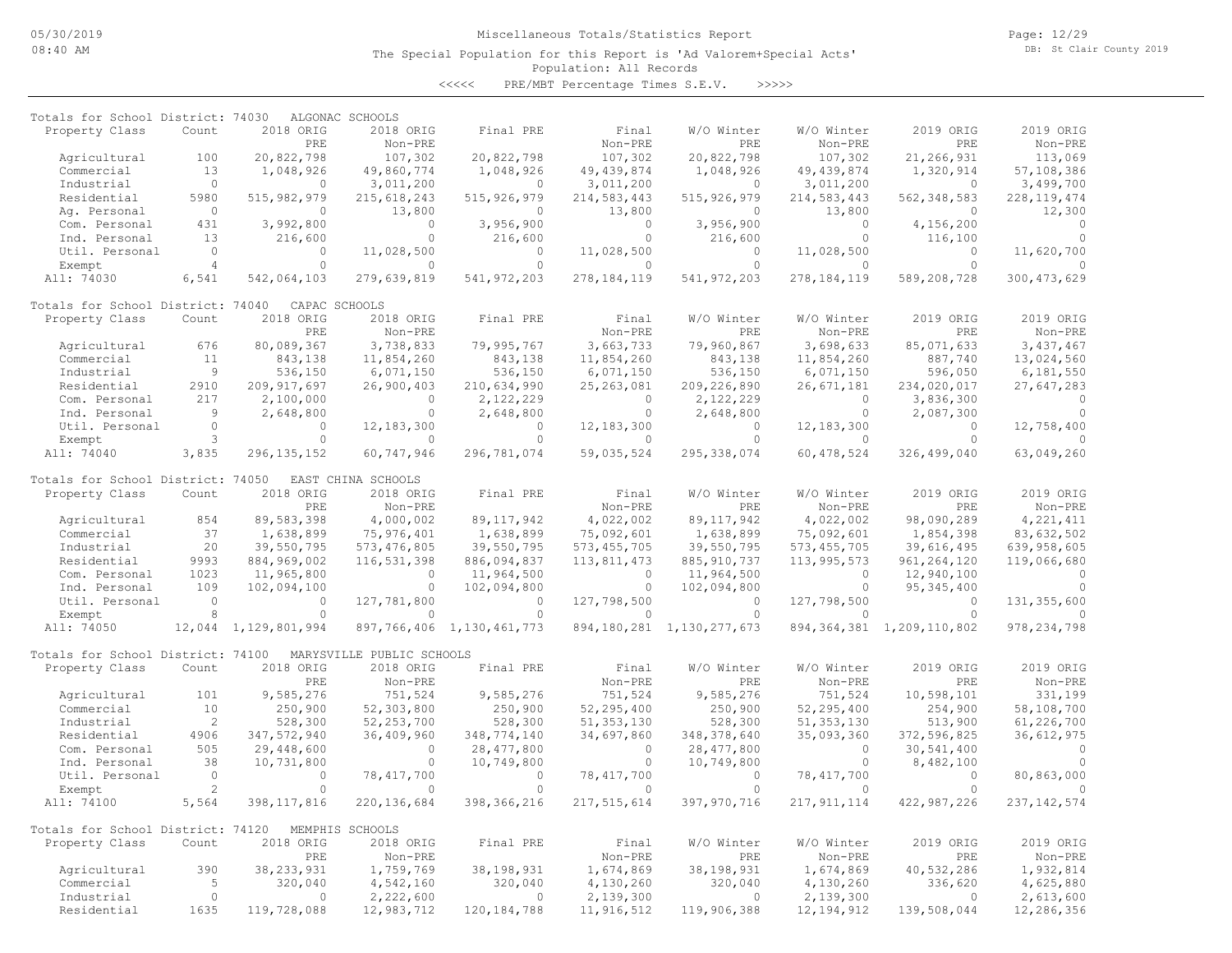| Com. Personal                                              | 79             | 758,700       | $\Omega$           | 832,236       | $\circ$      | 832,236       | $\circ$       | 1,017,900     | $\Omega$     |  |
|------------------------------------------------------------|----------------|---------------|--------------------|---------------|--------------|---------------|---------------|---------------|--------------|--|
| Ind. Personal                                              | 6              | 186,600       | $\circ$            | 186,600       | $\circ$      | 186,600       | $\circ$       | 78,600        | $\circ$      |  |
| Util. Personal                                             | $\circ$        | $\circ$       | 41,202,700         | $\circ$       | 41,192,970   | $\circ$       | 41,192,970    | $\mathbf{0}$  | 74,529,700   |  |
| Exempt                                                     | $\overline{c}$ | $\Omega$      | $\circ$            | $\circ$       | $\circ$      | $\circ$       | $\Omega$      | $\Omega$      | $\Omega$     |  |
| All: 74120                                                 | 2,117          | 159, 227, 359 | 62,710,941         | 159,722,595   | 61,053,911   | 159, 444, 195 | 61, 332, 311  | 181, 473, 450 | 95,988,350   |  |
| Totals for School District: 74130                          |                | YALE SCHOOLS  |                    |               |              |               |               |               |              |  |
| Property Class                                             | Count          | 2018 ORIG     | 2018 ORIG          | Final PRE     | Final        | W/O Winter    | W/O Winter    | 2019 ORIG     | 2019 ORIG    |  |
|                                                            |                | PRE           | Non-PRE            |               | Non-PRE      | PRE           | Non-PRE       | PRE           | Non-PRE      |  |
| Agricultural                                               | 1065           | 118,405,790   | 4,632,470          | 117,905,626   | 4,628,178    | 117,800,906   | 4,732,898     | 122, 953, 637 | 4,673,393    |  |
| Commercial                                                 | 13             | 613,135       | 15,938,765         | 560,885       | 15,470,465   | 560,885       | 15,470,465    | 740,020       | 17,913,580   |  |
| Industrial                                                 | 13             | 730,692       | 73,931,508         | 730,692       | 73,269,664   | 730,692       | 73,269,664    | 918,836       | 81, 454, 664 |  |
| Residential                                                | 3890           | 237, 473, 053 | 27, 471, 575       | 238,426,058   | 25,744,915   | 237, 195, 898 | 26,975,075    | 255, 522, 352 | 27,898,748   |  |
| Com. Personal                                              | 283            | 2,402,985     | $\circ$            | 2,249,987     | $\circ$      | 2,249,987     | 0             | 1,572,685     | $\mathbf{0}$ |  |
| Ind. Personal                                              | 19             | 11, 423, 990  | $\circ$            | 11,643,070    | $\circ$      | 11,643,070    | $\mathbf{0}$  | 12,041,777    | $\mathbf{0}$ |  |
| Util. Personal                                             | $\circ$        | 0             | 47,704,325         | $\circ$       | 47,750,325   | $\circ$       | 47,750,325    | 0             | 48,847,477   |  |
| Exempt                                                     | 3              | $\Omega$      | $\Omega$           | $\circ$       | $\Omega$     | $\circ$       | $\Omega$      | $\circ$       | $\Omega$     |  |
| All: 74130                                                 | 5,286          | 371,049,645   | 169,678,643        | 371, 516, 318 | 166,863,547  | 370, 181, 438 | 168, 198, 427 | 393,749,307   | 180,787,862  |  |
| Totals for School District: 76060                          |                |               | BROWN CITY SCHOOLS |               |              |               |               |               |              |  |
| Property Class                                             | Count          | 2018 ORIG     | 2018 ORIG          | Final PRE     | Final        | W/O Winter    | W/O Winter    | 2019 ORIG     | 2019 ORIG    |  |
|                                                            |                | PRE           | Non-PRE            |               | Non-PRE      | <b>PRE</b>    | Non-PRE       | PRE           | Non-PRE      |  |
| Agricultural                                               | 41             | 4,886,647     | 151,253            | 4,886,647     | 151,253      | 4,886,647     | 151,253       | 5,221,800     | 67,600       |  |
| Industrial                                                 | $\mathbf{1}$   | 64,600        | $\circ$            | 64,600        | $\circ$      | 64,600        | $\circ$       | 70,700        | $\circ$      |  |
| Residential                                                | 62             | 4,296,140     | 498,560            | 4,249,240     | 479,588      | 4,249,240     | 479,588       | 5,375,820     | 532,480      |  |
| Com. Personal                                              | 3              | 5,000         | $\circ$            | 5,000         | $\circ$      | 5,000         | 0             | 0             | $\mathbf{0}$ |  |
| Util. Personal                                             | $\circ$        | $\circ$       | 443,200            | $\circ$       | 443,200      | $\circ$       | 443,200       | $\circ$       | 432,300      |  |
| Exempt                                                     | $\mathbf{1}$   | $\Omega$      | $\Omega$           | $\Omega$      | $\Omega$     | $\Omega$      | $\Omega$      | $\Omega$      | $\Omega$     |  |
| All: 76060                                                 | 108            | 9,252,387     | 1,093,013          | 9,205,487     | 1,074,041    | 9,205,487     | 1,074,041     | 10,668,320    | 1,032,380    |  |
| Totals for School District: 76080                          |                |               | CROS-LEX SCHOOLS   |               |              |               |               |               |              |  |
| Property Class                                             | Count          | 2018 ORIG     | 2018 ORIG          | Final PRE     | Final        | W/O Winter    | W/O Winter    | 2019 ORIG     | 2019 ORIG    |  |
|                                                            |                | PRE           | Non-PRE            |               | Non-PRE      | PRE           | Non-PRE       | PRE           | Non-PRE      |  |
| Agricultural                                               | 108            | 14,405,033    | 561,067            | 14,405,033    | 561,067      | 14,405,033    | 561,067       | 14,881,913    | 586,799      |  |
| Commercial                                                 | $\mathbf{1}$   | 24,435        | 2,183,665          | 24,435        | 2,183,665    | 24,435        | 2,183,665     | 28,935        | 2,442,365    |  |
| Industrial                                                 | $\circ$        | $\circ$       | 913,800            | $\circ$       | 913,800      | $\circ$       | 913,800       | $\mathbf{0}$  | 925,900      |  |
| Residential                                                | 526            | 49,657,794    | 14,424,206         | 50,110,094    | 13,884,406   | 49,779,594    | 14,214,906    | 52,690,190    | 13,559,253   |  |
| Com. Personal                                              | 35             | 163,900       | $\Omega$           | 158,900       | $\Omega$     | 158,900       | $\Omega$      | 121,100       | $\circ$      |  |
| Ind. Personal                                              | $\overline{1}$ | 621,600       | $\circ$            | 621,600       | $\circ$      | 621,600       | $\circ$       | 733,600       | $\circ$      |  |
| Util. Personal                                             | $\circ$        | 0             | 3,891,500          | $\circ$       | 3,891,500    | $\circ$       | 3,891,500     | 0             | 4,120,900    |  |
| Exempt                                                     | $\mathbf{1}$   | $\circ$       | $\Omega$           | $\circ$       | $\Omega$     | $\circ$       | $\Omega$      | $\Omega$      | $\Omega$     |  |
| All: 76080                                                 | 672            | 64,872,762    | 21,974,238         | 65,320,062    | 21, 434, 438 | 64,989,562    | 21,764,938    | 68, 455, 738  | 21,635,217   |  |
|                                                            |                |               |                    |               |              |               |               |               |              |  |
| Totals for Property Class: Agricultural By School District |                |               |                    |               |              |               |               |               |              |  |
| School District                                            | Count          | 2018 ORIG     | 2018 ORIG          | Final PRE     | Final        | W/O Winter    | W/O Winter    | 2019 ORIG     | 2019 ORIG    |  |
|                                                            |                | PRE           | Non-PRE            |               | Non-PRE      | PRE           | Non-PRE       | PRE           | Non-PRE      |  |
| 44020                                                      | 49             | 6,350,044     | 382,056            | 6,356,244     | 375,856      | 6,350,044     | 382,056       | 7,050,490     | 379,610      |  |
| 50040                                                      | 38             | 5,122,788     | 193,012            | 5, 122, 788   | 193,012      | 5, 122, 788   | 193,012       | 5,073,950     | 82,650       |  |
| 50050                                                      | 69             | 9,175,564     | 205,636            | 9,175,564     | 205,636      | 9,175,564     | 205,636       | 10,368,335    | 230,065      |  |
| 50180                                                      | 192            | 24, 447, 724  | 1,532,176          | 24,587,134    | 1,392,766    | 24,587,134    | 1,392,766     | 25, 201, 563  | 1,600,737    |  |
| 74010                                                      | 352            | 66,040,225    | 517,175            | 66,040,225    | 517,175      | 66,040,225    | 517,175       | 66, 542, 655  | 730,875      |  |
| 74030                                                      | 100            | 20,822,798    | 107,302            | 20,822,798    | 107,302      | 20,822,798    | 107,302       | 21,266,931    | 113,069      |  |
| 74040                                                      | 676            | 80,089,367    | 3,738,833          | 79,995,767    | 3,663,733    | 79,960,867    | 3,698,633     | 85,071,633    | 3, 437, 467  |  |
| 74050                                                      | 854            | 89,583,398    | 4,000,002          | 89, 117, 942  | 4,022,002    | 89, 117, 942  | 4,022,002     | 98,090,289    | 4, 221, 411  |  |
| 74100                                                      | 101            | 9,585,276     | 751,524            | 9,585,276     | 751,524      | 9,585,276     | 751,524       | 10,598,101    | 331,199      |  |
| 74120                                                      | 390            | 38, 233, 931  | 1,759,769          | 38, 198, 931  | 1,674,869    | 38, 198, 931  | 1,674,869     | 40,532,286    | 1,932,814    |  |
| 74130                                                      | 1065           | 118,405,790   | 4,632,470          | 117,905,626   | 4,628,178    | 117,800,906   | 4,732,898     | 122, 953, 637 | 4,673,393    |  |
| 76060                                                      | 41             | 4,886,647     | 151,253            | 4,886,647     | 151,253      | 4,886,647     | 151,253       | 5,221,800     | 67,600       |  |
| 76080                                                      | 108            | 14,405,033    | 561,067            | 14,405,033    | 561,067      | 14,405,033    | 561,067       | 14,881,913    | 586,799      |  |
| All: Agricultural                                          | 4035           | 487, 148, 585 | 18,532,275         | 486,199,975   | 18, 244, 373 | 486,054,155   | 18,390,193    | 512,853,583   | 18,387,689   |  |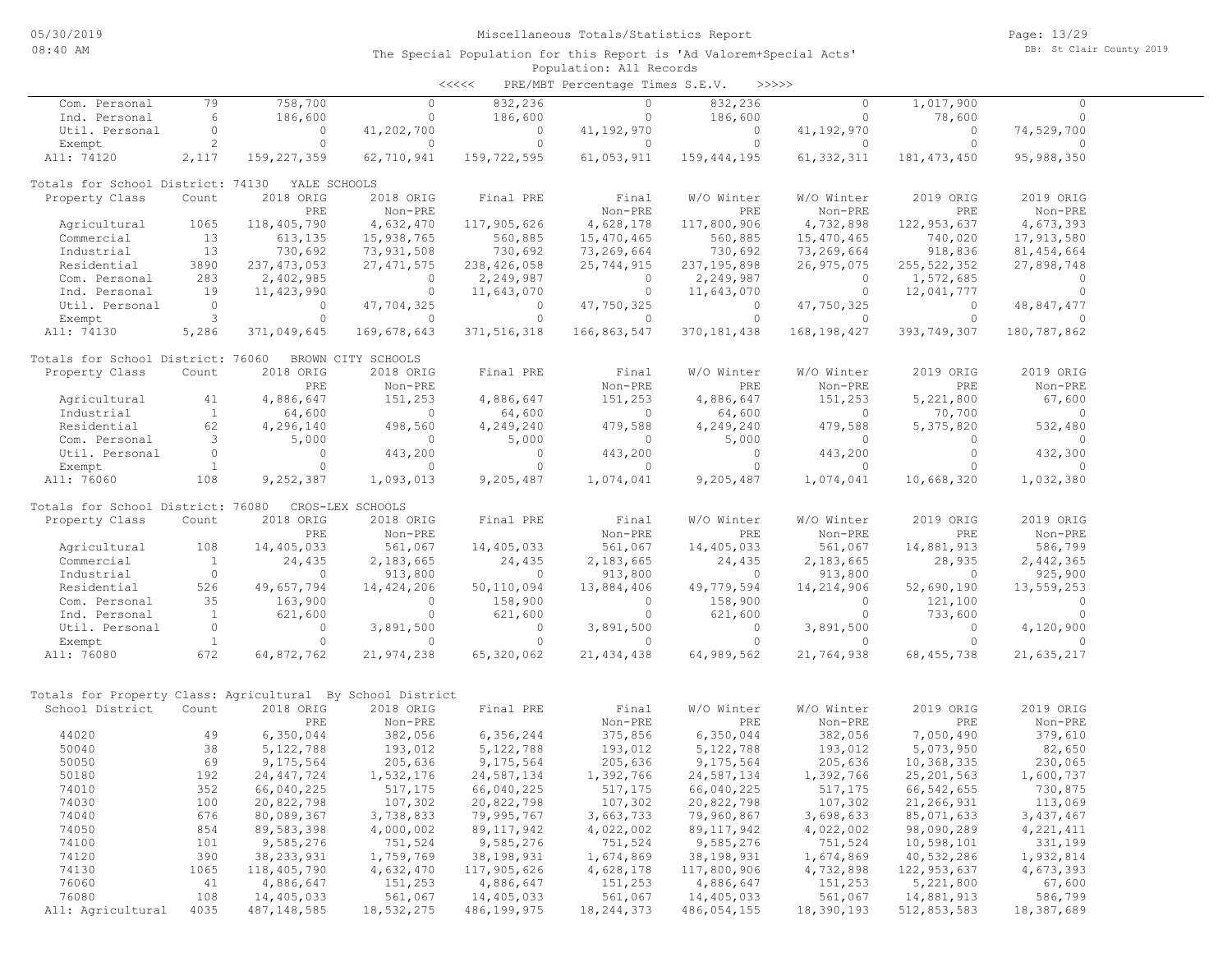| Totals for Property Class: Commercial By School District    |                |                        |                          |                           |                            |                                |                            |                           |                            |
|-------------------------------------------------------------|----------------|------------------------|--------------------------|---------------------------|----------------------------|--------------------------------|----------------------------|---------------------------|----------------------------|
| School District                                             | Count          | 2018 ORIG              | 2018 ORIG                | Final PRE                 | Final                      | W/O Winter                     | W/O Winter                 | 2019 ORIG                 | 2019 ORIG                  |
|                                                             |                | PRE                    | Non-PRE                  |                           | Non-PRE                    | PRE                            | Non-PRE                    | PRE                       | Non-PRE                    |
| 44020                                                       | $\Omega$       | $\Omega$               | 557,300                  | $\Omega$                  | 557,300                    | $\Omega$                       | 557,300                    | $\Omega$                  | 611,500                    |
| 50040                                                       | 5<br>$\circ$   | 292,750<br>$\circ$     | 15,798,950               | 292,750<br>$\Omega$       | 15,798,950                 | 292,750<br>$\circ$             | 15,798,950                 | 435,101<br>$\circ$        | 17,879,999                 |
| 50050<br>50180                                              | 5              | 286,470                | 516,200<br>5,507,730     | 286,470                   | 516,200<br>5,507,730       | 286,470                        | 516,200<br>5,507,730       | 317,600                   | 615,700<br>7,437,400       |
| 74010                                                       | 48             |                        |                          |                           |                            |                                |                            |                           |                            |
| 74030                                                       | 13             | 2,726,685              | 397,032,515              | 2,602,560<br>1,048,926    | 390, 757, 196              | 2,602,560                      | 390, 757, 196              | 3, 110, 187               | 464, 342, 763              |
| 74040                                                       | 11             | 1,048,926<br>843,138   | 49,860,774<br>11,854,260 | 843,138                   | 49, 439, 874<br>11,854,260 | 1,048,926<br>843,138           | 49, 439, 874<br>11,854,260 | 1,320,914<br>887,740      | 57,108,386<br>13,024,560   |
| 74050                                                       | 37             |                        |                          | 1,638,899                 |                            |                                |                            | 1,854,398                 |                            |
|                                                             | 10             | 1,638,899              | 75,976,401               |                           | 75,092,601                 | 1,638,899                      | 75,092,601                 |                           | 83,632,502                 |
| 74100<br>74120                                              | 5              | 250,900                | 52,303,800               | 250,900                   | 52,295,400                 | 250,900                        | 52,295,400                 | 254,900                   | 58,108,700                 |
| 74130                                                       | 13             | 320,040                | 4,542,160<br>15,938,765  | 320,040<br>560,885        | 4,130,260                  | 320,040<br>560,885             | 4,130,260<br>15,470,465    | 336,620                   | 4,625,880<br>17,913,580    |
| 76080                                                       | <sup>1</sup>   | 613,135<br>24,435      | 2,183,665                | 24,435                    | 15,470,465                 |                                |                            | 740,020<br>28,935         |                            |
| All: Commercial                                             | 148            | 8,045,378              |                          | 7,869,003                 | 2,183,665<br>623,603,901   | 24,435<br>7,869,003            | 2,183,665<br>623,603,901   | 9,286,415                 | 2,442,365<br>727, 743, 335 |
|                                                             |                |                        | 632,072,520              |                           |                            |                                |                            |                           |                            |
| Totals for Property Class: Industrial By School District    |                |                        |                          |                           |                            |                                |                            |                           |                            |
| School District                                             | Count          | 2018 ORIG              | 2018 ORIG                | Final PRE                 | Final                      | W/O Winter                     | W/O Winter                 | 2019 ORIG                 | 2019 ORIG                  |
|                                                             |                | PRE                    | Non-PRE                  |                           | Non-PRE                    | PRE                            | Non-PRE                    | PRE                       | Non-PRE                    |
| 50040                                                       | 3              | 157,800                | 13,780,400               | 157,800                   | 13,796,700                 | 157,800                        | 13,796,700                 | 157,800                   | 15,530,500                 |
| 50050                                                       | $\circ$        | $\circ$                | 33,400                   | 0                         | 33,400                     | 0                              | 33,400                     | 0                         | 37,200                     |
| 50180                                                       | 10             | 898,216                | 3,671,984                | 898,216                   | 3,671,984                  | 898,216                        | 3,671,984                  | 898,306                   | 3,690,794                  |
| 74010                                                       | $\circ$        | 47,100                 | 49,368,900               | $\circ$                   | 49, 416, 000               | $\circ$                        | 49,416,000                 | $\circ$                   | 56, 544, 600               |
| 74030                                                       | $\Omega$       | $\Omega$               | 3,011,200                | $\Omega$                  | 3,011,200                  | $\Omega$                       | 3,011,200                  | $\Omega$                  | 3,499,700                  |
| 74040                                                       | $\,9$          | 536,150                | 6,071,150                | 536,150                   | 6,071,150                  | 536,150                        | 6,071,150                  | 596,050                   | 6,181,550                  |
| 74050                                                       | 20             | 39,550,795             | 573, 476, 805            | 39,550,795                | 573, 455, 705              | 39,550,795                     | 573, 455, 705              | 39,616,495                | 639,958,605                |
| 74100                                                       | $\overline{c}$ | 528,300                | 52, 253, 700             | 528,300                   | 51, 353, 130               | 528,300                        | 51, 353, 130               | 513,900                   | 61,226,700                 |
| 74120                                                       | $\circ$        | $\circ$                | 2,222,600                | $\Omega$                  | 2,139,300                  | $\circ$                        | 2,139,300                  | $\mathbf{0}$              | 2,613,600                  |
| 74130                                                       | 13             | 730,692                | 73, 931, 508             | 730,692                   | 73,269,664                 | 730,692                        | 73,269,664                 | 918,836                   | 81, 454, 664               |
| 76060                                                       | $\mathbf{1}$   | 64,600                 | $\circ$                  | 64,600                    | $\Omega$                   | 64,600                         | $\circ$                    | 70,700                    | $\Omega$                   |
| 76080                                                       | $\circ$        | $\circ$                | 913,800                  | $\circ$                   | 913,800                    | $\circ$                        | 913,800                    | $\circ$                   | 925,900                    |
| All: Industrial                                             | 58             | 42, 513, 653           | 778,735,447              | 42, 466, 553              | 777, 132, 033              | 42,466,553                     | 777, 132, 033              | 42,772,087                | 871,663,813                |
| Totals for Property Class: Residential By School District   |                |                        |                          |                           |                            |                                |                            |                           |                            |
| School District                                             | Count          | 2018 ORIG              | 2018 ORIG                | Final PRE                 | Final                      | W/O Winter                     | W/O Winter                 | 2019 ORIG                 | 2019 ORIG                  |
|                                                             |                | PRE                    | $Non-PRE$                |                           | Non-PRE                    | PRE                            | Non-PRE                    | PRE                       | Non-PRE                    |
| 44020                                                       | 439            | 39,960,412             | 4,128,559                | 39,984,512                | 4,019,659                  | 39,984,512                     | 4,019,659                  | 43,201,760                | 4,812,440                  |
| 50040                                                       | 622            | 63, 305, 709           | 13,601,341               | 63, 612, 609              | 13,294,841                 | 63, 318, 109                   | 13,589,341                 | 68,593,895                | 13, 318, 405               |
| 50050                                                       | 495            | 40, 337, 723           | 3, 163, 277              | 40,778,923                | 2,722,077                  | 40, 419, 223                   | 3,081,777                  | 45, 450, 058              | 3,535,142                  |
| 50180                                                       | 1373           | 134, 332, 133          | 9,479,067                | 134, 186, 733             | 9,243,167                  | 134, 186, 733                  | 9,243,167                  | 148,241,526               | 10,129,974                 |
| 74010                                                       |                | 18836 1, 178, 923, 725 | 256,958,598              | 1,179,938,400             | 252,816,196                | 1,179,046,946                  | 253,707,650                | 1,274,997,231             | 266,064,519                |
| 74030                                                       | 5980           | 515, 982, 979          | 215, 618, 243            | 515, 926, 979             | 214,583,443                | 515, 926, 979                  | 214,583,443                | 562, 348, 583             | 228, 119, 474              |
| 74040                                                       | 2910           | 209, 917, 697          | 26,900,403               | 210,634,990               | 25, 263, 081               | 209, 226, 890                  | 26,671,181                 | 234,020,017               | 27,647,283                 |
| 74050                                                       | 9993           | 884,969,002            | 116,531,398              | 886,094,837               | 113,811,473                | 885, 910, 737                  | 113,995,573                | 961, 264, 120             | 119,066,680                |
| 74100                                                       | 4906           | 347,572,940            | 36,409,960               | 348,774,140               | 34,697,860                 | 348, 378, 640                  | 35,093,360                 | 372,596,825               | 36,612,975                 |
| 74120                                                       | 1635           | 119,728,088            | 12,983,712               | 120, 184, 788             | 11,916,512                 | 119,906,388                    | 12, 194, 912               | 139,508,044               | 12,286,356                 |
| 74130                                                       | 3890           | 237, 473, 053          | 27, 471, 575             | 238, 426, 058             | 25,744,915                 | 237, 195, 898                  | 26,975,075                 | 255, 522, 352             | 27,898,748                 |
| 76060                                                       | 62             | 4,296,140              | 498,560                  | 4,249,240                 | 479,588                    | 4,249,240                      | 479,588                    | 5,375,820                 | 532,480                    |
| 76080                                                       | 526            | 49,657,794             | 14,424,206               | 50,110,094                | 13,884,406                 | 49,779,594                     | 14,214,906                 | 52,690,190                | 13,559,253                 |
| All: Residential                                            |                | 51667 3,826,457,395    |                          | 738,168,899 3,832,902,303 |                            | 722, 477, 218 3, 827, 529, 889 |                            | 727,849,632 4,163,810,421 | 763,583,729                |
| Totals for Property Class: Ag. Personal By School District  |                |                        |                          |                           |                            |                                |                            |                           |                            |
| School District                                             | Count          | 2018 ORIG              | 2018 ORIG                | Final PRE                 | Final                      | W/O Winter                     | W/O Winter                 | 2019 ORIG                 | 2019 ORIG                  |
|                                                             |                | PRE                    | Non-PRE                  |                           | Non-PRE                    | PRE                            | Non-PRE                    | PRE                       | Non-PRE                    |
| 74030                                                       | $\circ$        | $\circ$                | 13,800                   | $\circ$                   | 13,800                     | $\circ$                        | 13,800                     | $\circ$                   | 12,300                     |
| All: Aq. Personal                                           | $\circ$        | $\circ$                | 13,800                   | $\circ$                   | 13,800                     | $\circ$                        | 13,800                     | $\circ$                   | 12,300                     |
| Totals for Property Class: Com. Personal By School District |                |                        |                          |                           |                            |                                |                            |                           |                            |
| School District                                             | Count          | 2018 ORIG              | 2018 ORIG                | Final PRE                 | Final                      | W/O Winter                     | W/O Winter                 | 2019 ORIG                 | 2019 ORIG                  |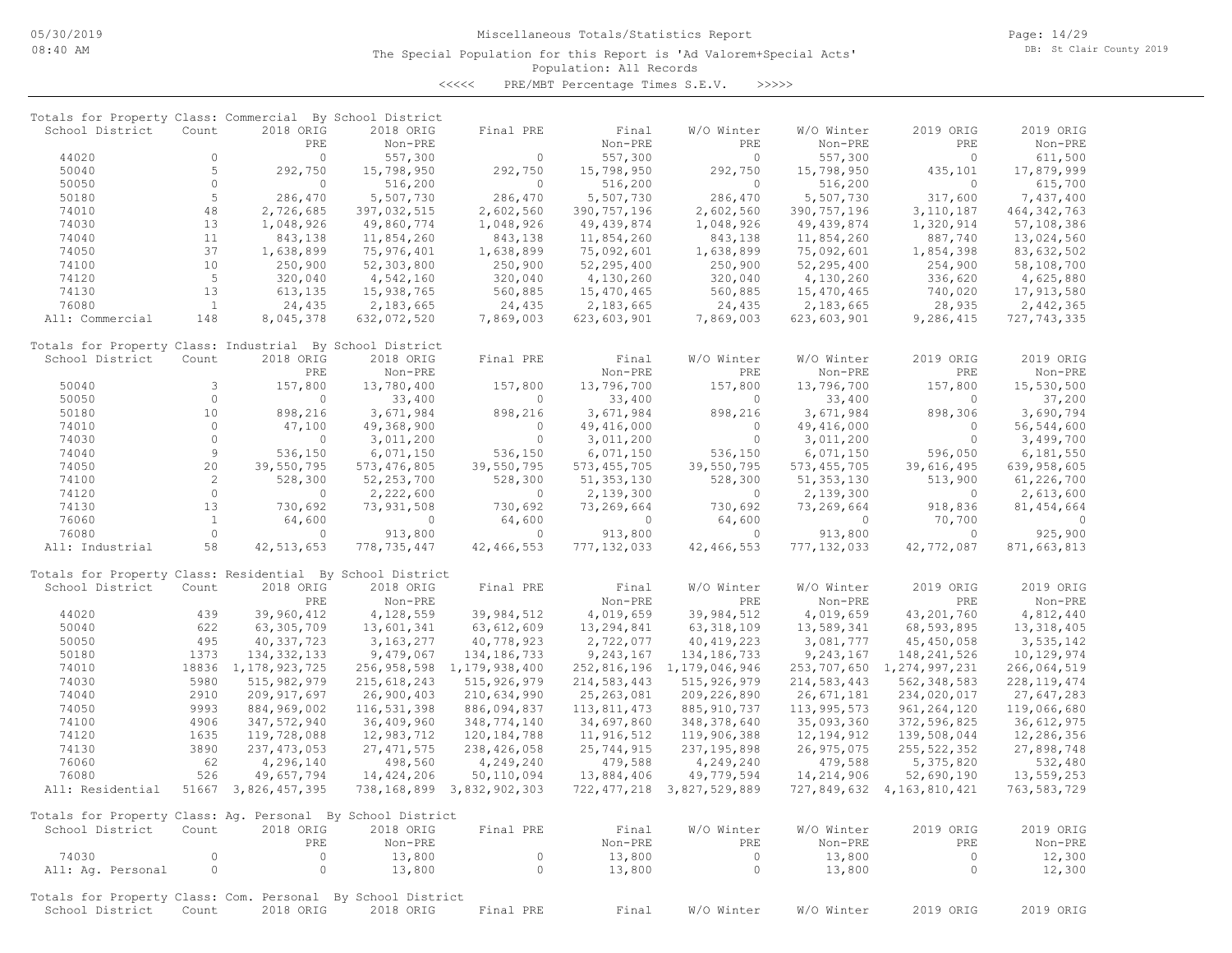| くくくくく | PRE/MBT Percentage Times S.E.V. |  | - >>>>> |
|-------|---------------------------------|--|---------|
|       |                                 |  |         |

|                                                              |                         | PRE           | Non-PRE      |               | Non-PRE      | PRE           | Non-PRE     | PRE           | Non-PRE       |
|--------------------------------------------------------------|-------------------------|---------------|--------------|---------------|--------------|---------------|-------------|---------------|---------------|
| 44020                                                        | 20                      | 266,200       | $\circ$      | 262,900       | $\Omega$     | 262,900       | $\circ$     | 211,100       | $\Omega$      |
| 50040                                                        | 82                      | 1,748,700     | $\circ$      | 1,748,700     | $\circ$      | 1,748,700     | $\circ$     | 1,633,900     | $\circ$       |
| 50050                                                        | 20                      | 142,100       | $\circ$      | 123,100       | $\circ$      | 123,100       | $\circ$     | 123,600       | $\Omega$      |
| 50180                                                        | 96                      | 1,422,700     | $\Omega$     | 1,424,400     | $\circ$      | 1,424,400     | $\Omega$    | 923,600       | $\Omega$      |
|                                                              |                         |               | $\Omega$     |               | $\circ$      |               | $\circ$     |               | $\Omega$      |
| 74010                                                        | 2431                    | 61,167,300    |              | 60, 900, 653  |              | 60,900,653    |             | 61,161,800    |               |
| 74030                                                        | 431                     | 3,992,800     | $\Omega$     | 3,956,900     | $\circ$      | 3,956,900     | $\circ$     | 4,156,200     | $\Omega$      |
| 74040                                                        | 217                     | 2,100,000     | $\circ$      | 2,122,229     | $\circ$      | 2,122,229     | $\circ$     | 3,836,300     | $\Omega$      |
| 74050                                                        | 1023                    | 11,965,800    | $\Omega$     | 11,964,500    | $\circ$      | 11,964,500    | $\Omega$    | 12,940,100    | $\Omega$      |
| 74100                                                        | 505                     | 29,448,600    | $\Omega$     | 28, 477, 800  | $\Omega$     | 28, 477, 800  | $\Omega$    | 30,541,400    | $\Omega$      |
| 74120                                                        | 79                      | 758,700       | $\Omega$     | 832,236       | $\Omega$     | 832,236       | $\circ$     | 1,017,900     | $\Omega$      |
| 74130                                                        | 283                     | 2,402,985     | $\circ$      | 2,249,987     | $\circ$      | 2,249,987     | $\circ$     | 1,572,685     | $\Omega$      |
| 76060                                                        | $\overline{\mathbf{3}}$ | 5,000         | $\circ$      | 5,000         | $\Omega$     | 5,000         | $\Omega$    | $\circ$       | $\Omega$      |
| 76080                                                        | 35                      | 163,900       | $\circ$      | 158,900       | $\circ$      | 158,900       | $\Omega$    | 121,100       | $\Omega$      |
|                                                              |                         |               | $\circ$      |               | $\Omega$     |               | $\Omega$    |               | $\Omega$      |
| All: Com. Personal 5225                                      |                         | 115,584,785   |              | 114,227,305   |              | 114,227,305   |             | 118,239,685   |               |
|                                                              |                         |               |              |               |              |               |             |               |               |
| Totals for Property Class: Ind. Personal By School District  |                         |               |              |               |              |               |             |               |               |
| School District                                              | Count                   | 2018 ORIG     | 2018 ORIG    | Final PRE     | Final        | W/O Winter    | W/O Winter  | 2019 ORIG     | 2019 ORIG     |
|                                                              |                         | PRE           | Non-PRE      |               | Non-PRE      | PRE           | Non-PRE     | PRE           | Non-PRE       |
| 44020                                                        | $\mathbf{1}$            | $\circ$       | $\circ$      | $\circ$       | $\circ$      | $\circ$       | $\circ$     | $\Omega$      | $\circ$       |
| 50040                                                        | 33                      | 95, 184, 406  | $\circ$      | 94, 923, 500  | $\circ$      | 94, 923, 500  | $\circ$     | 86, 412, 900  | $\circ$       |
| 50050                                                        | <sup>1</sup>            | 62,200        | $\circ$      | $\circ$       | $\circ$      | $\circ$       | $\Omega$    | $\circ$       | $\Omega$      |
| 50180                                                        | $\overline{4}$          | 7,569,500     | $\Omega$     | 7,569,500     | $\circ$      | 7,569,500     | $\circ$     | 8,268,500     | $\Omega$      |
| 74010                                                        | 126                     | 21,380,300    | $\circ$      | 19,663,700    | $\circ$      | 19,663,700    | $\circ$     | 15,908,000    | $\Omega$      |
|                                                              | 13                      | 216,600       | $\Omega$     | 216,600       | $\circ$      | 216,600       | $\Omega$    | 116,100       | $\Omega$      |
| 74030                                                        |                         |               |              |               |              |               |             |               |               |
| 74040                                                        | 9                       | 2,648,800     | $\circ$      | 2,648,800     | $\circ$      | 2,648,800     | $\circ$     | 2,087,300     | $\Omega$      |
| 74050                                                        | 109                     | 102,094,100   | $\circ$      | 102,094,800   | $\Omega$     | 102,094,800   | $\Omega$    | 95, 345, 400  | $\Omega$      |
| 74100                                                        | 38                      | 10,731,800    | $\circ$      | 10,749,800    | $\Omega$     | 10,749,800    | $\circ$     | 8,482,100     | $\Omega$      |
| 74120                                                        | 6                       | 186,600       | $\circ$      | 186,600       | $\circ$      | 186,600       | $\Omega$    | 78,600        | $\Omega$      |
| 74130                                                        | 19                      | 11,423,990    | $\circ$      | 11,643,070    | $\circ$      | 11,643,070    | $\Omega$    | 12,041,777    | $\Omega$      |
| 76080                                                        | $\mathbf{1}$            | 621,600       | $\circ$      | 621,600       | $\Omega$     | 621,600       | $\circ$     | 733,600       |               |
| All: Ind. Personal                                           | 360                     | 252, 119, 896 | $\Omega$     | 250, 317, 970 | $\Omega$     | 250, 317, 970 | $\Omega$    | 229, 474, 277 | $\Omega$      |
|                                                              |                         |               |              |               |              |               |             |               |               |
| Totals for Property Class: Util. Personal By School District |                         |               |              |               |              |               |             |               |               |
| School District                                              | Count                   | 2018 ORIG     | 2018 ORIG    | Final PRE     | Final        | W/O Winter    | W/O Winter  | 2019 ORIG     | 2019 ORIG     |
|                                                              |                         | PRE           |              |               | Non-PRE      | <b>PRE</b>    |             |               |               |
|                                                              |                         |               | Non-PRE      |               |              |               | Non-PRE     | PRE           | Non-PRE       |
| 44020                                                        | $\Omega$                | $\circ$       | 1,371,900    | $\circ$       | 1,371,900    | $\circ$       | 1,371,900   | $\circ$       | 1,388,500     |
| 50040                                                        | $\Omega$                | $\circ$       | 9,018,700    | $\circ$       | 9,018,700    | $\circ$       | 9,018,700   | $\circ$       | 6,723,100     |
| 50050                                                        | $\Omega$                | $\circ$       | 1,617,100    | $\circ$       | 1,619,471    | $\circ$       | 1,619,471   | $\circ$       | 1,888,800     |
| 50180                                                        | $\Omega$                | $\circ$       | 39,664,100   | $\circ$       | 39,665,900   | $\Omega$      | 39,665,900  | $\circ$       | 39,955,200    |
| 74010                                                        | $\Omega$                | $\circ$       | 50,271,600   | $\circ$       | 50,261,800   | $\Omega$      | 50,261,800  | $\circ$       | 55,059,300    |
| 74030                                                        | $\Omega$                | $\circ$       | 11,028,500   | $\circ$       | 11,028,500   | $\circ$       | 11,028,500  | $\circ$       | 11,620,700    |
| 74040                                                        | $\Omega$                | $\Omega$      | 12, 183, 300 | $\Omega$      | 12, 183, 300 | $\Omega$      | 12,183,300  | $\Omega$      | 12,758,400    |
| 74050                                                        | $\Omega$                | $\Omega$      | 127,781,800  | $\circ$       | 127,798,500  | $\circ$       | 127,798,500 | $\Omega$      | 131, 355, 600 |
|                                                              | $\Omega$                | $\Omega$      |              | $\circ$       |              | $\circ$       |             | $\Omega$      |               |
| 74100                                                        |                         |               | 78,417,700   |               | 78,417,700   |               | 78,417,700  |               | 80,863,000    |
| 74120                                                        | $\Omega$                | $\circ$       | 41,202,700   | $\circ$       | 41,192,970   | $\circ$       | 41,192,970  | $\circ$       | 74,529,700    |
| 74130                                                        | $\Omega$                | $\Omega$      | 47,704,325   | $\circ$       | 47,750,325   | $\circ$       | 47,750,325  | $\Omega$      | 48,847,477    |
| 76060                                                        | $\Omega$                | $\circ$       | 443,200      | $\circ$       | 443,200      | $\Omega$      | 443,200     | $\Omega$      | 432,300       |
| 76080                                                        | $\circ$                 | $\circ$       | 3,891,500    | $\circ$       | 3,891,500    | $\circ$       | 3,891,500   | $\circ$       | 4,120,900     |
| All: Util. Personal                                          | $\circ$                 | $\Omega$      | 424,596,425  | $\Omega$      | 424,643,766  | $\Omega$      | 424,643,766 | $\Omega$      | 469,542,977   |
|                                                              |                         |               |              |               |              |               |             |               |               |
| Totals for Property Class: Exempt By School District         |                         |               |              |               |              |               |             |               |               |
| School District Count                                        |                         | 2018 ORIG     | 2018 ORIG    | Final PRE     | Final        | W/O Winter    | W/O Winter  | 2019 ORIG     | 2019 ORIG     |
|                                                              |                         |               |              |               | Non-PRE      |               |             |               |               |
|                                                              |                         | PRE           | Non-PRE      |               |              | PRE           | Non-PRE     | PRE           | Non-PRE       |
| 50040                                                        | $\mathbf{1}$            | $\circ$       | $\circ$      | $\circ$       | $\circ$      | $\circ$       | $\circ$     | $\circ$       | 0             |
| 50050                                                        | $\mathbf{1}$            | $\circ$       | $\circ$      | $\circ$       | $\circ$      | $\circ$       | $\circ$     | $\circ$       | $\circ$       |
| 74010                                                        | 4                       | $\circ$       | $\circ$      | $\circ$       | $\circ$      | $\Omega$      | $\circ$     | $\circ$       | $\circ$       |
| 74030                                                        | $\overline{4}$          | $\circ$       | $\Omega$     | $\circ$       | $\circ$      | $\Omega$      | $\circ$     | $\circ$       | $\circ$       |
| 74040                                                        | 3                       | $\circ$       | $\Omega$     | $\mathbf{0}$  | $\circ$      | $\Omega$      | $\Omega$    | $\Omega$      | 0             |
| 74050                                                        | 8                       | $\circ$       | $\circ$      | $\circ$       | 0            | $\Omega$      | $\circ$     | $\circ$       | 0             |
| 74100                                                        | $\overline{c}$          | $\circ$       | $\circ$      | $\circ$       | 0            | $\circ$       | $\Omega$    | $\circ$       | 0             |
|                                                              |                         |               |              |               |              |               |             |               |               |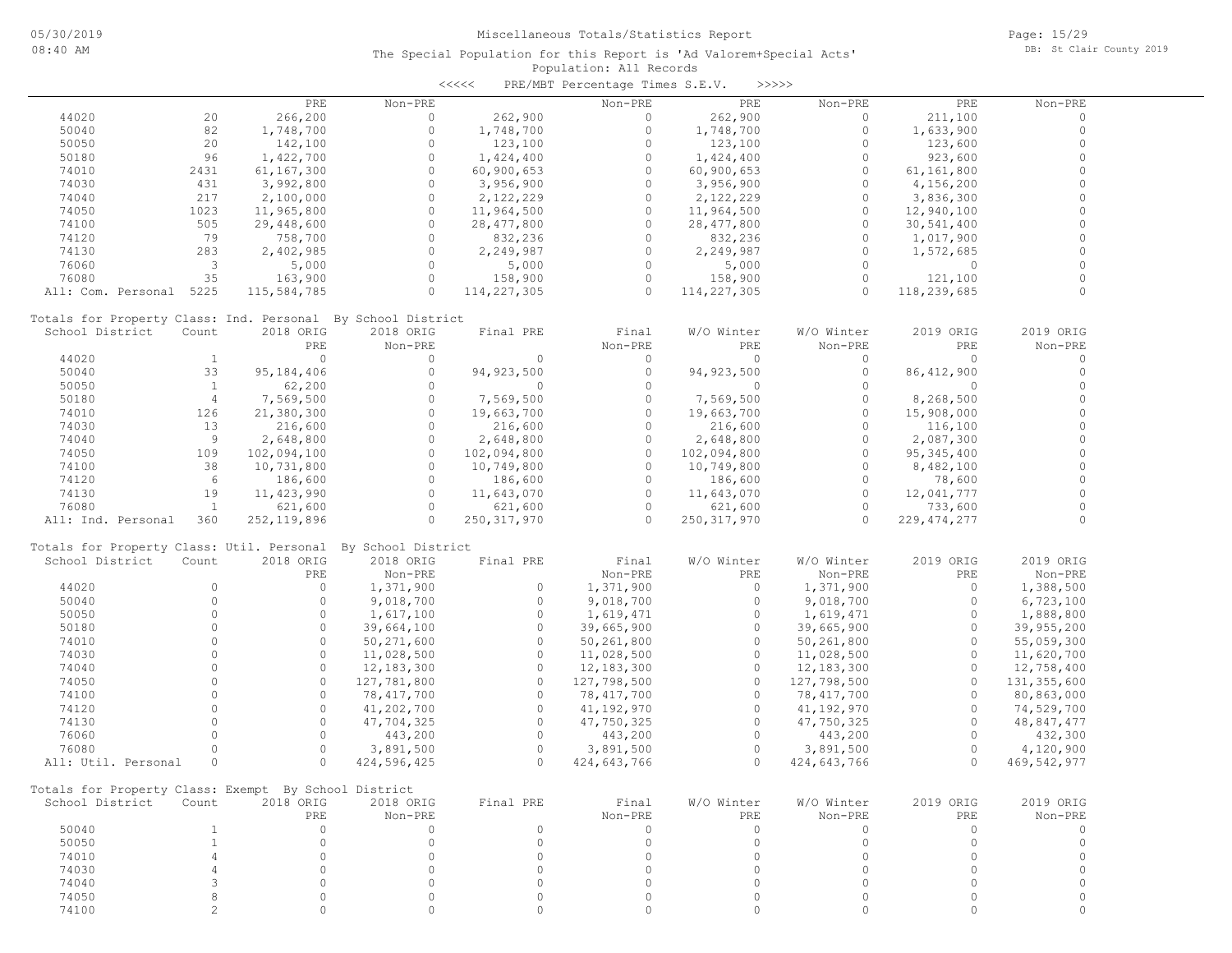| PRE/MBT Percentage Times S.E.V.<br><<<<<br>>>>>> |        |               |                                           |               |                  |               |               |                             |                             |  |  |
|--------------------------------------------------|--------|---------------|-------------------------------------------|---------------|------------------|---------------|---------------|-----------------------------|-----------------------------|--|--|
| 74120                                            |        |               |                                           |               |                  |               |               |                             |                             |  |  |
| 74130                                            |        |               |                                           |               |                  |               |               |                             |                             |  |  |
| 76060                                            |        |               |                                           |               |                  |               |               |                             |                             |  |  |
| 76080                                            |        |               |                                           |               |                  |               |               |                             |                             |  |  |
| All: Exempt                                      | 30     |               |                                           |               |                  |               |               |                             |                             |  |  |
|                                                  |        |               |                                           |               |                  |               |               |                             |                             |  |  |
| Totals                                           | Count  | 2018 ORIG     | 2018 ORIG                                 | Final PRE     | Final            | W/O Winter    | W/O Winter    | 2019 ORIG                   | 2019 ORIG                   |  |  |
|                                                  |        | PRE           | Non-PRE                                   |               | Non-PRE          | PRE           | Non-PRE       | PRE                         | Non-PRE                     |  |  |
| Real                                             | 55,908 | 4,364,165,011 | 2,167,509,141                             | 4,369,437,834 | 2, 141, 457, 525 | 4,363,919,600 | 2,146,975,759 |                             | 4,728,722,506 2,381,378,566 |  |  |
| Personal                                         | 5,585  | 367,704,681   | 424,610,225                               | 364,545,275   | 424,657,566      | 364,545,275   | 424,657,566   | 347,713,962                 | 469,555,277                 |  |  |
| Real & Personal                                  | 61,493 |               | 4,731,869,692 2,592,119,366 4,733,983,109 |               | 2,566,115,091    | 4,728,464,875 |               | 2,571,633,325 5,076,436,468 | 2,850,933,843               |  |  |
| Exempt                                           | 30     |               |                                           |               |                  |               |               |                             |                             |  |  |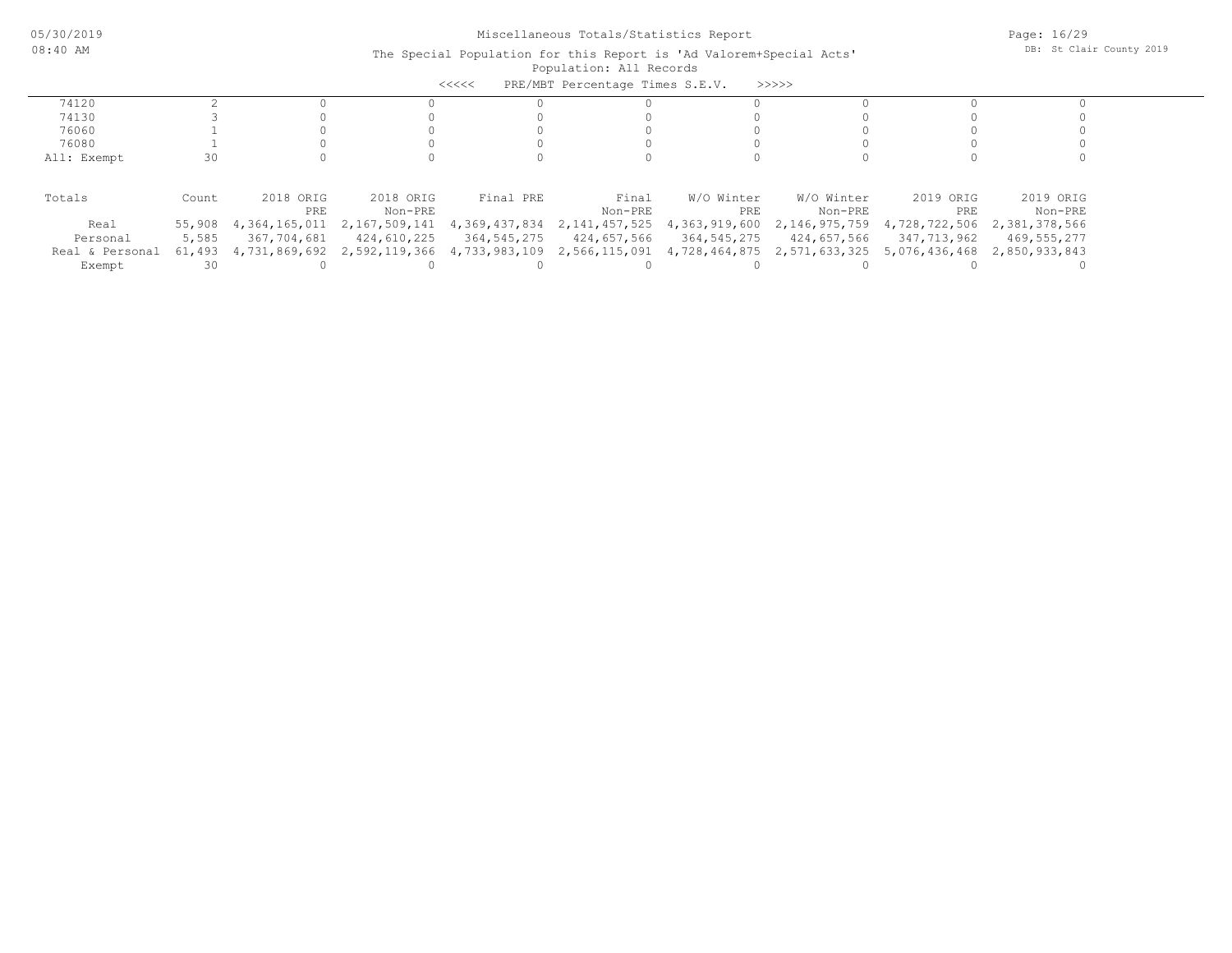Page: 17/29 DB: St Clair County 2019

#### Population: All Records The Special Population for this Report is 'Ad Valorem+Special Acts'

<<<<< PRE/MBT Percentage Times Taxable >>>>>

| Totals for School District: 44020 |                |                     | ALMONT SCHOOLS     |                                |               |                                |               |                                |               |
|-----------------------------------|----------------|---------------------|--------------------|--------------------------------|---------------|--------------------------------|---------------|--------------------------------|---------------|
| Property Class                    | Count          | 2018 ORIG           | 2018 ORIG          | Final PRE                      | Final         | W/O Winter                     | W/O Winter    | 2019 ORIG                      | 2019 ORIG     |
|                                   |                | PRE                 | Non-PRE            |                                | Non-PRE       | PRE                            | Non-PRE       | PRE                            | Non-PRE       |
| Agricultural                      | 49             | 3,934,335           | 289,448            | 3,854,394                      | 285,362       | 3,850,308                      | 289,448       | 3,906,653                      | 246,591       |
| Commercial                        | $\circ$        | $\circ$             | 512,007            | $\circ$                        | 512,007       | $\circ$                        | 512,007       | $\Omega$                       | 519,082       |
| Residential                       | 439            | 30,056,751          | 2,749,937          | 30, 102, 345                   | 2,650,124     | 30, 102, 345                   | 2,650,124     | 31, 468, 347                   | 3,461,055     |
|                                   |                |                     |                    |                                |               |                                |               |                                |               |
| Com. Personal                     | 20             | 266,200             | $\Omega$           | 262,900                        | $\Omega$      | 262,900                        | 0             | 211,100                        | $\Omega$      |
| Ind. Personal                     | $\overline{1}$ | $\circ$             | $\circ$            | $\circ$                        | $\circ$       | $\Omega$                       | $\circ$       | $\Omega$                       | $\circ$       |
| Util. Personal                    | $\circ$        | $\circ$             | 1,371,900          | $\circ$                        | 1,371,900     | $\circ$                        | 1,371,900     | $\circ$                        | 1,388,500     |
| All: 44020                        | 509            | 34, 257, 286        | 4,923,292          | 34, 219, 639                   | 4,819,393     | 34, 215, 553                   | 4,823,479     | 35,586,100                     | 5,615,228     |
| Totals for School District: 50040 |                |                     | ANCHOR BAY SCHOOLS |                                |               |                                |               |                                |               |
| Property Class                    | Count          | 2018 ORIG           | 2018 ORIG          | Final PRE                      | Final         | W/O Winter                     | W/O Winter    | 2019 ORIG                      | 2019 ORIG     |
|                                   |                | PRE                 | Non-PRE            |                                | Non-PRE       | PRE                            | Non-PRE       | PRE                            | Non-PRE       |
| Agricultural                      | 38             | 3, 371, 474         | 158,539            | 3, 371, 474                    | 158,539       | 3, 371, 474                    | 158,539       | 3,384,593                      | 73,833        |
|                                   | 5              |                     |                    |                                |               |                                |               |                                |               |
| Commercial                        |                | 232,080             | 12,680,157         | 232,080                        | 12,680,157    | 232,080                        | 12,680,157    | 303,183                        | 13,736,187    |
| Industrial                        | 3              | 88,120              | 11,833,559         | 88,120                         | 11,821,820    | 88,120                         | 11,821,820    | 88,480                         | 12,993,685    |
| Residential                       | 622            | 49,904,154          | 9,963,671          | 50,080,677                     | 9,791,072     | 49,854,843                     | 10,016,906    | 52, 579, 574                   | 10,261,689    |
| Com. Personal                     | 82             | 1,748,700           | 0                  | 1,748,700                      | $\circ$       | 1,748,700                      | 0             | 1,633,900                      | 0             |
| Ind. Personal                     | 33             | 95,184,406          | $\circ$            | 94,923,500                     | $\circ$       | 94, 923, 500                   | $\mathbf{0}$  | 86, 412, 900                   | $\Omega$      |
| Util. Personal                    | $\circ$        | $\circ$             | 9,018,700          | $\circ$                        | 9,018,700     | $\circ$                        | 9,018,700     | $\circ$                        | 6,723,100     |
|                                   | <sup>1</sup>   | $\Omega$            | $\mathbf{0}$       | $\mathbf{0}$                   | $\circ$       | $\Omega$                       | $\Omega$      | $\Omega$                       | $\cap$        |
| Exempt                            |                |                     |                    |                                |               |                                |               |                                |               |
| All: 50040                        | 784            | 150,528,934         | 43,654,626         | 150, 444, 551                  | 43, 470, 288  | 150, 218, 717                  | 43,696,122    | 144,402,630                    | 43,788,494    |
| Totals for School District: 50050 |                |                     | ARMADA SCHOOLS     |                                |               |                                |               |                                |               |
| Property Class                    | Count          | 2018 ORIG           | 2018 ORIG          | Final PRE                      | Final         | W/O Winter                     | W/O Winter    | 2019 ORIG                      | 2019 ORIG     |
|                                   |                | PRE                 | Non-PRE            |                                | Non-PRE       | PRE                            | Non-PRE       | PRE                            | Non-PRE       |
| Agricultural                      | 69             | 5,720,372           | 123,216            | 5,720,372                      | 123,216       | 5,720,372                      | 123,216       | 5,900,780                      | 120,028       |
| Commercial                        | $\circ$        | $\circ$             | 388,330            | $\circ$                        | 388,330       | $\circ$                        | 388,330       | $\circ$                        | 394,404       |
| Industrial                        | $\circ$        | $\circ$             | 33,167             | $\circ$                        | 33,167        | $\circ$                        | 33,167        | $\mathbf{0}$                   |               |
|                                   |                |                     |                    |                                |               |                                |               |                                | 33,963        |
| Residential                       | 495            | 32, 438, 785        | 2,588,889          | 32,788,337                     | 2, 217, 782   | 32,489,823                     | 2,516,296     | 33,770,142                     | 2,899,183     |
| Com. Personal                     | 20             | 142,100             | $\Omega$           | 123,100                        | $\circ$       | 123,100                        | 0             | 123,600                        | $\Omega$      |
| Ind. Personal                     | <sup>1</sup>   | 62,200              | $\circ$            | $\circ$                        | $\circ$       | $\circ$                        | $\circ$       | $\Omega$                       | $\Omega$      |
| Util. Personal                    | $\circ$        | $\circ$             | 1,617,100          | $\circ$                        | 1,619,471     | $\circ$                        | 1,619,471     | $\circ$                        | 1,888,800     |
| Exempt                            | <sup>1</sup>   | $\Omega$            | $\Omega$           | $\Omega$                       | $\circ$       | $\Omega$                       | $\mathbf{0}$  | $\Omega$                       | $\Omega$      |
| All: 50050                        | 586            | 38, 363, 457        | 4,750,702          | 38,631,809                     | 4,381,966     | 38, 333, 295                   | 4,680,480     | 39,794,522                     | 5,336,378     |
|                                   |                |                     |                    |                                |               |                                |               |                                |               |
| Totals for School District: 50180 |                |                     | RICHMOND SCHOOLS   |                                |               |                                |               |                                |               |
| Property Class                    | Count          | 2018 ORIG           | 2018 ORIG          | Final PRE                      | Final         | W/O Winter                     | W/O Winter    | 2019 ORIG                      | 2019 ORIG     |
|                                   |                | PRE                 | Non-PRE            |                                | Non-PRE       | PRE                            | Non-PRE       | PRE                            | Non-PRE       |
| Agricultural                      | 192            | 16, 342, 122        | 1,047,693          | 16,455,436                     | 934,379       | 16, 455, 436                   | 934,379       | 16,893,046                     | 1, 115, 893   |
|                                   | 5              |                     |                    |                                |               |                                | 4,610,290     | 208,164                        |               |
| Commercial                        |                | 204, 313            | 4,610,290          | 204, 313                       | 4,610,290     | 204,313                        |               |                                | 5,086,827     |
| Industrial                        | 10             | 420,405             | 2,346,496          | 420,405                        | 2,346,496     | 420,405                        | 2,346,496     | 430,490                        | 2,400,267     |
| Residential                       | 1373           | 105, 492, 673       | 7,371,546          | 105,388,549                    | 7,187,627     | 105,388,549                    | 7,187,627     | 109, 351, 640                  | 7,557,136     |
| Com. Personal                     | 96             | 1,422,700           | $\circ$            | 1,424,400                      | $\circ$       | 1,424,400                      | $\circ$       | 923,600                        | $\circ$       |
| Ind. Personal                     | $\overline{4}$ | 7,569,500           | $\circ$            | 7,569,500                      | $\circ$       | 7,569,500                      | $\circ$       | 8,268,500                      | $\circ$       |
| Util. Personal                    | $\circ$        | $\circ$             | 38,628,122         | $\circ$                        | 38,629,922    | $\circ$                        | 38,629,922    | 0                              | 39, 130, 632  |
| All: 50180                        | 1680           | 131, 451, 713       | 54,004,147         | 131, 462, 603                  | 53,708,714    | 131,462,603                    | 53,708,714    | 136,075,440                    | 55,290,755    |
|                                   |                |                     |                    |                                |               |                                |               |                                |               |
| Totals for School District: 74010 |                |                     | PORT HURON AREA    |                                |               |                                |               |                                |               |
| Property Class                    | Count          | 2018 ORIG           | 2018 ORIG          | Final PRE                      | Final         | W/O Winter                     | W/O Winter    | 2019 ORIG                      | 2019 ORIG     |
|                                   |                | PRE                 | Non-PRE            |                                | Non-PRE       | PRE                            | Non-PRE       | PRE                            | Non-PRE       |
| Agricultural                      | 352            | 29,786,869          | 308,751            | 29,771,319                     | 308,751       | 29,771,319                     | 308,751       | 30,815,027                     | 418,782       |
| Commercial                        | 48             | 2,216,194           | 324,942,400        | 2,158,726                      | 322, 337, 223 | 2,158,726                      | 322, 337, 223 | 2,208,448                      | 339,611,418   |
| Industrial                        | $\circ$        | 47,100              | 45,903,588         | $\overline{0}$                 | 45,950,688    | $\overline{0}$                 | 45,950,688    | $\overline{0}$                 | 47,303,081    |
|                                   |                |                     |                    |                                |               |                                |               |                                |               |
| Residential                       | 18836          | 994,820,338         | 212,847,081        | 996,016,816                    | 208,898,393   | 995, 264, 714                  |               | 209,650,495 1,041,500,289      | 213, 321, 011 |
| Com. Personal                     | 2431           | 61,167,300          | $\Omega$           | 60,900,653                     | $\circ$       | 60,900,653                     | $\circ$       | 61,161,800                     | 0             |
| Ind. Personal                     | 126            | 21,380,300          | 0                  | 19,663,700                     | $\circ$       | 19,663,700                     | $\circ$       | 15,908,000                     |               |
| Util. Personal                    | $\circ$        | 0                   | 50, 151, 227       | $\circ$                        | 50, 141, 427  | $\circ$                        | 50, 141, 427  | $\circ$                        | 54,939,306    |
| Exempt                            | $\overline{4}$ | $\circ$             | $\circ$            | $\Omega$                       | $\circ$       | $\circ$                        | $\mathbf{0}$  | $\Omega$                       |               |
| All: 74010                        |                | 21797 1,109,418,101 |                    | 634, 153, 047 1, 108, 511, 214 |               | 627, 636, 482 1, 107, 759, 112 |               | 628, 388, 584 1, 151, 593, 564 | 655, 593, 598 |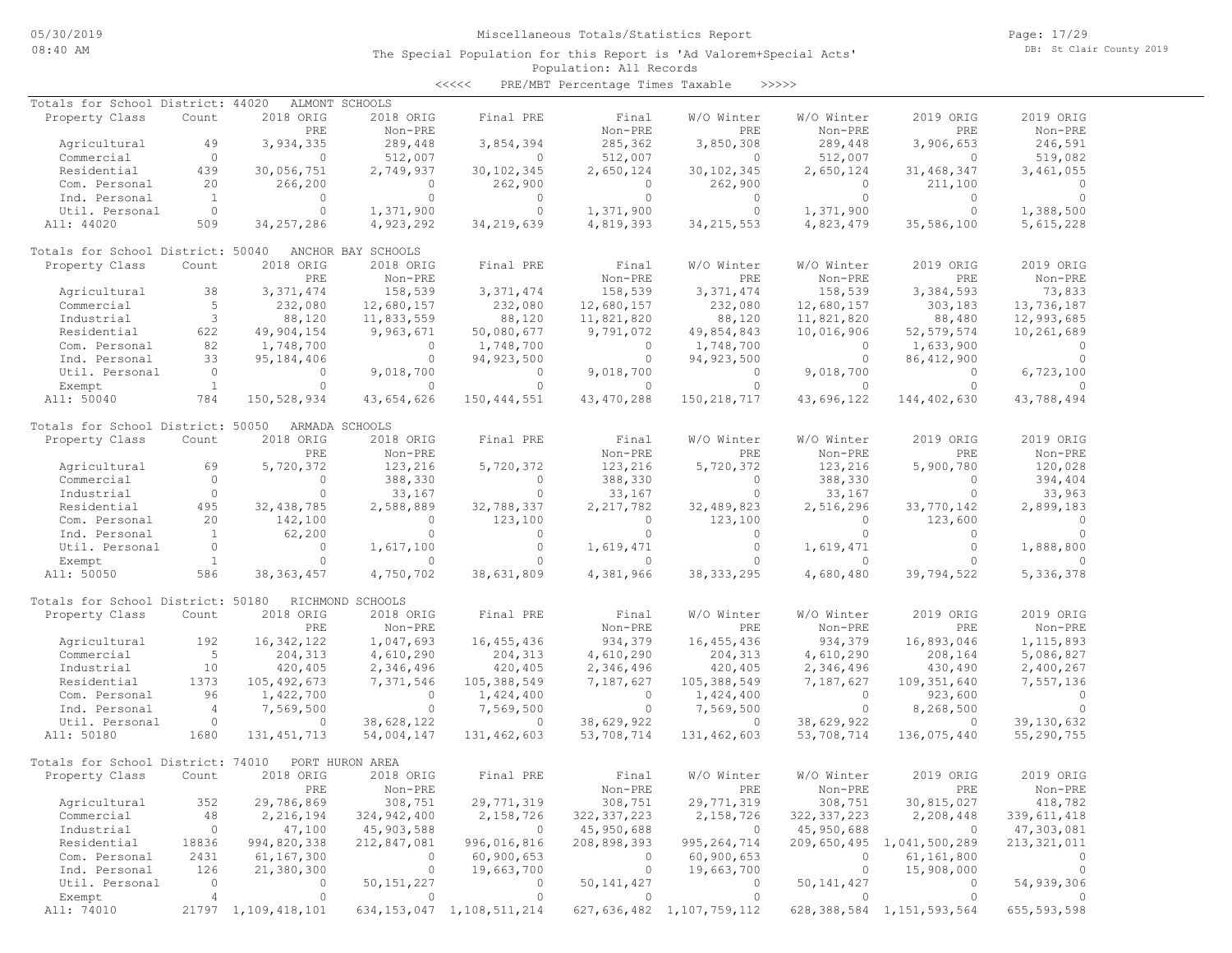Page: 18/29 DB: St Clair County 2019

#### Population: All Records The Special Population for this Report is 'Ad Valorem+Special Acts'

<<<<< PRE/MBT Percentage Times Taxable >>>>>

| Totals for School District: 74030 |                 |                         | ALGONAC SCHOOLS            |                           |                            |                       |                        |                       |                        |
|-----------------------------------|-----------------|-------------------------|----------------------------|---------------------------|----------------------------|-----------------------|------------------------|-----------------------|------------------------|
| Property Class                    | Count           | 2018 ORIG               | 2018 ORIG                  | Final PRE                 | Final                      | W/O Winter            | W/O Winter             | 2019 ORIG             | 2019 ORIG              |
|                                   |                 | PRE                     | Non-PRE                    |                           | Non-PRE                    | PRE                   | Non-PRE                | PRE                   | Non-PRE                |
| Agricultural                      | 100             | 12, 110, 633            | 73,906                     | 12, 112, 674              | 73,906                     | 12, 112, 674          | 73,906                 | 12,617,254            | 80,813                 |
| Commercial                        | 13              | 825,436                 | 40, 353, 858               | 825,436                   | 39,989,422                 | 825,436               | 39,989,422             | 920,491               | 41,670,573             |
| Industrial                        | $\circ$         | $\circ$                 | 2,618,082                  | $\Omega$                  | 2,618,082                  | 0                     | 2,618,082              | $\circ$               | 2,716,207              |
| Residential                       | 5980<br>$\circ$ | 410,815,477<br>$\Omega$ | 164,597,116                | 410, 913, 959<br>$\Omega$ | 163,629,613                | 410, 913, 959         | 163,629,613            | 431,197,086           | 171, 121, 450          |
| Aq. Personal<br>Com. Personal     | 431             | 3,992,800               | 13,800<br>$\circ$          | 3,956,900                 | 13,800<br>$\circ$          | $\circ$<br>3,956,900  | 13,800<br>$\circ$      | $\circ$<br>4,156,200  | 12,300<br>$\circ$      |
| Ind. Personal                     | 13              | 216,600                 | $\circ$                    | 216,600                   | $\Omega$                   | 216,600               | $\Omega$               | 116,100               | $\Omega$               |
| Util. Personal                    | $\circ$         | $\circ$                 | 11,028,500                 | $\circ$                   | 11,028,500                 | $\circ$               | 11,028,500             | $\circ$               | 11,620,700             |
| Exempt                            | $\overline{4}$  | $\Omega$                | $\circ$                    | $\Omega$                  | $\circ$                    | $\circ$               | $\Omega$               | $\circ$               | $\cap$                 |
| All: 74030                        | 6541            | 427,960,946             | 218,685,262                | 428,025,569               | 217, 353, 323              | 428,025,569           | 217, 353, 323          | 449,007,131           | 227, 222, 043          |
|                                   |                 |                         |                            |                           |                            |                       |                        |                       |                        |
| Totals for School District: 74040 |                 | CAPAC SCHOOLS           |                            |                           |                            |                       |                        |                       |                        |
| Property Class                    | Count           | 2018 ORIG               | 2018 ORIG                  | Final PRE                 | Final                      | W/O Winter            | W/O Winter             | 2019 ORIG             | 2019 ORIG              |
|                                   |                 | PRE                     | $Non-PRE$                  |                           | $Non-PRE$                  | PRE                   | Non-PRE                | PRE                   | Non-PRE                |
| Agricultural                      | 676             | 47, 467, 093            | 2,351,455                  | 47,393,272                | 2,269,089                  | 47,369,338            | 2,293,023              | 49, 342, 576          | 2,062,919              |
| Commercial                        | 11              | 618,242                 | 10,071,655                 | 618,242                   | 9,985,023                  | 618,242               | 9,985,023              | 625,519               | 10,652,166             |
| Industrial                        | 9               | 245,747                 | 5,487,982                  | 245,747                   | 5,487,982                  | 245,747               | 5,487,982              | 274,142               | 5,562,666              |
| Residential                       | 2910            | 163,671,622             | 19,200,331                 | 164, 333, 416             | 17,800,407                 | 163, 103, 894         | 19,029,929             | 171,602,100           | 19, 152, 842           |
| Com. Personal                     | 217             | 2,100,000               | $\mathbf{0}$               | 2,122,229                 | $\Omega$                   | 2,122,229             | $\Omega$               | 3,836,300             | $\Omega$               |
| Ind. Personal                     | $\overline{9}$  | 2,648,800               | $\Omega$                   | 2,648,800                 | $\Omega$                   | 2,648,800             | $\Omega$               | 2,087,300             | $\Omega$               |
| Util. Personal                    | $\circ$<br>3    | $\circ$<br>$\circ$      | 12, 183, 300               | $\circ$<br>$\circ$        | 12, 183, 300               | $\circ$<br>$\circ$    | 12, 183, 300           | $\circ$<br>$\circ$    | 12,758,400             |
| Exempt<br>All: 74040              | 3835            | 216,751,504             | $\mathbf{0}$<br>49,294,723 | 217,361,706               | $\mathbf{0}$<br>47,725,801 | 216,108,250           | 0<br>48, 979, 257      | 227, 767, 937         | 50,188,993             |
|                                   |                 |                         |                            |                           |                            |                       |                        |                       |                        |
| Totals for School District: 74050 |                 |                         | EAST CHINA SCHOOLS         |                           |                            |                       |                        |                       |                        |
| Property Class                    | Count           | 2018 ORIG               | 2018 ORIG                  | Final PRE                 | Final                      | W/O Winter            | W/O Winter             | 2019 ORIG             | 2019 ORIG              |
|                                   |                 | PRE                     | Non-PRE                    |                           | Non-PRE                    | PRE                   | Non-PRE                | PRE                   | Non-PRE                |
| Agricultural                      | 854             | 65,714,420              | 3,342,296                  | 65, 279, 459              | 3,368,409                  | 65,279,459            | 3,368,409              | 67,798,017            | 3,370,437              |
| Commercial                        | 37              | 1,449,375               | 64,565,988                 | 1,449,375                 | 63,490,232                 | 1,449,375             | 63,490,232             | 1,570,514             | 66,719,485             |
| Industrial                        | 20              | 25,736,897              | 545, 214, 468              | 25,736,897                | 545, 193, 368              | 25,736,897            | 545, 193, 368          | 26, 307, 473          | 558,615,239            |
| Residential                       | 9993            | 742, 147, 885           | 95,729,764                 | 743, 175, 618             | 93, 246, 349               | 743,009,070           | 93, 412, 897           | 778, 363, 954         | 96,095,589             |
| Com. Personal                     | 1023            | 11,965,800              | 0                          | 11,964,500                | $\circ$                    | 11,964,500            | $\Omega$               | 12,940,100            | $\Omega$               |
| Ind. Personal                     | 109             | 102,094,100             | $\circ$                    | 102,094,800               | $\circ$                    | 102,094,800           | $\circ$                | 95, 345, 400          | $\Omega$               |
| Util. Personal                    | $\circ$         | $\circ$                 | 127,674,345                | $\circ$                   | 127,691,045                | $\circ$               | 127,691,045            | $\circ$               | 131, 355, 600          |
| Exempt                            | $\,8\,$         | $\circ$                 | $\mathbf{0}$               | $\circ$                   | $\circ$                    | $\circ$               | $\circ$                | $\circ$               | $\circ$                |
| All: 74050                        | 12044           | 949,108,477             | 836,526,861                | 949,700,649               | 832,989,403                | 949,534,101           | 833, 155, 951          | 982, 325, 458         | 856, 156, 350          |
| Totals for School District: 74100 |                 |                         | MARYSVILLE PUBLIC SCHOOLS  |                           |                            |                       |                        |                       |                        |
| Property Class                    | Count           | 2018 ORIG               | 2018 ORIG                  | Final PRE                 | Final                      | W/O Winter            | W/O Winter             | 2019 ORIG             | 2019 ORIG              |
|                                   |                 | PRE                     | Non-PRE                    |                           | Non-PRE                    | PRE                   | Non-PRE                | PRE                   | Non-PRE                |
| Agricultural                      | 101             | 7,343,462               | 591,805                    | 7,343,462                 | 591,805                    | 7,343,462             | 591,805                | 7,821,432             | 199,239                |
| Commercial                        | 10              | 228,694                 | 42,897,393                 | 228,694                   | 42,853,206                 | 228,694               | 42,853,206             | 223,366               | 44,420,998             |
| Industrial                        | 2               | 395,155                 | 48,532,882                 | 395,155                   | 47,645,801                 | 395,155               | 47,645,801             | 339,697               | 49,605,692             |
| Residential                       | 4906            | 285, 141, 434           | 29,003,095                 | 286,075,370               | 27,603,178                 | 285,793,861           | 27,884,687             | 298, 116, 244         | 29,284,886             |
| Com. Personal                     | 505             | 29,448,600              | $\mathbf{0}$               | 28, 477, 800              | $\circ$                    | 28, 477, 800          | $\mathbf{0}$           | 30,541,400            | $\cap$                 |
| Ind. Personal                     | 38              | 10,731,800              | $\circ$                    | 10,749,800                | $\circ$                    | 10,749,800            | $\mathbf{0}$           | 8,482,100             | $\Omega$               |
| Util. Personal                    | $\circ$         | $\circ$                 | 78,236,223                 | $\circ$                   | 78, 236, 223               | $\circ$               | 78, 236, 223           | $\circ$               | 80,726,141             |
| Exempt                            | $\sqrt{2}$      | $\Omega$                | $\Omega$                   | $\Omega$                  | $\Omega$                   | $\Omega$              | $\Omega$               | $\Omega$              |                        |
| All: 74100                        | 5564            | 333, 289, 145           | 199,261,398                | 333, 270, 281             | 196, 930, 213              | 332,988,772           | 197, 211, 722          | 345, 524, 239         | 204, 236, 956          |
|                                   |                 |                         |                            |                           |                            |                       |                        |                       |                        |
| Totals for School District: 74120 |                 |                         | MEMPHIS SCHOOLS            |                           |                            |                       |                        |                       |                        |
| Property Class                    | Count           | 2018 ORIG               | 2018 ORIG                  | Final PRE                 | Final                      | W/O Winter            | W/O Winter             | 2019 ORIG             | 2019 ORIG              |
|                                   |                 | PRE                     | Non-PRE                    |                           | Non-PRE                    | PRE                   | Non-PRE                | PRE                   | Non-PRE                |
| Agricultural<br>Commercial        | 390<br>5        | 23, 951, 720<br>224,794 | 1,277,283                  | 23,810,323<br>224,794     | 1,195,139                  | 23,810,323<br>224,794 | 1,195,139              | 24,657,605<br>230,043 | 1,295,087              |
| Industrial                        | $\circ$         | $\circ$                 | 3, 255, 255<br>1,875,473   | $\circ$                   | 2,860,911<br>1,843,419     | $\circ$               | 2,860,911<br>1,843,419 | $\circ$               | 2,992,546<br>2,003,046 |
| Residential                       | 1635            | 97,011,562              | 10,391,520                 | 97, 487, 646              | 9,442,104                  | 97, 244, 443          | 9,685,307              | 103,048,148           | 9,385,316              |
|                                   |                 |                         |                            |                           |                            |                       |                        |                       |                        |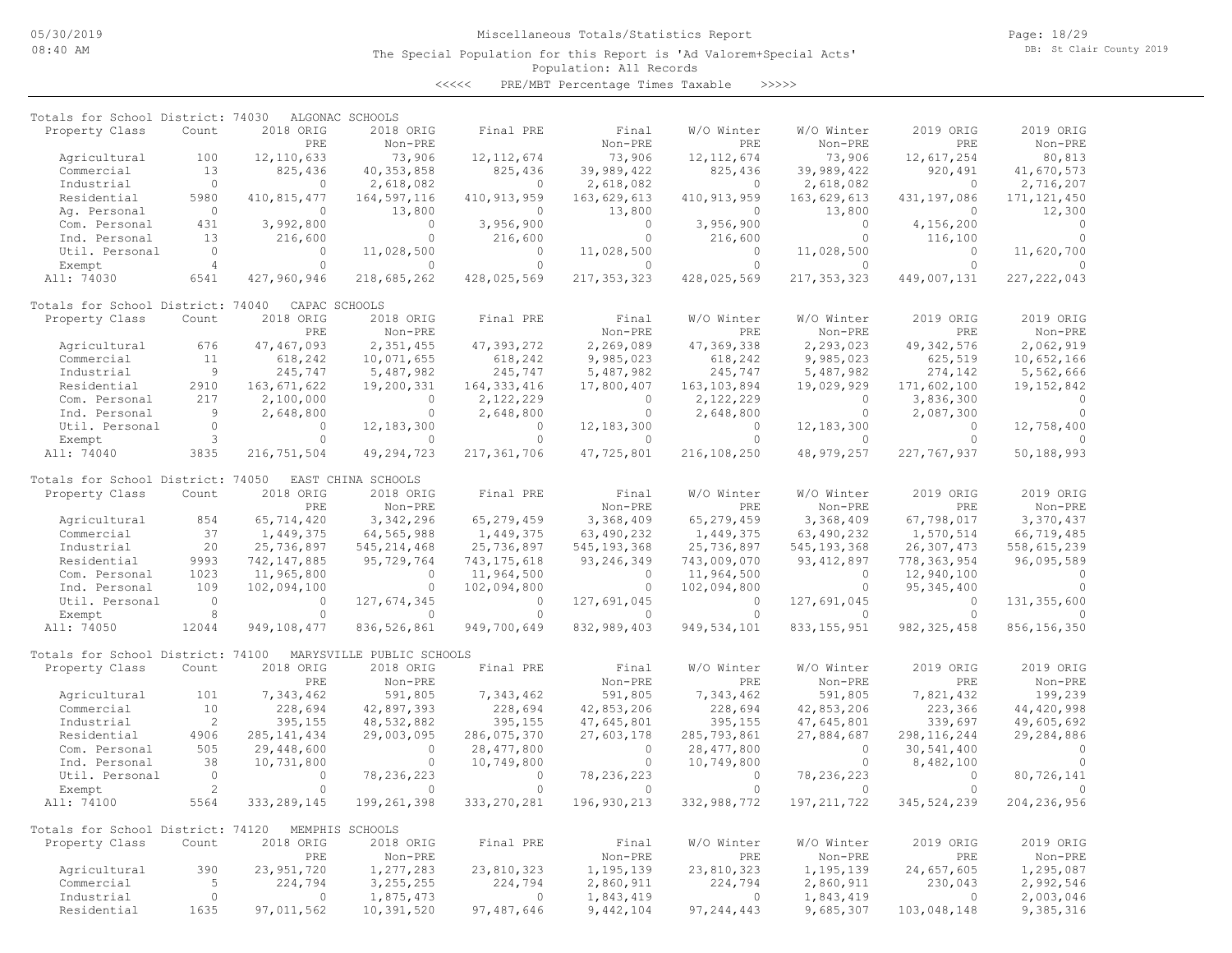| くくくくく | PRE/MBT Percentage Times Taxable |  |  | >>>>> |
|-------|----------------------------------|--|--|-------|
|-------|----------------------------------|--|--|-------|

| Com. Personal                                              | 79             | 758,700       | 0                  | 832,236      | $\circ$      | 832,236       | $\circ$     | 1,017,900     | $\Omega$      |  |
|------------------------------------------------------------|----------------|---------------|--------------------|--------------|--------------|---------------|-------------|---------------|---------------|--|
| Ind. Personal                                              | 6              | 149,100       | 0                  | 149,100      | $\circ$      | 149,100       | $\circ$     | 78,600        | 0             |  |
| Util. Personal                                             | $\circ$        | 0             | 41,202,700         | $\circ$      | 41, 192, 970 | $\circ$       | 41,192,970  | $\circ$       | 74,529,700    |  |
| Exempt                                                     | $\overline{c}$ | $\circ$       | $\Omega$           | $\Omega$     | $\circ$      | $\circ$       | $\circ$     | $\circ$       | $\Omega$      |  |
| All: 74120                                                 | 2117           | 122,095,876   | 58,002,231         | 122,504,099  | 56, 534, 543 | 122,260,896   | 56,777,746  | 129,032,296   | 90,205,695    |  |
| Totals for School District: 74130                          |                | YALE SCHOOLS  |                    |              |              |               |             |               |               |  |
| Property Class                                             | Count          | 2018 ORIG     | 2018 ORIG          | Final PRE    | Final        | W/O Winter    | W/O Winter  | 2019 ORIG     | 2019 ORIG     |  |
|                                                            |                | PRE           | Non-PRE            |              | Non-PRE      | PRE           | Non-PRE     | PRE           | Non-PRE       |  |
| Agricultural                                               | 1065           | 65,538,905    | 2,802,211          | 65,091,245   | 2,522,334    | 64,992,054    | 2,621,525   | 67, 221, 140  | 2,605,352     |  |
| Commercial                                                 | 13             | 530,491       | 13, 415, 278       | 472,587      | 12,980,578   | 472,587       | 12,980,578  | 608,575       | 13,956,952    |  |
| Industrial                                                 | 13             | 534,303       | 71,862,406         | 534,303      | 72,370,856   | 534,303       | 72,370,856  | 621,059       | 74,035,917    |  |
| Residential                                                | 3890           | 183,907,971   | 20,651,177         | 184,651,879  | 19,192,400   | 183,646,334   | 20,197,945  | 191,396,142   | 21,306,846    |  |
| Com. Personal                                              | 283            | 2,402,985     | $\circ$            | 2,249,987    | $\mathbf{0}$ | 2,249,987     | $\circ$     | 1,572,685     | $\circ$       |  |
| Ind. Personal                                              | 19             | 11,423,990    | $\circ$            | 11,643,070   | $\mathbf{0}$ | 11,643,070    | $\circ$     | 12,041,777    | $\circ$       |  |
| Util. Personal                                             | $\circ$        | 0             | 43,548,717         | $\circ$      | 43,548,717   | $\circ$       | 43,548,717  | 0             | 44, 426, 197  |  |
| Exempt                                                     | 3              | $\circ$       | $\circ$            | $\Omega$     | $\Omega$     | $\circ$       | $\circ$     | $\circ$       | $\Omega$      |  |
| All: 74130                                                 | 5286           | 264, 338, 645 | 152, 279, 789      | 264,643,071  | 150,614,885  | 263, 538, 335 | 151,719,621 | 273, 461, 378 | 156, 331, 264 |  |
| Totals for School District: 76060                          |                |               | BROWN CITY SCHOOLS |              |              |               |             |               |               |  |
| Property Class                                             | Count          | 2018 ORIG     | 2018 ORIG          | Final PRE    | Final        | W/O Winter    | W/O Winter  | 2019 ORIG     | 2019 ORIG     |  |
|                                                            |                | PRE           | Non-PRE            |              | Non-PRE      | PRE           | Non-PRE     | PRE           | Non-PRE       |  |
| Agricultural                                               | 41             | 2,559,756     | 101,759            | 2,559,756    | 101,759      | 2,559,756     | 101,759     | 2,737,453     | 26,789        |  |
| Industrial                                                 | $\mathbf{1}$   | 20,776        | 0                  | 20,776       | $\circ$      | 20,776        | $\circ$     | 21,274        | $\circ$       |  |
| Residential                                                | 62             | 3,205,812     | 355,176            | 3, 175, 301  | 344,270      | 3, 175, 301   | 344,270     | 3,381,542     | 344,169       |  |
| Com. Personal                                              | 3              | 5,000         | 0                  | 5,000        | 0            | 5,000         | $\circ$     | $\circ$       | $\circ$       |  |
| Util. Personal                                             | $\circ$        | $\mathbf{0}$  | 443,200            | $\circ$      | 443,200      | $\circ$       | 443,200     | $\circ$       | 432,300       |  |
| Exempt                                                     | $\mathbf{1}$   | $\Omega$      | $\circ$            | $\Omega$     | $\Omega$     | $\Omega$      | $\Omega$    | $\Omega$      | $\Omega$      |  |
| All: 76060                                                 | 108            | 5,791,344     | 900,135            | 5,760,833    | 889,229      | 5,760,833     | 889,229     | 6,140,269     | 803,258       |  |
| Totals for School District: 76080                          |                |               | CROS-LEX SCHOOLS   |              |              |               |             |               |               |  |
| Property Class                                             | Count          | 2018 ORIG     | 2018 ORIG          | Final PRE    | Final        | W/O Winter    | W/O Winter  | 2019 ORIG     | 2019 ORIG     |  |
|                                                            |                | PRE           | Non-PRE            |              | Non-PRE      | PRE           | Non-PRE     | PRE           | Non-PRE       |  |
| Agricultural                                               | 108            | 7,383,781     | 312,690            | 7,294,589    | 312,690      | 7,294,589     | 312,690     | 7,549,312     | 320,191       |  |
| Commercial                                                 | $\mathbf{1}$   | 24,435        | 1,541,825          | 24,435       | 1,541,825    | 24,435        | 1,541,825   | 25,021        | 1,699,839     |  |
| Industrial                                                 | $\circ$        | $\circ$       | 835,453            | 0            | 835, 453     | 0             | 835,453     | $\circ$       | 823,257       |  |
| Residential                                                | 526            | 38,940,054    | 10,862,309         | 39, 271, 581 | 10,398,062   | 38,999,024    | 10,670,619  | 41,259,904    | 10,680,661    |  |
| Com. Personal                                              | 35             | 163,900       | $\Omega$           | 158,900      | $\Omega$     | 158,900       | $\Omega$    | 121,100       | $\Omega$      |  |
| Ind. Personal                                              | $\mathbf{1}$   | 621,600       | $\circ$            | 621,600      | $\circ$      | 621,600       | $\circ$     | 733,600       | $\circ$       |  |
| Util. Personal                                             | $\circ$        | $\circ$       | 3,891,500          | $\circ$      | 3,891,500    | $\circ$       | 3,891,500   | $\circ$       | 4,120,900     |  |
| Exempt                                                     | $\mathbf{1}$   | $\circ$       | $\circ$            | $\circ$      | $\circ$      | $\circ$       | $\Omega$    | $\Omega$      | $\bigcap$     |  |
| All: 76080                                                 | 672            | 47, 133, 770  | 17,443,777         | 47, 371, 105 | 16,979,530   | 47,098,548    | 17,252,087  | 49,688,937    | 17,644,848    |  |
|                                                            |                |               |                    |              |              |               |             |               |               |  |
| Totals for Property Class: Agricultural By School District |                |               |                    |              |              |               |             |               |               |  |
| School District                                            | Count          | 2018 ORIG     | 2018 ORIG          | Final PRE    | Final        | W/O Winter    | W/O Winter  | 2019 ORIG     | 2019 ORIG     |  |
|                                                            |                | PRE           | Non-PRE            |              | Non-PRE      | PRE           | Non-PRE     | PRE           | Non-PRE       |  |
| 44020                                                      | 49             | 3,934,335     | 289,448            | 3,854,394    | 285,362      | 3,850,308     | 289,448     | 3,906,653     | 246,591       |  |
| 50040                                                      | 38             | 3, 371, 474   | 158,539            | 3, 371, 474  | 158,539      | 3, 371, 474   | 158,539     | 3,384,593     | 73,833        |  |
| 50050                                                      | 69             | 5,720,372     | 123,216            | 5,720,372    | 123,216      | 5,720,372     | 123,216     | 5,900,780     | 120,028       |  |
| 50180                                                      | 192            | 16, 342, 122  | 1,047,693          | 16,455,436   | 934,379      | 16, 455, 436  | 934,379     | 16,893,046    | 1, 115, 893   |  |
| 74010                                                      | 352            | 29,786,869    | 308,751            | 29,771,319   | 308,751      | 29,771,319    | 308,751     | 30,815,027    | 418,782       |  |
| 74030                                                      | 100            | 12, 110, 633  | 73,906             | 12, 112, 674 | 73,906       | 12, 112, 674  | 73,906      | 12,617,254    | 80,813        |  |
| 74040                                                      | 676            | 47, 467, 093  | 2,351,455          | 47,393,272   | 2,269,089    | 47, 369, 338  | 2,293,023   | 49, 342, 576  | 2,062,919     |  |
| 74050                                                      | 854            | 65,714,420    | 3,342,296          | 65,279,459   | 3,368,409    | 65,279,459    | 3,368,409   | 67,798,017    | 3,370,437     |  |
| 74100                                                      | 101            | 7,343,462     | 591,805            | 7,343,462    | 591,805      | 7,343,462     | 591,805     | 7,821,432     | 199,239       |  |
| 74120                                                      | 390            | 23, 951, 720  | 1,277,283          | 23,810,323   | 1,195,139    | 23,810,323    | 1,195,139   | 24,657,605    | 1,295,087     |  |
| 74130                                                      | 1065           | 65,538,905    | 2,802,211          | 65,091,245   | 2,522,334    | 64,992,054    | 2,621,525   | 67, 221, 140  | 2,605,352     |  |
| 76060                                                      | 41             | 2,559,756     | 101,759            | 2,559,756    | 101,759      | 2,559,756     | 101,759     | 2,737,453     | 26,789        |  |
| 76080                                                      | 108            | 7,383,781     | 312,690            | 7,294,589    | 312,690      | 7,294,589     | 312,690     | 7,549,312     | 320,191       |  |
| All: Agricultural                                          | 4035           | 291, 224, 942 | 12,781,052         | 290,057,775  | 12, 245, 378 | 289, 930, 564 | 12,372,589  | 300,644,888   | 11,935,954    |  |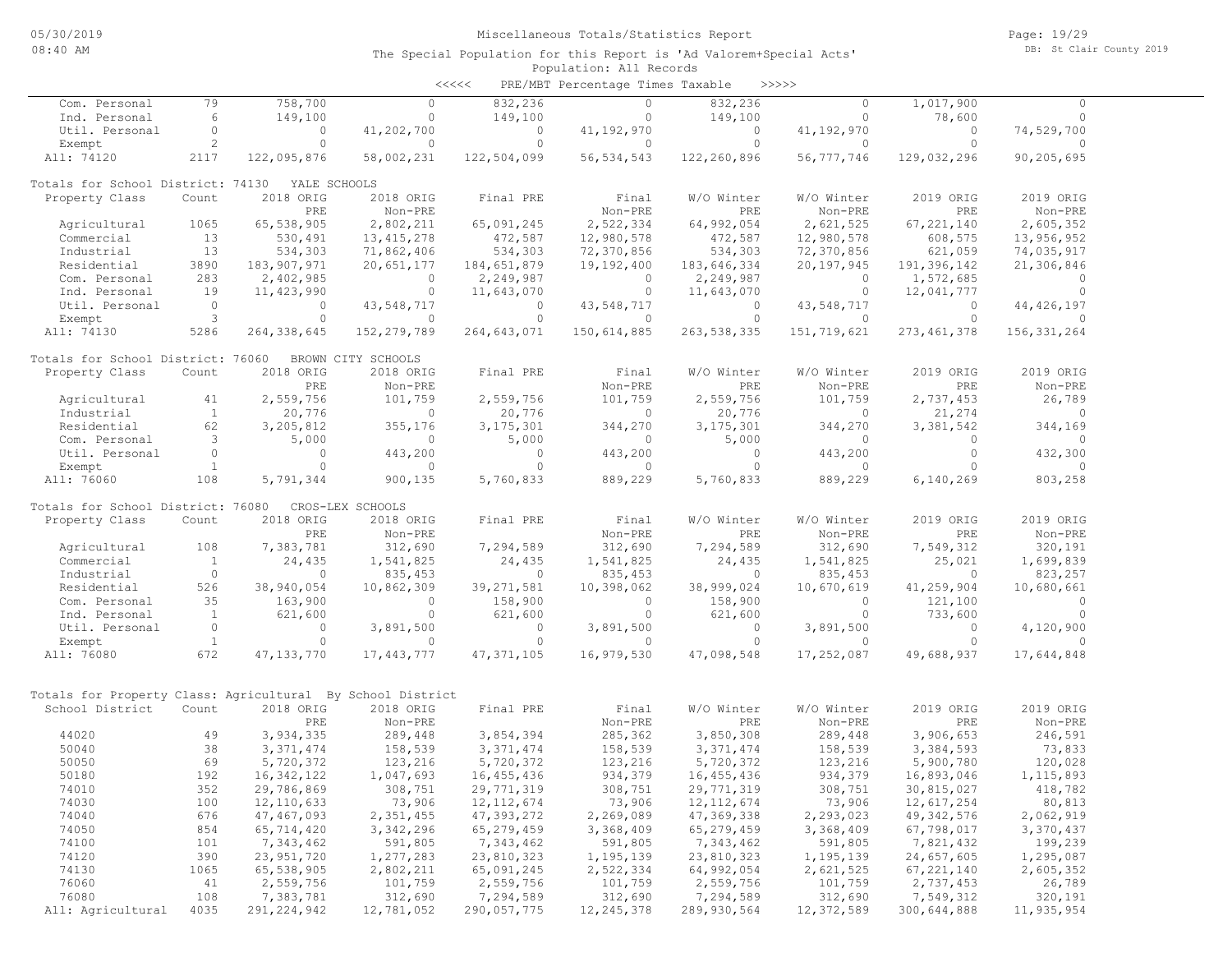<<<<< PRE/MBT Percentage Times Taxable >>>>>

| Totals for Property Class: Commercial By School District                       |              |                        |                       |                                |                       |                           |                       |                           |                       |
|--------------------------------------------------------------------------------|--------------|------------------------|-----------------------|--------------------------------|-----------------------|---------------------------|-----------------------|---------------------------|-----------------------|
| School District                                                                | Count        | 2018 ORIG              | 2018 ORIG             | Final PRE                      | Final                 | W/O Winter                | W/O Winter            | 2019 ORIG                 | 2019 ORIG             |
|                                                                                |              | PRE                    | Non-PRE               |                                | Non-PRE               | PRE                       | Non-PRE               | PRE                       | Non-PRE               |
| 44020                                                                          | $\circ$<br>5 | $\circ$<br>232,080     | 512,007               | $\circ$                        | 512,007               | $\circ$                   | 512,007               | $\circ$                   | 519,082               |
| 50040<br>50050                                                                 | $\circ$      | $\circ$                | 12,680,157<br>388,330 | 232,080<br>$\circ$             | 12,680,157<br>388,330 | 232,080<br>$\Omega$       | 12,680,157<br>388,330 | 303,183<br>$\circ$        | 13,736,187<br>394,404 |
| 50180                                                                          | 5            | 204, 313               | 4,610,290             | 204,313                        | 4,610,290             | 204, 313                  | 4,610,290             | 208,164                   | 5,086,827             |
| 74010                                                                          | 48           | 2,216,194              | 324,942,400           | 2,158,726                      | 322, 337, 223         | 2,158,726                 | 322, 337, 223         | 2,208,448                 | 339, 611, 418         |
| 74030                                                                          | 13           | 825,436                | 40, 353, 858          | 825,436                        | 39,989,422            | 825,436                   | 39,989,422            | 920,491                   | 41,670,573            |
| 74040                                                                          | 11           | 618,242                | 10,071,655            | 618,242                        | 9,985,023             | 618,242                   | 9,985,023             | 625,519                   | 10,652,166            |
| 74050                                                                          | 37           | 1,449,375              | 64,565,988            | 1,449,375                      | 63,490,232            | 1,449,375                 | 63,490,232            | 1,570,514                 | 66,719,485            |
| 74100                                                                          | 10           | 228,694                | 42,897,393            | 228,694                        | 42,853,206            | 228,694                   | 42,853,206            | 223,366                   | 44,420,998            |
| 74120                                                                          | 5            | 224,794                | 3,255,255             | 224,794                        | 2,860,911             | 224,794                   | 2,860,911             | 230,043                   | 2,992,546             |
| 74130                                                                          | 13           | 530,491                | 13, 415, 278          | 472,587                        | 12,980,578            | 472,587                   | 12,980,578            | 608,575                   | 13,956,952            |
| 76080                                                                          | <sup>1</sup> | 24,435                 | 1,541,825             | 24,435                         | 1,541,825             | 24,435                    | 1,541,825             | 25,021                    | 1,699,839             |
| All: Commercial                                                                | 148          | 6,554,054              | 519, 234, 436         | 6,438,682                      | 514, 229, 204         | 6,438,682                 | 514,229,204           | 6,923,324                 | 541,460,477           |
|                                                                                |              |                        |                       |                                |                       |                           |                       |                           |                       |
| Totals for Property Class: Industrial By School District<br>School District    | Count        | 2018 ORIG              | 2018 ORIG             | Final PRE                      | Final                 | W/O Winter                | W/O Winter            | 2019 ORIG                 | 2019 ORIG             |
|                                                                                |              | PRE                    | Non-PRE               |                                | Non-PRE               | PRE                       | Non-PRE               | PRE                       | Non-PRE               |
| 50040                                                                          | 3            | 88,120                 | 11,833,559            | 88,120                         | 11,821,820            | 88,120                    | 11,821,820            | 88,480                    | 12,993,685            |
| 50050                                                                          | $\circ$      | $\circ$                | 33,167                | $\circ$                        | 33,167                | 0                         | 33,167                | 0                         | 33,963                |
| 50180                                                                          | 10           | 420,405                | 2,346,496             | 420,405                        | 2,346,496             | 420,405                   | 2,346,496             | 430,490                   | 2,400,267             |
| 74010                                                                          | $\circ$      | 47,100                 | 45,903,588            | $\circ$                        | 45,950,688            | $\circ$                   | 45,950,688            | $\circ$                   | 47,303,081            |
| 74030                                                                          | $\circ$      | $\circ$                | 2,618,082             | $\circ$                        | 2,618,082             | $\Omega$                  | 2,618,082             | $\circ$                   | 2,716,207             |
| 74040                                                                          | 9            | 245,747                | 5,487,982             | 245,747                        | 5,487,982             | 245,747                   | 5,487,982             | 274,142                   | 5,562,666             |
| 74050                                                                          | 20           | 25,736,897             | 545, 214, 468         | 25,736,897                     | 545, 193, 368         | 25,736,897                | 545, 193, 368         | 26,307,473                | 558,615,239           |
| 74100                                                                          | 2            | 395,155                | 48,532,882            | 395,155                        | 47,645,801            | 395,155                   | 47,645,801            | 339,697                   | 49,605,692            |
| 74120                                                                          | $\circ$      | $\circ$                | 1,875,473             | $\circ$                        | 1,843,419             | $\Omega$                  | 1,843,419             | $\circ$                   | 2,003,046             |
| 74130                                                                          | 13           | 534,303                | 71,862,406            | 534,303                        | 72,370,856            | 534,303                   | 72,370,856            | 621,059                   | 74,035,917            |
| 76060                                                                          | $\mathbf{1}$ | 20,776                 | $\circ$               | 20,776                         | $\circ$               | 20,776                    | $\Omega$              | 21,274                    | $\circ$               |
| 76080                                                                          | $\circ$      | $\circ$                | 835,453               | $\circ$                        | 835, 453              | $\circ$                   | 835,453               | $\circ$                   | 823,257               |
| All: Industrial                                                                | 58           | 27,488,503             | 736,543,556           | 27, 441, 403                   | 736, 147, 132         | 27, 441, 403              | 736, 147, 132         | 28,082,615                | 756,093,020           |
| Totals for Property Class: Residential By School District                      |              |                        |                       |                                |                       |                           |                       |                           |                       |
| School District                                                                | Count        | 2018 ORIG              | 2018 ORIG             | Final PRE                      | Final                 | W/O Winter                | W/O Winter            | 2019 ORIG                 | 2019 ORIG             |
|                                                                                |              | PRE                    | Non-PRE               |                                | Non-PRE               | PRE                       | Non-PRE               | PRE                       | Non-PRE               |
| 44020                                                                          | 439          | 30,056,751             | 2,749,937             | 30, 102, 345                   | 2,650,124             | 30, 102, 345              | 2,650,124             | 31,468,347                | 3,461,055             |
| 50040                                                                          | 622          | 49,904,154             | 9,963,671             | 50,080,677                     | 9,791,072             | 49,854,843                | 10,016,906            | 52, 579, 574              | 10,261,689            |
| 50050                                                                          | 495          | 32,438,785             | 2,588,889             | 32,788,337                     | 2,217,782             | 32,489,823                | 2,516,296             | 33,770,142                | 2,899,183             |
| 50180                                                                          | 1373         | 105, 492, 673          | 7,371,546             | 105,388,549                    | 7,187,627             | 105,388,549               | 7,187,627             | 109,351,640               | 7,557,136             |
| 74010                                                                          | 18836        | 994,820,338            | 212,847,081           | 996,016,816                    | 208,898,393           | 995, 264, 714             | 209,650,495           | 1,041,500,289             | 213, 321, 011         |
| 74030                                                                          | 5980         | 410,815,477            | 164,597,116           | 410, 913, 959                  | 163,629,613           | 410, 913, 959             | 163,629,613           | 431,197,086               | 171, 121, 450         |
| 74040                                                                          | 2910         | 163,671,622            | 19,200,331            | 164, 333, 416                  | 17,800,407            | 163, 103, 894             | 19,029,929            | 171,602,100               | 19,152,842            |
| 74050                                                                          | 9993         | 742, 147, 885          | 95,729,764            | 743, 175, 618                  | 93,246,349            | 743,009,070               | 93, 412, 897          | 778,363,954               | 96,095,589            |
| 74100                                                                          | 4906         | 285, 141, 434          | 29,003,095            | 286,075,370                    | 27,603,178            | 285,793,861               | 27,884,687            | 298, 116, 244             | 29,284,886            |
| 74120                                                                          | 1635         | 97,011,562             | 10,391,520            | 97,487,646                     | 9,442,104             | 97, 244, 443              | 9,685,307             | 103,048,148               | 9,385,316             |
| 74130                                                                          | 3890         | 183, 907, 971          | 20,651,177            | 184,651,879                    | 19,192,400            | 183,646,334               | 20,197,945            | 191,396,142               | 21,306,846            |
| 76060                                                                          | 62           | 3,205,812              | 355,176               | 3, 175, 301                    | 344,270               | 3, 175, 301               | 344,270               | 3,381,542                 | 344,169               |
| 76080                                                                          | 526          | 38,940,054             | 10,862,309            | 39, 271, 581                   | 10,398,062            | 38,999,024                | 10,670,619            | 41,259,904                | 10,680,661            |
| All: Residential                                                               |              | 51667 3, 137, 554, 518 |                       | 586, 311, 612 3, 143, 461, 494 |                       | 572,401,381 3,138,986,160 |                       | 576,876,715 3,287,035,112 | 594,871,833           |
| Totals for Property Class: Ag. Personal By School District                     |              |                        |                       |                                |                       |                           |                       |                           |                       |
| School District                                                                | Count        | 2018 ORIG              | 2018 ORIG             | Final PRE                      | Final                 | W/O Winter                | W/O Winter            | 2019 ORIG                 | 2019 ORIG             |
|                                                                                |              | PRE                    | Non-PRE               |                                | Non-PRE               | PRE                       | Non-PRE               | PRE                       | Non-PRE               |
| 74030                                                                          | $\circ$      | $\circ$                | 13,800                | $\circ$                        | 13,800                | $\circ$                   | 13,800                | $\circ$                   | 12,300                |
| All: Ag. Personal                                                              | $\circ$      | $\circ$                | 13,800                | $\circ$                        | 13,800                | $\circ$                   | 13,800                | $\circ$                   | 12,300                |
|                                                                                |              |                        |                       |                                |                       |                           |                       |                           |                       |
| Totals for Property Class: Com. Personal By School District<br>School District | Count        | 2018 ORIG              | 2018 ORIG             | Final PRE                      | Final                 | W/O Winter                | W/O Winter            | 2019 ORIG                 | 2019 ORIG             |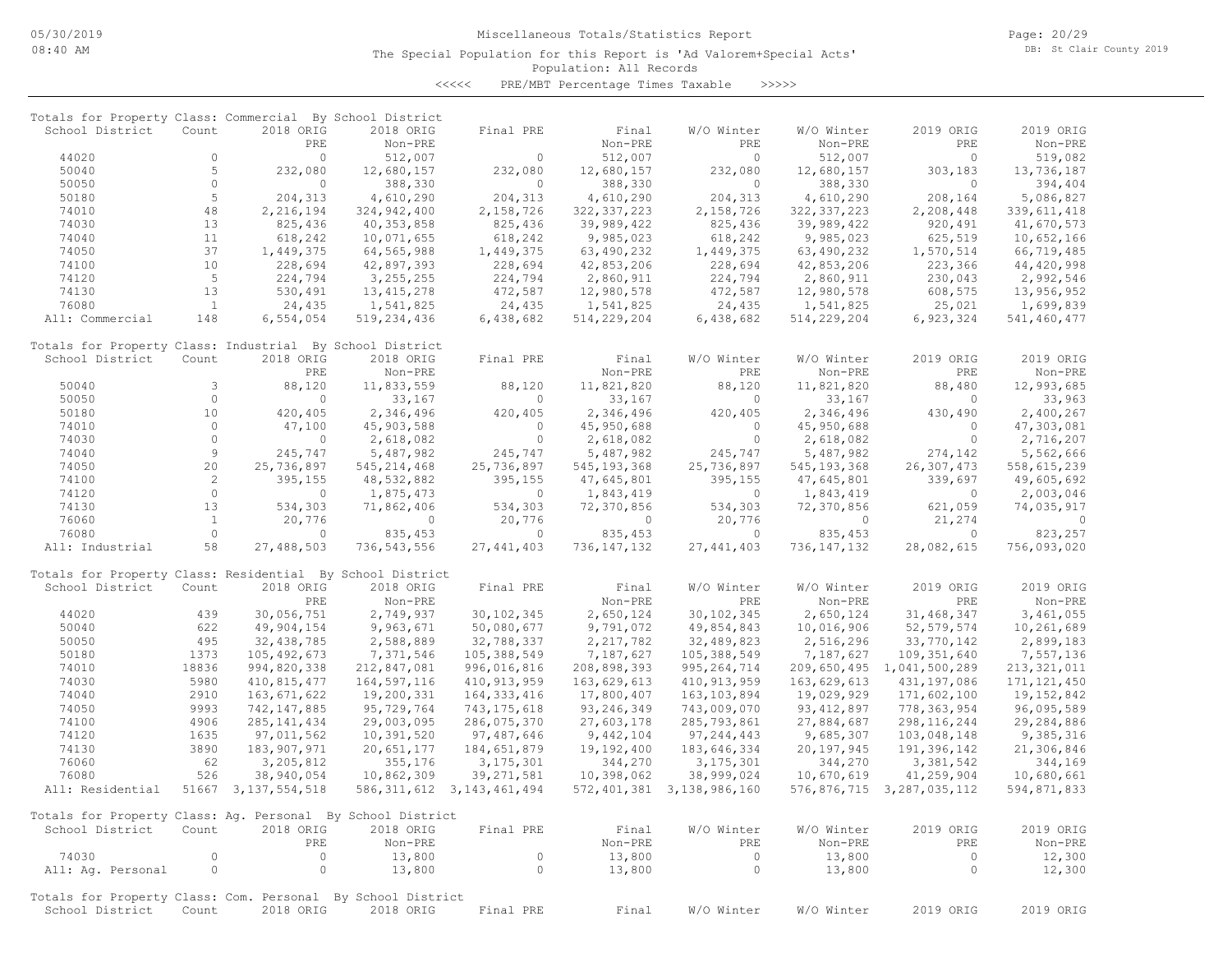## Population: All Records The Special Population for this Report is 'Ad Valorem+Special Acts' <<<<< PRE/MBT Percentage Times Taxable >>>>>

|       |      | PRE        | Non-PRE |            | Non-PRE | PRE        | Non-PRE | PRE          | Non-PRE |
|-------|------|------------|---------|------------|---------|------------|---------|--------------|---------|
| 44020 | 20   | 266,200    |         | 262,900    |         | 262,900    |         | 211,100      |         |
| 50040 | 82   | 1,748,700  |         | ,748,700   |         | .,748,700  |         | 1,633,900    |         |
| 50050 | 20   | 142,100    |         | 123,100    |         | 123,100    |         | 123,600      |         |
| 50180 | 96   | 1,422,700  |         | ,424,400   |         | 1,424,400  |         | 923,600      |         |
| 74010 | 2431 | 61,167,300 |         | 60,900,653 |         | 60,900,653 |         | 61,161,800   |         |
| 71020 | 121  |            | $\sim$  | CO OF COOL |         | CO OF COOL |         | $1.15C$ 0.00 |         |

| 50180                                                | 96             | 1,422,700    | $\Omega$                                                     | 1,424,400     | $\circ$      | 1,424,400     | $\circ$      | 923,600       | $\Omega$     |
|------------------------------------------------------|----------------|--------------|--------------------------------------------------------------|---------------|--------------|---------------|--------------|---------------|--------------|
| 74010                                                | 2431           | 61,167,300   | $\Omega$                                                     | 60,900,653    | $\circ$      | 60,900,653    | $\circ$      | 61,161,800    | $\circ$      |
| 74030                                                | 431            | 3,992,800    | $\Omega$                                                     | 3,956,900     | $\Omega$     | 3,956,900     | $\Omega$     | 4,156,200     | $\circ$      |
| 74040                                                | 217            | 2,100,000    | $\circ$                                                      | 2,122,229     | $\circ$      | 2,122,229     | $\circ$      | 3,836,300     | $\circ$      |
| 74050                                                | 1023           | 11,965,800   | $\circ$                                                      | 11,964,500    | $\circ$      | 11,964,500    | $\circ$      | 12,940,100    | $\mathbf{0}$ |
| 74100                                                | 505            | 29,448,600   | $\cap$                                                       | 28, 477, 800  | $\Omega$     | 28, 477, 800  | $\Omega$     | 30,541,400    | $\Omega$     |
| 74120                                                | 79             | 758,700      | $\cap$                                                       | 832,236       | $\Omega$     | 832,236       | $\Omega$     | 1,017,900     | $\circ$      |
| 74130                                                | 283            | 2,402,985    | $\Omega$                                                     | 2,249,987     | $\Omega$     | 2,249,987     | $\Omega$     | 1,572,685     | $\circ$      |
| 76060                                                | 3              | 5,000        | $\Omega$                                                     | 5,000         | $\Omega$     | 5,000         | $\Omega$     | $\circ$       | $\mathbf{0}$ |
| 76080                                                | 35             | 163,900      | $\Omega$                                                     | 158,900       | $\Omega$     | 158,900       | $\Omega$     | 121,100       | $\circ$      |
| All: Com. Personal 5225                              |                | 115,584,785  | $\Omega$                                                     | 114, 227, 305 | $\Omega$     | 114,227,305   | $\Omega$     | 118,239,685   |              |
|                                                      |                |              | Totals for Property Class: Ind. Personal By School District  |               |              |               |              |               |              |
| School District                                      | Count          | 2018 ORIG    | 2018 ORIG                                                    | Final PRE     | Final        | W/O Winter    | W/O Winter   | 2019 ORIG     | 2019 ORIG    |
|                                                      |                | PRE          | Non-PRE                                                      |               | Non-PRE      | PRE           | Non-PRE      | PRE           | Non-PRE      |
| 44020                                                | <sup>1</sup>   | $\Omega$     | $\Omega$                                                     | $\Omega$      | $\Omega$     | $\Omega$      | $\Omega$     | $\Omega$      | $\circ$      |
| 50040                                                | 33             | 95,184,406   | $\circ$                                                      | 94, 923, 500  | $\circ$      | 94, 923, 500  | $\circ$      | 86, 412, 900  | $\circ$      |
| 50050                                                | $\mathbf{1}$   | 62,200       | $\Omega$                                                     | $\mathbf{0}$  | $\circ$      | $\circ$       | $\Omega$     | $\Omega$      | $\circ$      |
| 50180                                                | $\overline{4}$ | 7,569,500    | $\circ$                                                      | 7,569,500     | $\circ$      | 7,569,500     | $\circ$      | 8,268,500     | $\circ$      |
| 74010                                                | 126            | 21,380,300   | $\Omega$                                                     | 19,663,700    | $\Omega$     | 19,663,700    | $\Omega$     | 15,908,000    | $\Omega$     |
| 74030                                                | 13             | 216,600      | $\Omega$                                                     | 216,600       | $\Omega$     | 216,600       | $\Omega$     | 116,100       | $\Omega$     |
| 74040                                                | 9              | 2,648,800    | $\Omega$                                                     | 2,648,800     | $\circ$      | 2,648,800     | $\Omega$     | 2,087,300     | $\mathbf{0}$ |
| 74050                                                | 109            | 102,094,100  | $\Omega$                                                     | 102,094,800   | $\circ$      | 102,094,800   | $\circ$      | 95, 345, 400  | $\mathbf{0}$ |
| 74100                                                | 38             | 10,731,800   | $\Omega$                                                     | 10,749,800    | $\Omega$     | 10,749,800    | $\circ$      | 8,482,100     | $\Omega$     |
| 74120                                                | 6              | 149,100      | $\Omega$                                                     | 149,100       | $\Omega$     | 149,100       | $\Omega$     | 78,600        | $\circ$      |
| 74130                                                | 19             | 11, 423, 990 | $\Omega$                                                     | 11,643,070    | $\Omega$     | 11,643,070    | $\Omega$     | 12,041,777    | $\Omega$     |
| 76080                                                | $\mathbf{1}$   | 621,600      | $\Omega$                                                     | 621,600       | $\Omega$     | 621,600       | $\Omega$     | 733,600       |              |
| All: Ind. Personal                                   | 360            | 252,082,396  | $\Omega$                                                     | 250, 280, 470 | $\Omega$     | 250, 280, 470 | $\Omega$     | 229, 474, 277 | $\Omega$     |
|                                                      |                |              | Totals for Property Class: Util. Personal By School District |               |              |               |              |               |              |
| School District                                      | Count          | 2018 ORIG    | 2018 ORIG                                                    | Final PRE     | Final        | W/O Winter    | W/O Winter   | 2019 ORIG     | 2019 ORIG    |
|                                                      |                | PRE          | Non-PRE                                                      |               | Non-PRE      | PRE           | Non-PRE      | PRE           | Non-PRE      |
| 44020                                                | $\Omega$       | $\circ$      | 1,371,900                                                    | $\circ$       | 1,371,900    | $\Omega$      | 1,371,900    | $\Omega$      | 1,388,500    |
| 50040                                                | $\Omega$       | $\Omega$     | 9,018,700                                                    | $\Omega$      | 9,018,700    | $\Omega$      | 9,018,700    | $\Omega$      | 6,723,100    |
| 50050                                                | $\Omega$       | $\circ$      | 1,617,100                                                    | $\circ$       | 1,619,471    | $\circ$       | 1,619,471    | $\circ$       | 1,888,800    |
| 50180                                                | $\Omega$       | $\Omega$     | 38,628,122                                                   | $\circ$       | 38,629,922   | $\circ$       | 38,629,922   | $\circ$       | 39,130,632   |
| 74010                                                | $\Omega$       | $\Omega$     | 50, 151, 227                                                 | $\Omega$      | 50, 141, 427 | $\circ$       | 50, 141, 427 | $\Omega$      | 54,939,306   |
| 74030                                                | $\cap$         | $\Omega$     | 11,028,500                                                   | $\circ$       | 11,028,500   | $\circ$       | 11,028,500   | $\Omega$      | 11,620,700   |
| 74040                                                | $\Omega$       | $\Omega$     | 12, 183, 300                                                 | $\circ$       | 12,183,300   | $\circ$       | 12,183,300   | $\circ$       | 12,758,400   |
| 74050                                                | $\cap$         | $\Omega$     | 127,674,345                                                  | $\Omega$      | 127,691,045  | $\Omega$      | 127,691,045  | $\Omega$      | 131,355,600  |
| 74100                                                | $\Omega$       | $\Omega$     | 78,236,223                                                   | $\circ$       | 78,236,223   | $\Omega$      | 78,236,223   | $\Omega$      | 80,726,141   |
| 74120                                                | $\cap$         | $\Omega$     | 41,202,700                                                   | $\Omega$      | 41,192,970   | $\Omega$      | 41,192,970   | $\Omega$      | 74,529,700   |
| 74130                                                | $\Omega$       | $\Omega$     | 43,548,717                                                   | $\Omega$      | 43,548,717   | $\Omega$      | 43,548,717   | $\Omega$      | 44, 426, 197 |
| 76060                                                | $\Omega$       | $\Omega$     | 443,200                                                      | $\circ$       | 443,200      | $\circ$       | 443,200      | $\Omega$      | 432,300      |
| 76080                                                | $\Omega$       | $\Omega$     | 3,891,500                                                    | $\Omega$      | 3,891,500    | $\circ$       | 3,891,500    | $\Omega$      | 4,120,900    |
| All: Util. Personal                                  | $\Omega$       | $\Omega$     | 418, 995, 534                                                | $\cap$        | 418,996,875  | $\cap$        | 418,996,875  | $\cap$        | 464,040,276  |
| Totals for Property Class: Exempt By School District |                |              |                                                              |               |              |               |              |               |              |
| School District                                      | Count          | 2018 ORIG    | 2018 ORIG                                                    | Final PRE     | Final        | W/O Winter    | W/O Winter   | 2019 ORIG     | 2019 ORIG    |
|                                                      |                | PRE          | Non-PRE                                                      |               | Non-PRE      | PRE           | Non-PRE      | PRE           | Non-PRE      |
| 50040                                                | $\mathbf{1}$   | $\circ$      | $\Omega$                                                     | $\circ$       | $\Omega$     | $\Omega$      | $\circ$      | $\Omega$      | $\circ$      |
| 50050                                                | $\mathbf{1}$   | $\circ$      | $\circ$                                                      | $\circ$       | $\circ$      | $\circ$       | $\circ$      | $\circ$       | $\circ$      |
| 74010                                                | $\varDelta$    | $\Omega$     | $\Omega$                                                     | $\Omega$      | $\Omega$     | $\Omega$      | $\Omega$     | $\Omega$      | $\circ$      |
| 74030                                                | $\overline{4}$ | $\Omega$     | $\Omega$                                                     | $\Omega$      | $\Omega$     | $\Omega$      | $\Omega$     | $\Omega$      | $\Omega$     |

 74100 2 0 0 0 0 0 0 0 0 74050 8 0 0 0 0 0 0 0 0 74040 3 0 0 0 0 0 0 0 0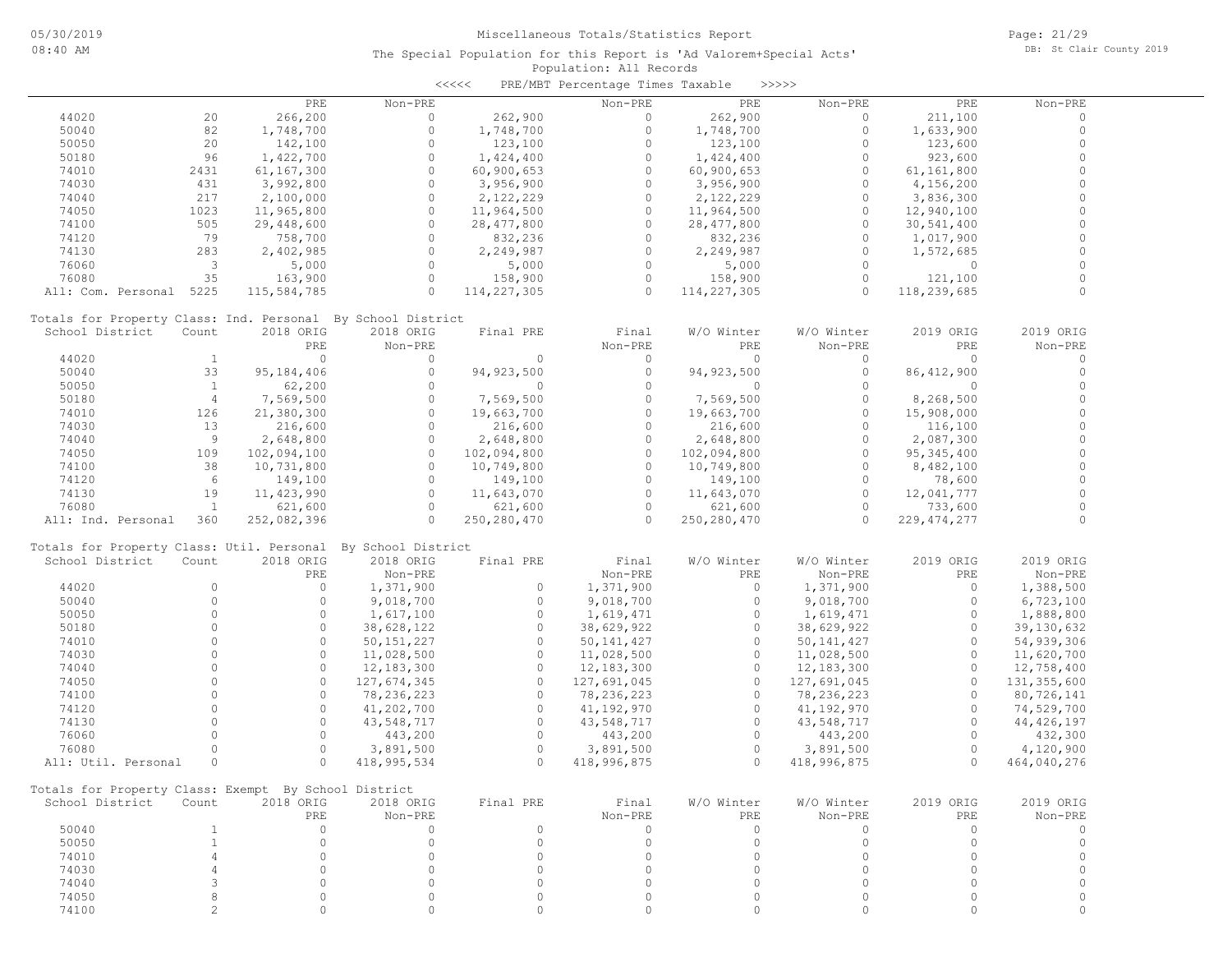| PRE/MBT Percentage Times Taxable<br><<<<<br>>>>>> |        |               |               |               |                             |               |               |                                   |               |
|---------------------------------------------------|--------|---------------|---------------|---------------|-----------------------------|---------------|---------------|-----------------------------------|---------------|
|                                                   |        |               |               |               |                             |               |               |                                   |               |
| 74120                                             |        |               |               |               |                             |               |               |                                   |               |
| 74130                                             |        |               |               |               |                             |               |               |                                   |               |
| 76060                                             |        |               |               |               |                             |               |               |                                   |               |
| 76080                                             |        |               |               |               |                             |               |               |                                   |               |
| All: Exempt                                       | 30     |               |               |               |                             |               |               |                                   |               |
|                                                   |        |               |               |               |                             |               |               |                                   |               |
| Totals                                            | Count  | 2018 ORIG     | 2018 ORIG     | Final PRE     | Final                       | W/O Winter    | W/O Winter    | 2019 ORIG                         | 2019 ORIG     |
|                                                   |        | PRE           | Non-PRE       |               | Non-PRE                     | PRE           | Non-PRE       | PRE                               | Non-PRE       |
| Real                                              | 55,908 | 3,462,822,017 | 1,854,870,656 | 3,467,399,354 | 1,835,023,095               | 3,462,796,809 | 1,839,625,640 | 3,622,685,939                     | 1,904,361,284 |
| Personal                                          | 5,585  | 367,667,181   | 419,009,334   | 364,507,775   | 419,010,675                 | 364,507,775   | 419,010,675   | 347,713,962                       | 464,052,576   |
| Real & Personal                                   | 61,493 | 3,830,489,198 | 2,273,879,990 |               | 3,831,907,129 2,254,033,770 | 3,827,304,584 |               | 2, 258, 636, 315 3, 970, 399, 901 | 2,368,413,860 |
| Exempt                                            | 30     |               |               |               |                             |               |               |                                   |               |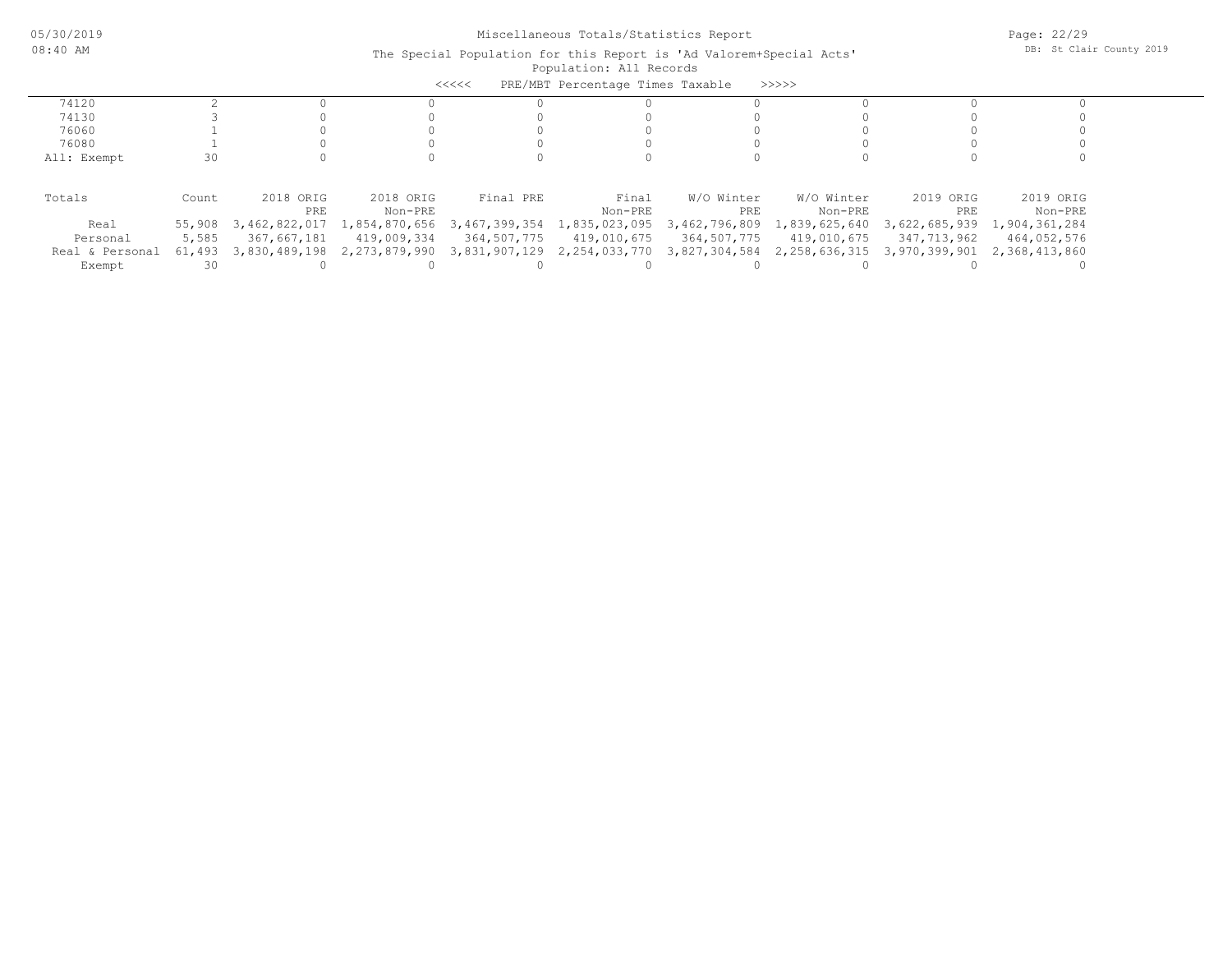\*\*\*\*\* DDA/LDFA Totals \*\*\*\*\*

|                     |       | Base        | Current      | Current      | Current        | Final        | Final        | Final          |
|---------------------|-------|-------------|--------------|--------------|----------------|--------------|--------------|----------------|
| DDA/LDFA            | Count | Value       | Assessed     | Taxable      | Captured       | Assessed     | Taxable      | Captured       |
| TIFA # 1            | 343   | 8,879,022   | 13,758,100   | 11, 414, 508 | 70,063         | 12,515,300   | 11,023,569   | $-268, 344$    |
| $\circ$             | 276   | $\Omega$    | 3,023,800    | 2,555,731    | $\Omega$       | 2,821,800    | 2,408,658    | $\Omega$       |
| TIFA #3             | 258   | 4,408,700   | 11,227,500   | 8,405,574    | 3,996,874      | 10,232,700   | 7,774,343    | 3,365,643      |
| TIFA #2             | 65    | 2,789,000   | 4,883,100    | 3,672,861    | 925,861        | 4,283,500    | 3,596,938    | 849,938        |
| TIFA #1             | 141   | 2,381,225   | 7,451,900    | 5,933,384    | 3,246,974      | 6,134,300    | 5,165,944    | 2,596,179      |
| <b>SCHEFENACKER</b> | 8     | 55,182      | 2,685,400    | 2,349,183    | $\Omega$       | 2,219,200    | 2,136,853    | 245,853        |
| CHRYSLER            | 18    | $\mathbf 0$ | 40,310,600   | 38,687,183   | $\Omega$       | 41,952,800   | 40,818,040   | $\Omega$       |
| 09 EDISON REDEPMT # | 73    | 202,225     | 10,731,500   | 10,207,060   | 10,004,835     | 11,239,100   | 10,283,345   | 10,081,120     |
| 20 D.D.A.           | 1478  | $\Omega$    | 94,633,500   | 79,270,826   | 78,534,173     | 82,564,500   | 74,456,368   | 73,736,980     |
| 05 PEERLESS THOMAS  | 27    | 105,225     | 3,439,300    | 3,060,515    | 2,955,290      | 3,342,500    | 3,140,676    | 3,035,451      |
| 14 BROWNFIELD 381   | 16    | 1,708,500   | 3,439,300    | 3,060,515    | 1,352,015      | 3,342,500    | 3,140,676    | 1,432,176      |
| 03 PH PAPER COMPANY | 84    | 13,403,725  | 8,159,300    | 7,167,842    | $-6, 235, 883$ | 7,372,400    | 7,163,568    | $-6, 240, 157$ |
| 18 WATER ST MARINA  | 8     | 220,800     | 2,629,800    | 2,552,297    | 2,331,497      | 2,574,500    | 2,485,139    | 2,264,339      |
| 11 BROWNFIELD PLAN  | 72    | 1,887,480   | 13,228,400   | 11,892,384   | 10,004,904     | 11,261,300   | 9,746,692    | 7,859,212      |
| 12 BROWNFIELD PLAN  | 223   | 12,713,818  | 13,736,900   | 10,715,983   | $-2,466,488$   | 10,650,000   | 9,528,838    | $-3,636,368$   |
| 13 BROWNFIELD PLAN  | 66    | 2,210,799   | 2,383,300    | 1,922,613    | $-288,186$     | 1,994,500    | 1,896,282    | $-314,517$     |
| 02 IND. PARK (ORIGI | 433   | 15,577,591  | 39, 372, 400 | 35,369,463   | 19,791,872     | 38,180,400   | 36,894,717   | 21, 317, 126   |
| 04 KRAFFT-HOLLAND   | 320   | 2,286,075   | 30,185,900   | 25,738,936   | 23, 452, 861   | 28,705,500   | 25, 143, 032 | 22,856,957     |
| 10 IND. PARK (EXPAN | 50    | 57,175      | 7,477,800    | 6,884,601    | 6,827,426      | 7,642,400    | 7,556,482    | 7,499,307      |
| 01 T. H. - CROSS PT | 183   | 3,399,605   | 16,933,400   | 13,888,331   | 10,488,726     | 15,929,600   | 14,014,973   | 10,615,368     |
| 08 MAINSTREET #5    | 310   | 5, 138, 325 | 16,885,900   | 13, 354, 761 | 8,216,436      | 14,156,500   | 13, 232, 513 | 8,094,188      |
| 07 NBD, YMCA #2     | 51    | 500,000     | 3,264,400    | 3,014,196    | 2,514,196      | 1,420,100    | 1,354,662    | 854,662        |
| 21 BENS 314, LLC    | 3     | 85,200      | 298,900      | 87,914       | 2,714          | 246,300      | 86,499       | 1,299          |
| 19 HURON MAINSTREET | 41    | 1,047,400   | 2,540,900    | 1,237,462    | 190,062        | 1,308,400    | 1,215,417    | 168,017        |
| 17 BROWNFIELD SPERR | 5     | 381,352     | 5,767,400    | 5,663,100    | 5,281,748      | 5,669,700    | 5,653,300    | 5, 271, 948    |
| 16 BROWNFIELD HARKE | 9     |             |              |              |                |              |              |                |
| 15 BROWNFIELD SCST  | 5     |             |              |              |                |              |              |                |
| $2001 - 50$ YRS     | 33    |             | 136,600      | 111,201      | 111,201        | 111,700      | 108,595      | 108,595        |
| DDA DIST 2002       | 416   | 21,766,754  | 25,025,300   | 21,299,695   | $-579,859$     | 22,814,500   | 20,563,850   | $-1, 274, 389$ |
| SAD #80-02 MULBERRY | 2     | $\Omega$    | 194,000      | 177,740      | 177,740        | 156,600      | 126,760      | 126,760        |
| 2013 DISTRICT       | 54    | 155,111     | 13,759,400   | 11,816,074   | 11,660,963     | 13,075,100   | 12,031,556   | 11,876,445     |
| YALE DDA            | 201   | 3,291,844   | 6,481,763    | 5, 132, 765  | 1,840,921      | 5,757,132    | 5,011,067    | 1,719,223      |
| LDFA                | 20    | 525,775     | 1,907,677    | 1,665,348    | 1,139,573      | 1,803,390    | 1,653,168    | 1,127,393      |
| LDFA NO CAPTURE     | 7     | $\Omega$    | 1,032,620    | 809,893      | 349,105        | 902,518      | 810,998      | 361,009        |
| DDA NO. 1           | 713   | 16,709,561  | 47,381,640   | 35, 364, 803 | 18,655,242     | 43, 470, 200 | 33,289,097   | 16,579,536     |
| TIFA DISTRICT #1    | 121   | 1,562,150   | 4,516,500    | 3, 342, 374  | 1,780,124      | 3,981,500    | 3,201,367    | 1,638,617      |
| 28-DDA/TIFA #1      | 837   | 19,046,150  | 42, 313, 700 | 33, 914, 453 | 14,868,303     | 35,846,500   | 32, 934, 413 | 13,888,263     |
| DDA/TIFA #1         | 58    | 2,952,525   | $\Omega$     | 0            | $-2,952,525$   | 0            | 0            | $-2, 952, 525$ |
| DDA DISTRICT        | 15    | $\Omega$    | 65,000       | 65,000       | 65,000         | 600          | 600          | 600            |

\*\*\*\*\* CFT/IFT/REHAB Totals \*\*\*\*\*

|                                                                                                                      | Count          | SEV Value | Taxable Value |
|----------------------------------------------------------------------------------------------------------------------|----------------|-----------|---------------|
| CFT - Pre 1994 Rates (Depr Real<br>CFT - Pre 1994 Rates (Depr Personal<br>CFT - Pre 1994 Rates (Depr Real & Personal | 19<br>19       |           |               |
| IFT - Pre 1994 Rates<br>Real<br>IFT - Pre 1994 Rates<br>Personal<br>IFT - Pre 1994 Rates<br>Real & Personal          | 44<br>13<br>57 |           |               |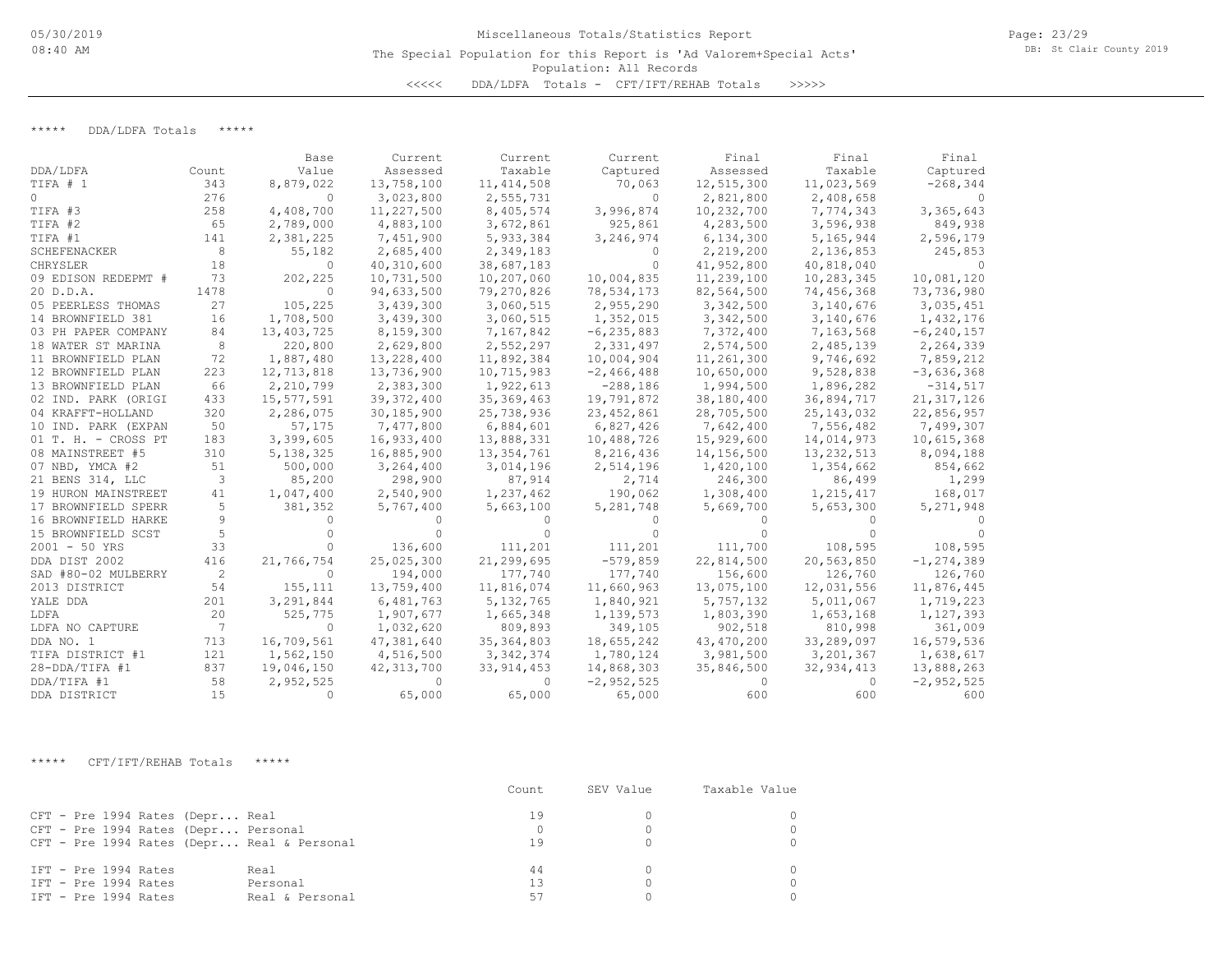|                                            |                 | くくくくく |     |          | DDA/LDFA Totals - CFT/IFT/REHAB Totals |              | >>>>> |
|--------------------------------------------|-----------------|-------|-----|----------|----------------------------------------|--------------|-------|
| IFT - FZN AdVal Rates PA 2 Real            |                 |       |     |          | 3,051,600                              | 2,405,900    |       |
| IFT - FZN AdVal Rates PA 2 Personal        |                 |       |     |          |                                        |              |       |
| IFT - FZN AdVal Rates PA 2 Real & Personal |                 |       |     |          | 3,051,600                              | 2,405,900    |       |
| IFT - Post 1994 Rates                      | Real            |       | 322 |          | 30,021,200                             | 27,906,424   |       |
| IFT - Post 1994 Rates                      | Personal        |       | 150 |          | 35,228,641                             | 35, 228, 641 |       |
| IFT - Post 1994 Rates                      | Real & Personal |       | 472 |          | 65,249,841                             | 63, 135, 065 |       |
| OPRA - Frozen                              | Real            |       |     | 6        | 1,422,600                              | 869,583      |       |
| OPRA - Frozen                              | Personal        |       |     | $\Omega$ |                                        |              |       |
| OPRA - Frozen                              | Real & Personal |       |     | 6        | 1,422,600                              | 869,583      |       |
| PILT - Payment in Lieu of  Real            |                 |       |     |          | 276,400                                | 276,400      |       |
| PILT - Payment in Lieu of  Personal        |                 |       |     |          | 15,000                                 | 15,000       |       |
| PILT - Payment in Lieu of  Real & Personal |                 |       |     | 8        | 291,400                                | 291,400      |       |
| NEZ - REHAB (Frozen)                       | Real            |       |     | 6        | 369,100                                | 57,559       |       |
| NEZ - REHAB (Frozen)                       | Personal        |       |     |          |                                        |              |       |
| NEZ - REHAB (Frozen)                       | Real & Personal |       |     | 6        | 369,100                                | 57,559       |       |
| OPRA - Rehab                               | Real            |       |     | 6        | 5,019,700                              | 5,019,700    |       |
| OPRA - Rehab                               | Personal        |       |     |          |                                        |              |       |
| OPRA - Rehab                               | Real & Personal |       |     | 6        | 5,019,700                              | 5,019,700    |       |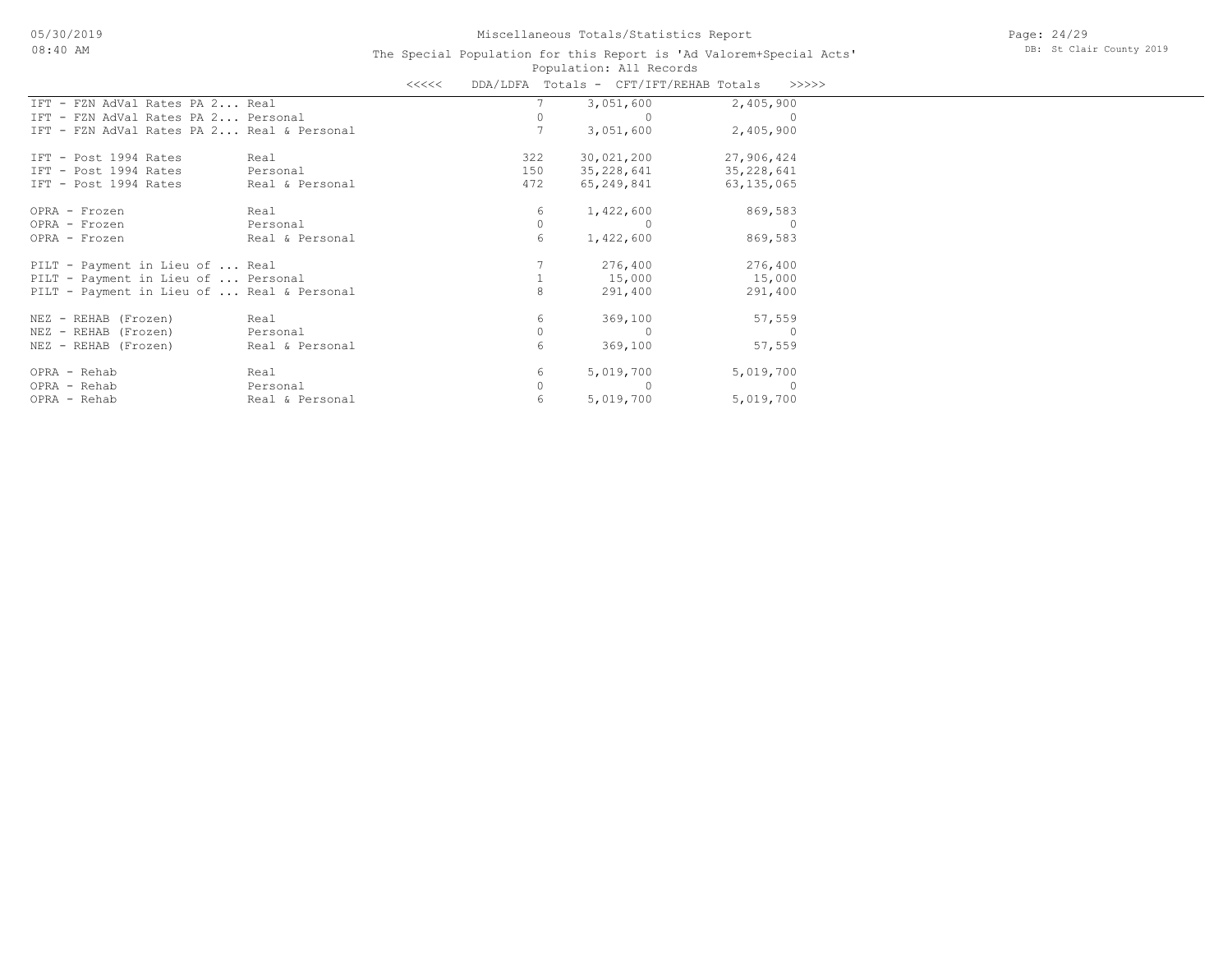<<<<< Special Act Totals >>>>>

\*\*\*\*\* DDA/LDFA Totals \*\*\*\*\*

|                     |       | Base        | Current      | Current      | Current        | Final        | Final        | Final          |
|---------------------|-------|-------------|--------------|--------------|----------------|--------------|--------------|----------------|
| DDA/LDFA            | Count | Value       | Assessed     | Taxable      | Captured       | Assessed     | Taxable      | Captured       |
| TIFA # 1            | 343   | 8,879,022   | 13,758,100   | 11, 414, 508 | 70,063         | 12,515,300   | 11,023,569   | $-268, 344$    |
| $\Omega$            | 276   | $\Omega$    | 3,023,800    | 2,555,731    | $\Omega$       | 2,821,800    | 2,408,658    |                |
| TIFA #3             | 258   | 4,408,700   | 11,227,500   | 8,405,574    | 3,996,874      | 10,232,700   | 7,774,343    | 3,365,643      |
| TIFA #2             | 65    | 2,789,000   | 4,883,100    | 3,672,861    | 925,861        | 4,283,500    | 3,596,938    | 849,938        |
| TIFA #1             | 141   | 2,381,225   | 7,451,900    | 5,933,384    | 3,246,974      | 6,134,300    | 5,165,944    | 2,596,179      |
| SCHEFENACKER        | 8     | 55,182      | 2,685,400    | 2,349,183    | 0              | 2,219,200    | 2,136,853    | 245,853        |
| CHRYSLER            | 18    | $\Omega$    | 40,310,600   | 38,687,183   | ∩              | 41,952,800   | 40,818,040   |                |
| 09 EDISON REDEPMT # | 73    | 202,225     | 10,731,500   | 10,207,060   | 10,004,835     | 11,239,100   | 10,283,345   | 10,081,120     |
| 20 D.D.A.           | 1478  | $\Omega$    | 94,633,500   | 79,270,826   | 78,534,173     | 82,564,500   | 74,456,368   | 73,736,980     |
| 05 PEERLESS THOMAS  | 27    | 105,225     | 3,439,300    | 3,060,515    | 2,955,290      | 3,342,500    | 3,140,676    | 3,035,451      |
| 14 BROWNFIELD 381   | 16    | 1,708,500   | 3,439,300    | 3,060,515    | 1,352,015      | 3,342,500    | 3,140,676    | 1,432,176      |
| 03 PH PAPER COMPANY | 84    | 13,403,725  | 8,159,300    | 7,167,842    | $-6, 235, 883$ | 7,372,400    | 7,163,568    | $-6, 240, 157$ |
| 18 WATER ST MARINA  | 8     | 220,800     | 2,629,800    | 2,552,297    | 2,331,497      | 2,574,500    | 2,485,139    | 2,264,339      |
| 11 BROWNFIELD PLAN  | 72    | 1,887,480   | 13,228,400   | 11,892,384   | 10,004,904     | 11,261,300   | 9,746,692    | 7,859,212      |
| 12 BROWNFIELD PLAN  | 223   | 12,713,818  | 13,736,900   | 10,715,983   | $-2,466,488$   | 10,650,000   | 9,528,838    | $-3,636,368$   |
| 13 BROWNFIELD PLAN  | 66    | 2,210,799   | 2,383,300    | 1,922,613    | $-288,186$     | 1,994,500    | 1,896,282    | $-314,517$     |
| 02 IND. PARK (ORIGI | 433   | 15,577,591  | 39, 372, 400 | 35, 369, 463 | 19,791,872     | 38,180,400   | 36,894,717   | 21, 317, 126   |
| 04 KRAFFT-HOLLAND   | 320   | 2,286,075   | 30,185,900   | 25,738,936   | 23, 452, 861   | 28,705,500   | 25, 143, 032 | 22,856,957     |
| 10 IND. PARK (EXPAN | 50    | 57,175      | 7,477,800    | 6,884,601    | 6,827,426      | 7,642,400    | 7,556,482    | 7,499,307      |
| 01 T. H. - CROSS PT | 183   | 3,399,605   | 16,933,400   | 13,888,331   | 10,488,726     | 15,929,600   | 14,014,973   | 10,615,368     |
| 08 MAINSTREET #5    | 310   | 5, 138, 325 | 16,885,900   | 13, 354, 761 | 8,216,436      | 14,156,500   | 13,232,513   | 8,094,188      |
| 07 NBD, YMCA #2     | 51    | 500,000     | 3,264,400    | 3,014,196    | 2,514,196      | 1,420,100    | 1,354,662    | 854,662        |
| 21 BENS 314, LLC    | 3     | 85,200      | 298,900      | 87,914       | 2,714          | 246,300      | 86,499       | 1,299          |
| 19 HURON MAINSTREET | 41    | 1,047,400   | 2,540,900    | 1,237,462    | 190,062        | 1,308,400    | 1,215,417    | 168,017        |
| 17 BROWNFIELD SPERR | 5     | 381,352     | 5,767,400    | 5,663,100    | 5,281,748      | 5,669,700    | 5,653,300    | 5,271,948      |
| 16 BROWNFIELD HARKE | 9     | $\bigcap$   |              |              |                |              |              |                |
| 15 BROWNFIELD SCST  | 5     |             |              | 0            |                |              |              |                |
| $2001 - 50$ YRS     | 33    | $\bigcap$   | 136,600      | 111,201      | 111,201        | 111,700      | 108,595      | 108,595        |
| DDA DIST 2002       | 416   | 21,766,754  | 25,025,300   | 21,299,695   | $-579,859$     | 22,814,500   | 20,563,850   | $-1, 274, 389$ |
| SAD #80-02 MULBERRY | 2     | $\Omega$    | 194,000      | 177,740      | 177,740        | 156,600      | 126,760      | 126,760        |
| 2013 DISTRICT       | 54    | 155, 111    | 13,759,400   | 11,816,074   | 11,660,963     | 13,075,100   | 12,031,556   | 11,876,445     |
| YALE DDA            | 201   | 3,291,844   | 6,481,763    | 5, 132, 765  | 1,840,921      | 5,757,132    | 5,011,067    | 1,719,223      |
| LDFA                | 20    | 525,775     | 1,907,677    | 1,665,348    | 1,139,573      | 1,803,390    | 1,653,168    | 1,127,393      |
| LDFA NO CAPTURE     | 7     | $\Omega$    | 1,032,620    | 809,893      | 349,105        | 902,518      | 810,998      | 361,009        |
| DDA NO. 1           | 713   | 16,709,561  | 47,381,640   | 35, 364, 803 | 18,655,242     | 43, 470, 200 | 33,289,097   | 16,579,536     |
| TIFA DISTRICT #1    | 121   | 1,562,150   | 4,516,500    | 3, 342, 374  | 1,780,124      | 3,981,500    | 3, 201, 367  | 1,638,617      |
| $28 - DDA/TIFA$ #1  | 837   | 19,046,150  | 42, 313, 700 | 33, 914, 453 | 14,868,303     | 35,846,500   | 32,934,413   | 13,888,263     |
| DDA/TIFA #1         | 58    | 2,952,525   | $\Omega$     | 0            | $-2,952,525$   | $\Omega$     | 0            | $-2,952,525$   |
| DDA DISTRICT        | 15    | $\bigcap$   | 65,000       | 65,000       | 65,000         | 600          | 600          | 600            |

\*\*\*\*\* Special Act Totals \*\*\*\*\*

|                                    |                 | Count         | SEV Value | Taxable Value |
|------------------------------------|-----------------|---------------|-----------|---------------|
| DNR - DNR-PILT                     | Real            | 99            | 47979000  | 19015320      |
| DNR - DNR-PILT                     | Personal        | 0             |           |               |
| DNR - DNR-PILT                     | Real & Personal | 99            | 47979000  | 19015320      |
| State Land Bank Sale               | Real            |               | 66100     | 66100         |
| State Land Bank Sale               | Personal        | 0             |           |               |
| State Land Bank Sale               | Real & Personal | $\mathcal{L}$ | 66100     | 66100         |
| CFT - PA255 of 1978 - New Facility | Real            |               | 884200    | 875524        |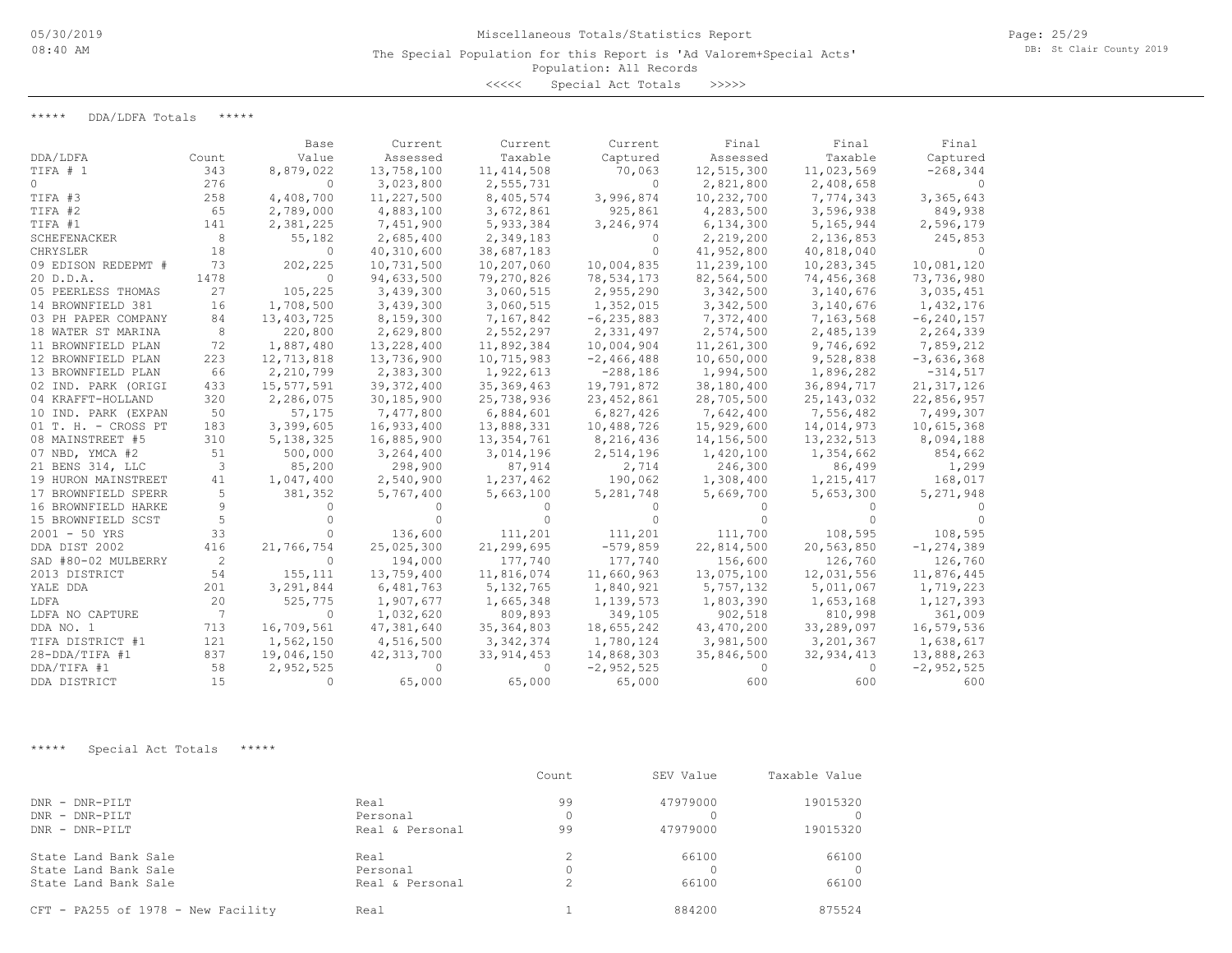Page: 26/29 DB: St Clair County 2019

|                                     |                 | <<<< |                | Special Act Totals<br>>>>>> |              |
|-------------------------------------|-----------------|------|----------------|-----------------------------|--------------|
| CFT - PA255 of 1978 - New Facility  | Personal        |      | $\Omega$       | $\circ$                     | $\circ$      |
| CFT - PA255 of 1978 - New Facility  | Real & Personal |      | $\mathbf{1}$   | 884200                      | 875524       |
|                                     |                 |      |                |                             |              |
| City Land Bank Sale Brownfield      | Real            |      | $\mathbf{1}$   | 60800                       | 58470        |
| City Land Bank Sale Brownfield      | Personal        |      | $\circ$        | $\circ$                     | $\circ$      |
| City Land Bank Sale Brownfield      | Real & Personal |      | $\mathbf{1}$   | 60800                       | 58470        |
| IFT - Pre 1994 Rates                | Real            |      | 44             | $\circ$                     | $\circ$      |
| IFT - Pre 1994 Rates                | Personal        |      | 13             | $\circ$                     | $\circ$      |
| IFT - Pre 1994 Rates                | Real & Personal |      | 57             | $\mathbf{0}$                | $\circ$      |
|                                     |                 |      |                |                             |              |
| IFT - Post 1994 Rates               | Real            |      | 322            | 30021200                    | 27906424     |
| IFT - Post 1994 Rates               | Personal        |      | 150            | 35228641                    | 35228641     |
| IFT - Post 1994 Rates               | Real & Personal |      | 472            | 65249841                    | 63135065     |
| PILT - Payment in Lieu of Taxes     | Real            |      | 6              | $\circ$                     | $\circ$      |
| PILT - Payment in Lieu of Taxes     | Personal        |      | $\Omega$       | $\circ$                     | $\circ$      |
| PILT - Payment in Lieu of Taxes     | Real & Personal |      | 6              | $\circ$                     | $\circ$      |
|                                     |                 |      |                |                             |              |
| PA 328                              | Real            |      | 5              | $\circ$                     | $\circ$      |
| PA 328                              | Personal        |      | 4              | $\circ$                     | $\circ$      |
| PA 328                              | Real & Personal |      | 9              | 0                           | $\circ$      |
| IFT - FZN AdVal Rates PA 210 2005   | Real            |      | 5              | 1627300                     | 1210400      |
| IFT - FZN AdVal Rates PA 210 2005   | Personal        |      | $\circ$        | $\circ$                     | $\mathbf{0}$ |
| IFT - FZN AdVal Rates PA 210 2005   | Real & Personal |      | 5              | 1627300                     | 1210400      |
|                                     |                 |      |                |                             |              |
| IFT - Rehab (Frozen)                | Real            |      | $\mathbf{2}$   | 1424300                     | 1195500      |
| IFT - Rehab (Frozen)                | Personal        |      | $\circ$        | $\circ$                     | $\circ$      |
| IFT - Rehab (Frozen)                | Real & Personal |      | $\overline{c}$ | 1424300                     | 1195500      |
| OPRA - Frozen                       | Real            |      | 6              | 1422600                     | 869583       |
| OPRA - Frozen                       | Personal        |      | $\circ$        | $\mathbf{0}$                | $\circ$      |
| OPRA - Frozen                       | Real & Personal |      | 6              | 1422600                     | 869583       |
|                                     |                 |      |                |                             |              |
| OPRA - Rehab                        | Real            |      | 6              | 5019700                     | 5019700      |
| OPRA - Rehab                        | Personal        |      | $\circ$        | $\circ$                     | $\circ$      |
| OPRA - Rehab                        | Real & Personal |      | 6              | 5019700                     | 5019700      |
| NEZ - REHAB (Frozen)                | Real            |      | 6              | 369100                      | 57559        |
| NEZ - REHAB (Frozen)                | Personal        |      | $\circ$        | $\mathbf{0}$                | $\circ$      |
| NEZ - REHAB (Frozen)                | Real & Personal |      | 6              | 369100                      | 57559        |
| NEZ - .875                          | Real            |      | 6              | 272700                      | 225828       |
| NEZ - .875                          | Personal        |      | $\circ$        | $\circ$                     | $\circ$      |
| NEZ - .875                          | Real & Personal |      | 6              | 272700                      | 225828       |
|                                     |                 |      |                |                             |              |
| OPRA Frozen 1/2 rate                | Real            |      | 3              | 780100                      | 553600       |
| OPRA Frozen 1/2 rate                | Personal        |      | $\circ$        | $\mathbf{0}$                | $\circ$      |
| OPRA Frozen 1/2 rate                | Real & Personal |      | 3              | 780100                      | 553600       |
| OPRA Rehab 1/2 rate                 | Real            |      | 3              | 265000                      | 265000       |
| OPRA Rehab 1/2 rate                 | Personal        |      | $\circ$        | $\circ$                     | $\mathbf{0}$ |
| OPRA Rehab 1/2 rate                 | Real & Personal |      | 3              | 265000                      | 265000       |
|                                     |                 |      |                |                             |              |
| CFT - Pre 1994 Rates (Depreciated)  | Real            |      | 19             | $\circ$                     | $\circ$      |
| CFT - Pre 1994 Rates (Depreciated)  | Personal        |      | $\circ$        | $\circ$                     | $\circ$      |
| CFT - Pre 1994 Rates (Depreciated)  | Real & Personal |      | 19             | $\circ$                     | $\circ$      |
| CRA/CFT-FZN AdVal Rates PA210&PA255 | Real            |      | $\mathbf{2}$   | 715700                      | 618512       |
| CRA/CFT-FZN AdVal Rates PA210&PA255 | Personal        |      | $\circ$        | $\circ$                     | $\circ$      |
|                                     |                 |      |                |                             |              |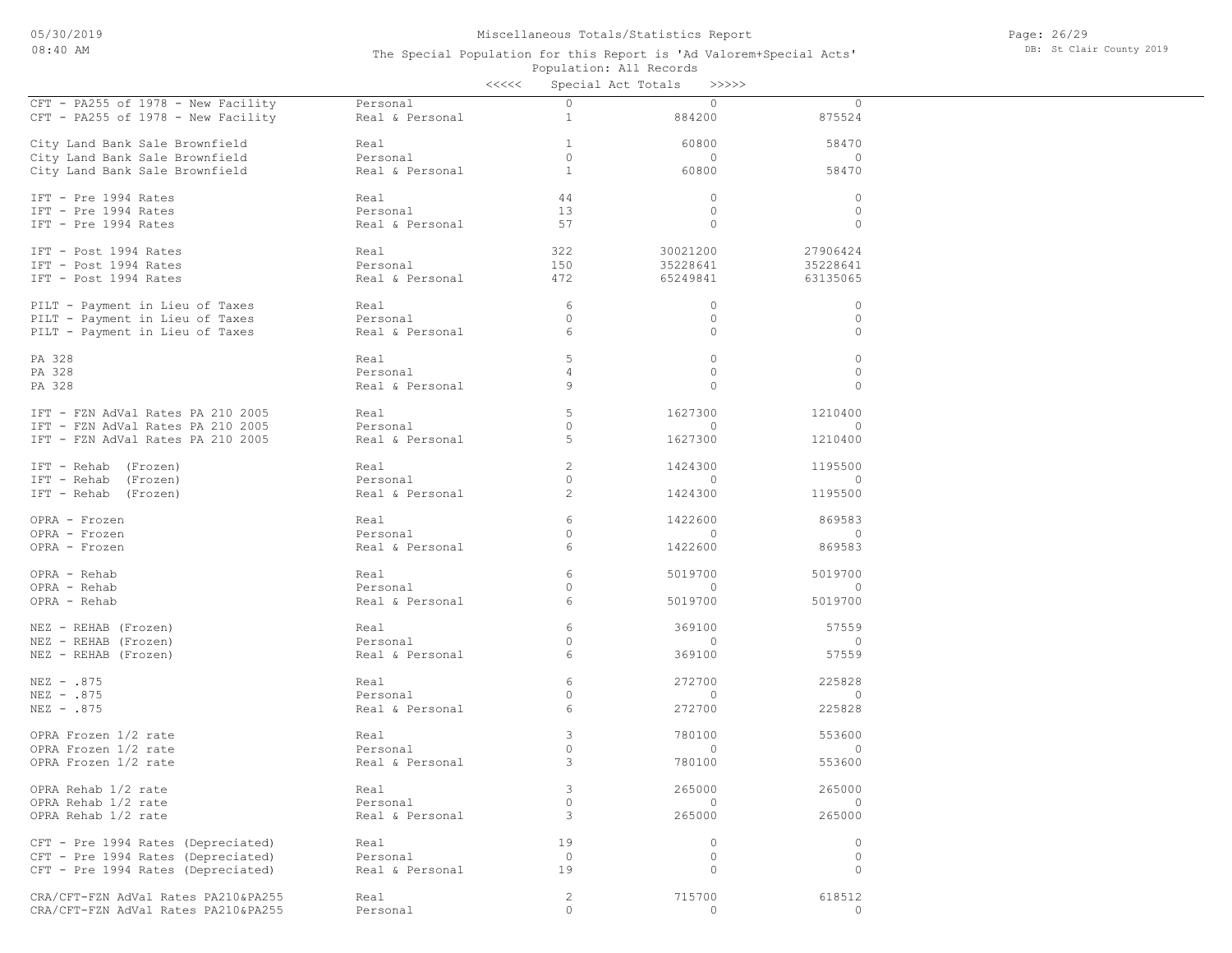05/30/2019 08:40 AM

# Miscellaneous Totals/Statistics Report

Page: 27/29 DB: St Clair County 2019

#### Population: All Records The Special Population for this Report is 'Ad Valorem+Special Acts' <<<<< Special Act Totals >>>>>

|                                     |                 | ceces not receive |        |        |  |
|-------------------------------------|-----------------|-------------------|--------|--------|--|
| CRA/CFT-FZN AdVal Rates PA210&PA255 | Real & Personal |                   | 715700 | 618512 |  |
| Charitable Nonprofit Housing        | Real            |                   |        |        |  |
| Charitable Nonprofit Housing        | Personal        |                   |        |        |  |
| Charitable Nonprofit Housing        | Real & Personal |                   |        |        |  |
| PA 494/204 - Developmental Property | Real            |                   |        |        |  |
| PA 494/204 - Developmental Property | Personal        |                   |        |        |  |
| PA 494/204 - Developmental Property | Real & Personal |                   |        |        |  |
| Sr Ctzn/Dis Fam Hsq-PILT 2008 Rates | Real            |                   | 276400 | 276400 |  |
| Sr Ctzn/Dis Fam Hsq-PILT 2008 Rates | Personal        |                   | 15000  | 15000  |  |
| Sr Ctzn/Dis Fam Hsq-PILT 2008 Rates | Real & Personal |                   | 291400 | 291400 |  |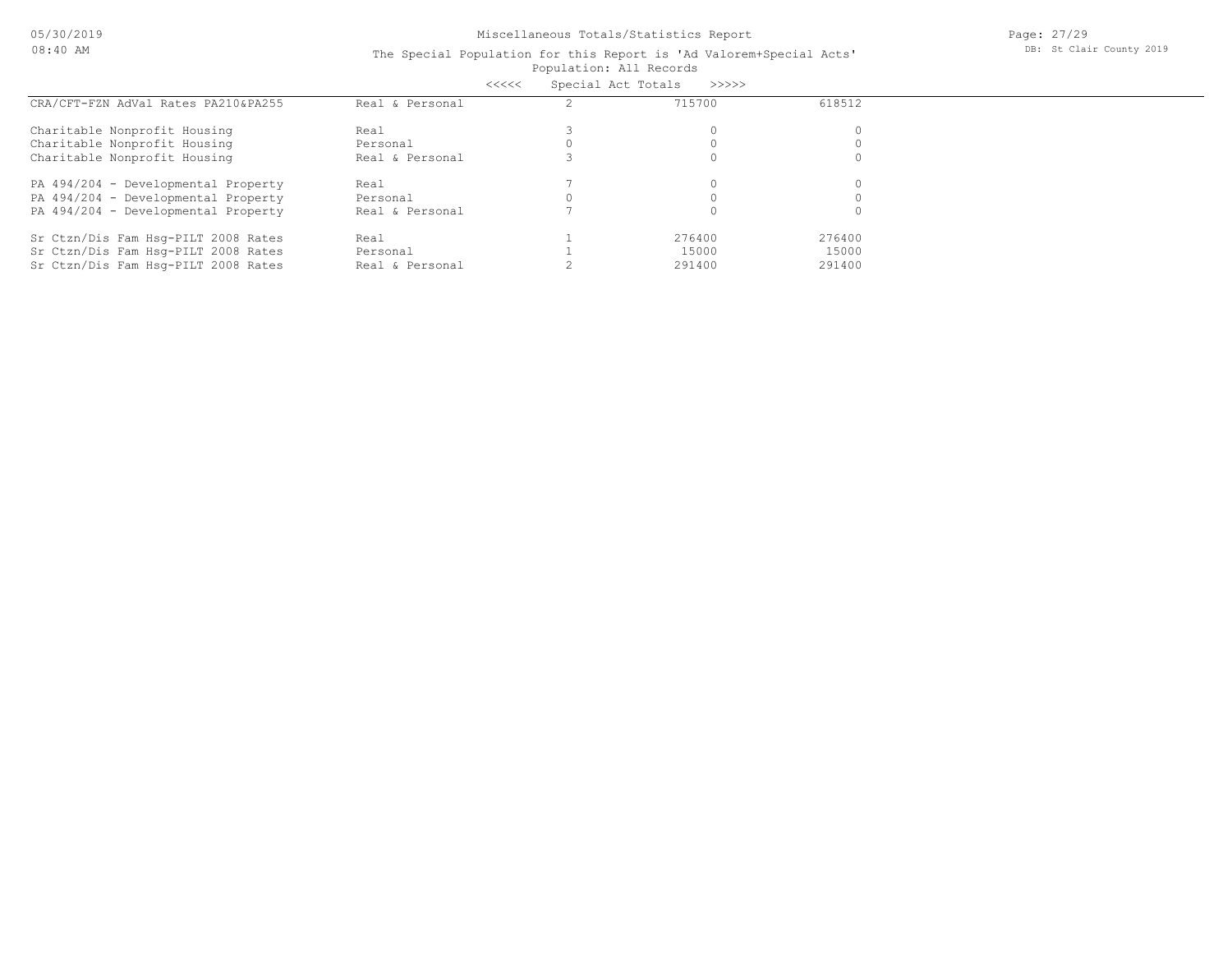Page: 28/29 DB: St Clair County 2019

Population: All Records <<<<< Top 20 Statistics >>>>>

| ヘヘヘヘヘ | TOD YA STALISTICS | ノノノノ |
|-------|-------------------|------|
|       |                   |      |

| ***** Top 20 S.E.V.s *****                                                                                                                                                     |                                                                                                                                                                  |                                  |                                                                                                                   |
|--------------------------------------------------------------------------------------------------------------------------------------------------------------------------------|------------------------------------------------------------------------------------------------------------------------------------------------------------------|----------------------------------|-------------------------------------------------------------------------------------------------------------------|
| 18-051-0001-000                                                                                                                                                                | DETROIT EDISON CO                                                                                                                                                |                                  | \$201,080,100                                                                                                     |
| 13-013-1001-000                                                                                                                                                                | DETROIT EDISON CO                                                                                                                                                |                                  | \$175,677,500                                                                                                     |
| 13-013-1001-001                                                                                                                                                                | DETROIT EDISON CO                                                                                                                                                |                                  | \$101,763,100                                                                                                     |
| 23-999-0029-000                                                                                                                                                                | CONSUMERS ENERGY COMPANY                                                                                                                                         |                                  | \$84,019,500                                                                                                      |
| 22-021-1002-000                                                                                                                                                                | DETROIT EDISON CO                                                                                                                                                |                                  | \$77,728,500                                                                                                      |
| 18-051-0001-100                                                                                                                                                                | DETROIT EDISON CO                                                                                                                                                | \$                               | 63, 313, 000                                                                                                      |
| 13-999-0410-500                                                                                                                                                                | DTE GAS COMPANY                                                                                                                                                  |                                  | 43, 234, 800                                                                                                      |
| 18-018-3001-000                                                                                                                                                                | DTE ELECTRIC COMPANY                                                                                                                                             | 555                              | 35,821,500                                                                                                        |
| 18-998-0010-200                                                                                                                                                                | DETROIT EDISON CO                                                                                                                                                |                                  | 35,618,100                                                                                                        |
| 31-999-0205-000                                                                                                                                                                | BLUEWATER NATURAL GAS HOLDINGS, LLC                                                                                                                              | \$                               | 29,646,400                                                                                                        |
| $03 - 999 - 0420 - 300$                                                                                                                                                        | ITC TRANSMISSION                                                                                                                                                 | \$                               | 24,989,200                                                                                                        |
| $03 - 901 - 0053 - 000$                                                                                                                                                        | ZF MARYSVILLE LLC                                                                                                                                                | $\dot{\varepsilon}$              | 21, 447, 500                                                                                                      |
| $30 - 999 - 0360 - 000$                                                                                                                                                        | ENBRIDGE ENERGY LIMITED PART                                                                                                                                     | \$                               | 20,659,400                                                                                                        |
| $30 - 999 - 0370 - 000$                                                                                                                                                        | ENBRIDGE ENERGY LIMITED PART                                                                                                                                     | $\ddot{\tilde{\varsigma}}$       | 20,054,000                                                                                                        |
| 22-999-0004-100                                                                                                                                                                | INTERNATIONAL TRANSMISSION CO                                                                                                                                    | $\frac{1}{2}$                    | 19,547,200                                                                                                        |
| $31 - 999 - 0101 - 000$                                                                                                                                                        | ITC HOLDINGS TRANSMISSION                                                                                                                                        |                                  | 19,481,100                                                                                                        |
| $03 - 999 - 0370 - 900$                                                                                                                                                        | MARYSVILLE HYDROCARBON LLC                                                                                                                                       | \$                               | 18,136,400                                                                                                        |
| 16-999-0021-000                                                                                                                                                                | ENBRIDGE ENERGY LTD                                                                                                                                              | $\boldsymbol{\mathsf{S}}$        | 16,067,000                                                                                                        |
| 18-999-0019-800                                                                                                                                                                | ITC TRANSMISSION                                                                                                                                                 | $\ddot{\mathsf{s}}$              | 14,256,700                                                                                                        |
| 13-999-0410-000                                                                                                                                                                | DTE GAS COMPANY                                                                                                                                                  | \$                               | 12,263,400                                                                                                        |
| ***** Top 20 Taxable Values *****<br>13-013-1001-000<br>18-051-0001-000<br>13-013-1001-001<br>23-999-0029-000<br>$22 - 021 - 1002 - 000$<br>18-051-0001-100<br>13-999-0410-500 | DETROIT EDISON CO<br>DETROIT EDISON CO<br>DETROIT EDISON CO<br>CONSUMERS ENERGY COMPANY<br>DETROIT EDISON CO<br>DETROIT EDISON CO<br>DTE GAS COMPANY             | \$<br>$\dot{\tilde{\mathbf{S}}}$ | \$171, 202, 325<br>\$163, 126, 784<br>\$100,857,156<br>\$84,019,500<br>\$71,320,735<br>51, 467, 114<br>43,234,800 |
| 31-999-0205-000                                                                                                                                                                | BLUEWATER NATURAL GAS HOLDINGS, LLC                                                                                                                              |                                  | 29,646,400                                                                                                        |
| $03 - 999 - 0420 - 300$                                                                                                                                                        | ITC TRANSMISSION                                                                                                                                                 | $\frac{1}{2}$                    | 24,989,200                                                                                                        |
| 18-998-0010-200                                                                                                                                                                | DETROIT EDISON CO                                                                                                                                                | $\dot{\mathsf{S}}$               | 23, 416, 125                                                                                                      |
| 18-018-3001-000                                                                                                                                                                | DTE ELECTRIC COMPANY                                                                                                                                             | $\dot{\tilde{\varsigma}}$        | 22,751,505                                                                                                        |
| $03 - 901 - 0053 - 000$                                                                                                                                                        | ZF MARYSVILLE LLC                                                                                                                                                | $\dot{\tilde{\mathbf{S}}}$       | 21, 447, 500                                                                                                      |
| $30 - 999 - 0360 - 000$                                                                                                                                                        | ENBRIDGE ENERGY LIMITED PART                                                                                                                                     | \$                               | 20,659,400                                                                                                        |
| $30 - 999 - 0370 - 000$                                                                                                                                                        | ENBRIDGE ENERGY LIMITED PART                                                                                                                                     | $\frac{1}{2}$                    | 20,054,000                                                                                                        |
| 22-999-0004-100                                                                                                                                                                | INTERNATIONAL TRANSMISSION CO                                                                                                                                    | $\ddot{\tilde{\varsigma}}$       | 19,547,200                                                                                                        |
| 31-999-0101-000                                                                                                                                                                | ITC HOLDINGS TRANSMISSION                                                                                                                                        | $\stackrel{\cdot}{\mathsf{S}}$   | 19,481,100                                                                                                        |
| 03-999-0370-900                                                                                                                                                                | MARYSVILLE HYDROCARBON LLC                                                                                                                                       | \$                               | 18, 136, 400                                                                                                      |
| 16-999-0021-000                                                                                                                                                                | ENBRIDGE ENERGY LTD                                                                                                                                              | \$                               | 15, 242, 432                                                                                                      |
| 18-999-0019-800                                                                                                                                                                | ITC TRANSMISSION                                                                                                                                                 | $\dot{\tilde{\mathbf{S}}}$       | 14,256,700                                                                                                        |
| 13-999-0410-000                                                                                                                                                                | DTE GAS COMPANY                                                                                                                                                  | $\mathsf{S}$                     | 12,263,400                                                                                                        |
| ***** Top 20 Owners by Taxable Value *****<br>DREDATE BRICAM CO                                                                                                                | the contract of the contract of the contract of<br>$F(0, 2)$ $F(0, 0)$ $F(0, 0)$ $F(0, 0)$ $F(0, 0)$ $F(0, 0)$ $F(0, 0)$ $F(0, 0)$ $F(0, 0)$ $F(0, 0)$ $F(0, 0)$ |                                  |                                                                                                                   |

| DETROIT EDISON CO                       | has |  |  | 593,646,040 Taxable Value in 124 Parcel(s)  |
|-----------------------------------------|-----|--|--|---------------------------------------------|
| DTE ELECTRIC COMPANY                    | has |  |  | 134,539,741 Taxable Value in 60 Parcel(s)   |
| CONSUMERS ENERGY COMPANY                | has |  |  | 84,354,826 Taxable Value in 8 Parcel(s)     |
| DTE GAS COMPANY                         | has |  |  | 77,752,600 Taxable Value in 10 Parcel(s)    |
| ITC TRANSMISSION                        | has |  |  | 54,976,400 Taxable Value in 18 Parcel(s)    |
| ENBRIDGE ENERGY LIMITED PART            | has |  |  | $40, 713, 400$ Taxable Value in 2 Parcel(s) |
| BLUEWATER NATURAL GAS HOLDINGS, LLC has |     |  |  | 31,530,600 Taxable Value in 2 Parcel(s)     |
| INTERNATIONAL TRANSMISSION CO           | has |  |  | 24,775,600 Taxable Value in 9 Parcel(s)     |
| ZF MARYSVILLE LLC                       | has |  |  | 24,537,100 Taxable Value in 2 Parcel(s)     |
| ENBRIDGE ENERGY LTD                     | has |  |  | 22,928,132 Taxable Value in 2 Parcel(s)     |
| SEMCO ENERGY INC                        | has |  |  | 22,495,895 Taxable Value in 30 Parcel(s)    |
| MARYSVILLE HYDROCARBON LLC              | has |  |  | 20,236,100 Taxable Value in 3 Parcel(s)     |
| ITC HOLDINGS TRANSMISSION               | has |  |  | 19,481,100 Taxable Value in 2 Parcel(s)     |